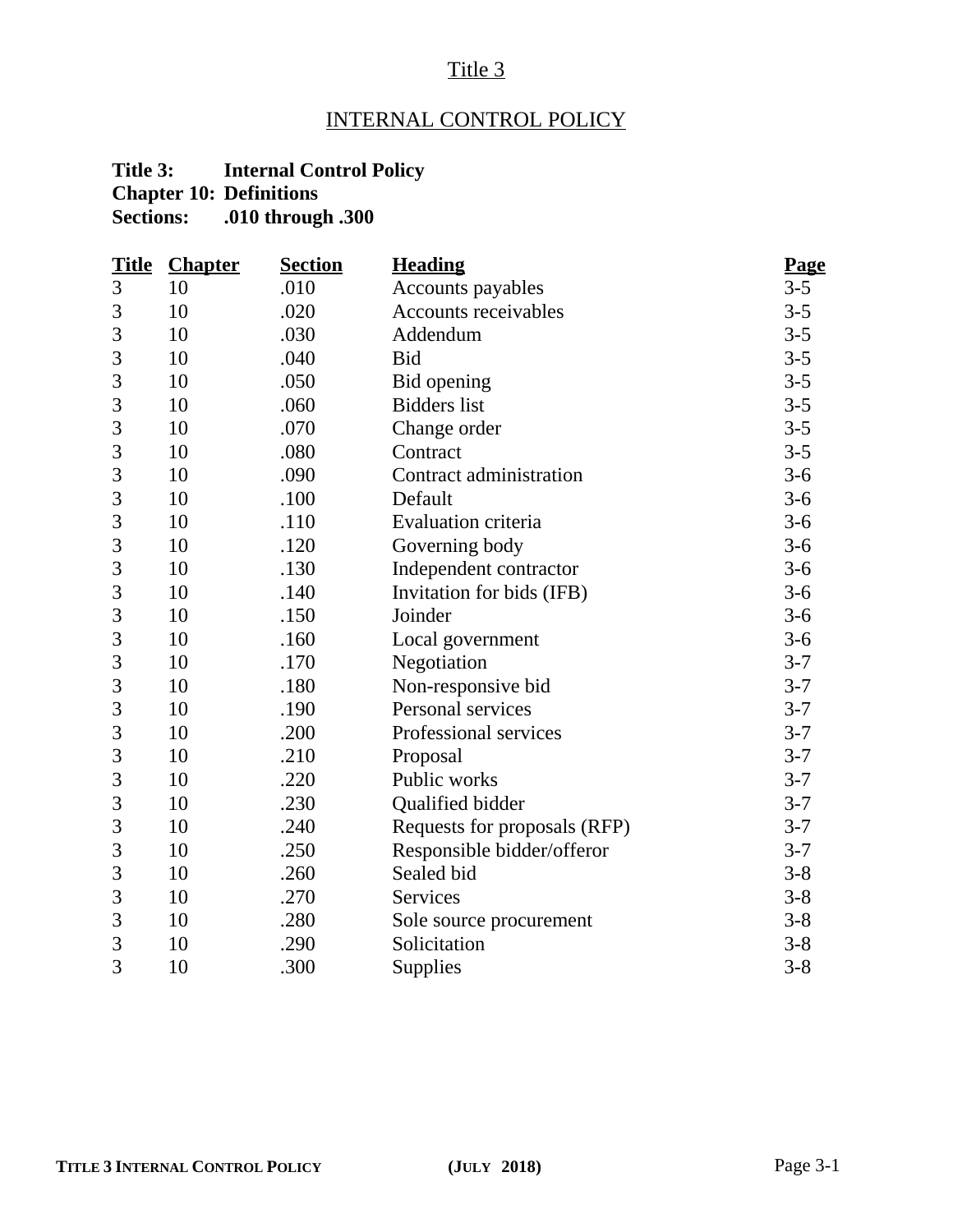# **Title 3: Internal Control Policy Chapter 20: Purchasing Procedures<br>Sections: .010 through .130 Sections: .010 through .130**

| <b>Title</b> | <b>Chapter</b> | <b>Section</b> | <b>Heading</b>                               | <u>Page</u> |
|--------------|----------------|----------------|----------------------------------------------|-------------|
| 3            | 20             | .010           | Purpose                                      | $3-9$       |
| 3            | 20             | .020           | Policy                                       | $3-9$       |
| 3            | 20             | .030           | Using/requiring departments responsibilities | $3-9$       |
| 3            | 20             | .040           | Comptroller responsibilities                 | $3 - 11$    |
| 3            | 20             | .050           | Unlawful purchases                           | $3 - 11$    |
| 3            | 20             | .060           | <b>Gratuities</b>                            | $3-12$      |
| 3            | 20             | .070           | Penalties                                    | $3 - 13$    |
| 3            | 20             | .080           | References                                   | $3-13$      |
| 3            | 20             | .090           | Procedures                                   | $3 - 13$    |
| 3            | 20             | .100           | Supplies and services                        | $3 - 14$    |
| 3            | 20             | .110           | <b>Public Works</b>                          | $3 - 20$    |
| 3            | 20             | .120           | Professional services                        | $3 - 25$    |
| 3            | 20             | .130           | Disposal of surplus property                 | $3 - 26$    |

# **Title 3: Internal Control Policy**

# **Chapter 30: Eureka County Purchasing Card Program Sections: .010 through .100**

| <b>Title</b> | <b>Chapter</b> | <b>Section</b> | <b>Heading</b>                                 | <b>Page</b> |
|--------------|----------------|----------------|------------------------------------------------|-------------|
| 3            | 30             | .010           | Introduction                                   | $3 - 30$    |
| 3            | 30             | .020           | Parties Involved                               | $3 - 31$    |
| 3            | 30             | .030           | Cardholder Eligibility                         | $3 - 31$    |
| 3            | 30             | .040           | Key Cardholder responsibilities                | $3 - 32$    |
| 3            | 30             | .050           | Department Liaison responsibilities            | $3 - 33$    |
| 3            | 30             | .060           | Purchasing Card Administrator responsibilities | $3 - 34$    |
| 3            | 30             | .070           | <b>Customer Service</b>                        | $3 - 39$    |
| 3            | 30             | .080           | List of blocked vendors                        | $3-40$      |
| 3            | 30             | .090           | Dispute checklist and form                     | $3-41$      |
| 3            | 30             | .100           | <b>Cardholder Agreement</b>                    | $3-45$      |

# **Title 3: Internal Control Policy**

# **Chapter 40: Processing of County Vouchers and Vendor Payments Sections: .010 through .040**

| <b>Title</b> | <b>Chapter</b> | <b>Section</b> | <b>Heading</b>               | <b>Page</b> |
|--------------|----------------|----------------|------------------------------|-------------|
|              | 40             | .010           | Purpose                      | $3-46$      |
|              | 40             | .020           | Policy                       | $3-46$      |
|              | 40             | .030           | Department responsibilities  | 3-46        |
|              | 40             | .040           | Comptroller responsibilities | $3-47$      |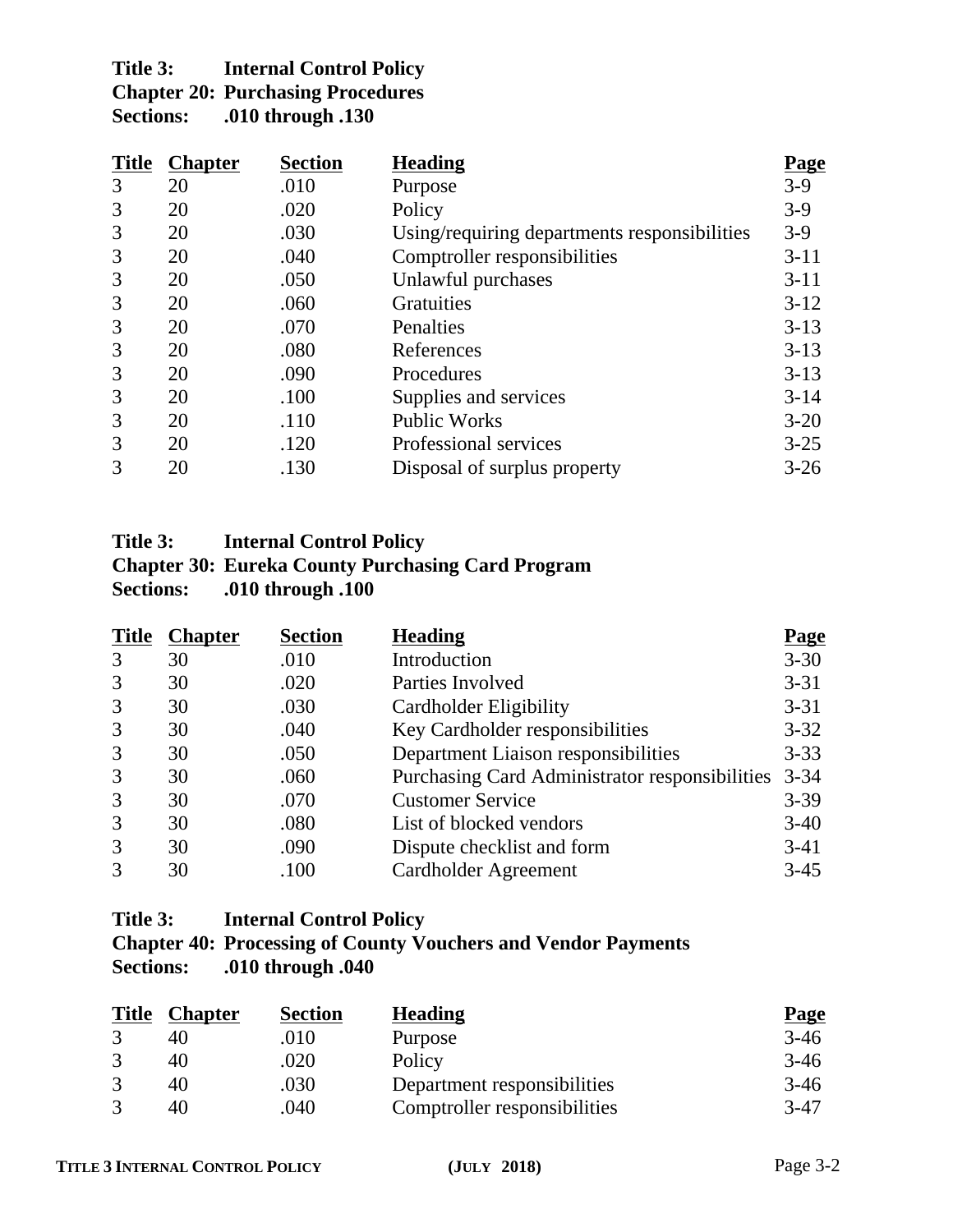# **Title 3: Internal Control Policy Chapter 50: Processing of County Payroll Sections: .010 through .040**

| <b>Title</b> | <b>Chapter</b> | <b>Section</b> | <b>Heading</b>               | <b>Page</b> |
|--------------|----------------|----------------|------------------------------|-------------|
|              |                | .010           | Purpose                      | $3-48$      |
|              | 50             | .020           | Policy                       | $3-48$      |
|              | 50             | .030           | Department responsibilities  | $3-48$      |
|              | 50             | .040           | Comptroller responsibilities | $3-48$      |

# **Title 3: Internal Control Policy**

**Chapter 60: Cash Management Sections: .010 through .050**

| <b>Title</b>      | <b>Chapter</b> | <b>Section</b> | <b>Heading</b>              | <b>Page</b> |
|-------------------|----------------|----------------|-----------------------------|-------------|
| 3                 | 60             | .010           | Purpose                     | $3 - 50$    |
| 3                 | 60             | .020           | Policy                      | $3 - 50$    |
| 3                 | 60             | .030           | Department responsibilities | $3 - 50$    |
| 3                 | 60             | .040           | Treasurer responsibilities  | $3 - 51$    |
| $\mathbf{\Omega}$ | 60             | .050           | Penalties                   | $3 - 52$    |

# **Title 3: Internal Control Policy Chapter 70: Bank Account Management Sections: .010 through .070**

| <b>Title</b> | <b>Chapter</b> | <b>Section</b> | <b>Heading</b>                            | <b>Page</b> |
|--------------|----------------|----------------|-------------------------------------------|-------------|
| 3            | 70             | .010           | Purpose                                   | $3 - 53$    |
| 3            | 70             | .020           | Policy                                    | $3 - 53$    |
| 3            | 70             | .030           | <b>County Commission responsibilities</b> | $3 - 53$    |
| 3            | 70             | .040           | Treasurer responsibilities                | $3 - 53$    |
| 3            | 70             | .050           | Comptroller responsibilities              | $3 - 54$    |
| 3            | 70             | .060           | Check signing procedures                  | $3 - 54$    |
| 3            | 70             | .070           | Penalties                                 | $3 - 55$    |

# **Title 3: Internal Control Policy Chapter 80: Appendix "A" Purchase Order Entry Instructions Sections: .010 through .180**

| <b>Title</b> | <b>Chapter</b> | <b>Section</b> | <b>Heading</b>             | <b>Page</b> |
|--------------|----------------|----------------|----------------------------|-------------|
|              |                | .010           | Purchase order number      | $3 - 56$    |
|              | 80             | .020           | Ready to print $(X)$       | $3 - 56$    |
| 3            | 80             | .030           | Department or site $(S)$   | $3 - 56$    |
| 3            | 80             | .040           | Freight manual entry $(X)$ | $3 - 56$    |
| $\mathbf{R}$ | 80             | .050           | Next year budget $(X)$     | $3 - 56$    |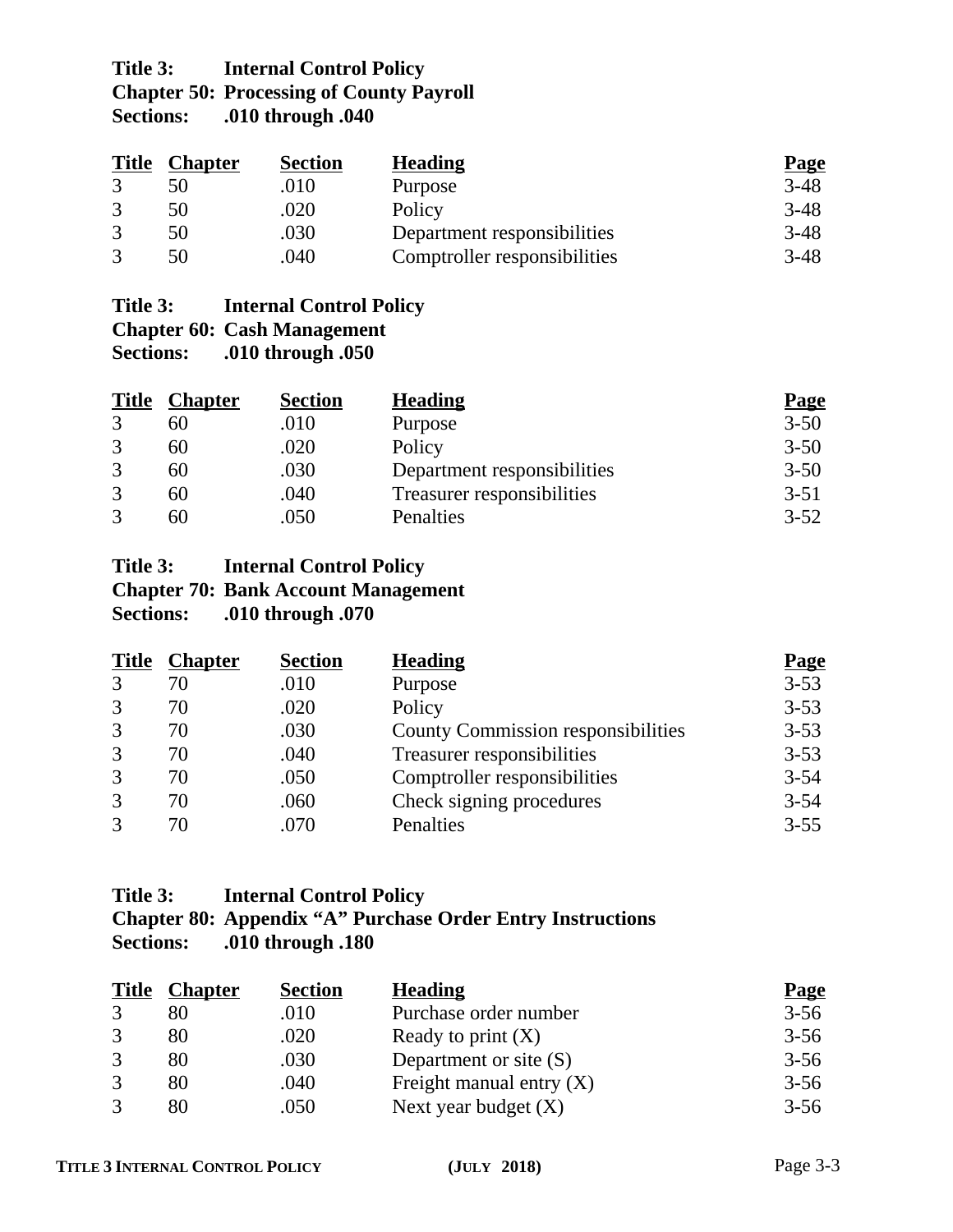| 3 | 80 | .060 | Vendor number            | $3 - 56$ |
|---|----|------|--------------------------|----------|
| 3 | 80 | .070 | Ship to name and address | $3 - 57$ |
| 3 | 80 | .080 | Issue date               | $3 - 57$ |
| 3 | 80 | .090 | Date required            | $3 - 57$ |
| 3 | 80 | .100 | Phone number             | $3 - 57$ |
| 3 | 80 | .110 | Ship via                 | $3 - 57$ |
| 3 | 80 | .120 | Ordered by               | $3 - 57$ |
| 3 | 80 | .130 | Department               | $3 - 57$ |
| 3 | 80 | .140 | Remarks                  | $3 - 57$ |
| 3 | 80 | .150 | Budget account number    | $3 - 57$ |
| 3 | 80 | .160 | Items to be ordered      | $3 - 57$ |
| 3 | 80 | .170 | Freight charges          | $3 - 58$ |
| 3 | 80 | .180 | Split items              | $3 - 58$ |

# **Title 3: Internal Control Policy**

# **Chapter 90: Debit/Credit Card for Payment Management Sections: .010 through .050**

| <b>Title</b>      | <b>Chapter</b> | <b>Section</b> | <b>Heading</b>              |          |
|-------------------|----------------|----------------|-----------------------------|----------|
| 3                 | 90             | .010           | Purpose                     | $3 - 59$ |
| 3                 | 90             | .020           | Policy                      | $3 - 59$ |
|                   | 90             | .030           | Department responsibilities | $3 - 59$ |
| 3                 | 90             | .040           | Treasurer responsibilities  | $3 - 60$ |
| $\mathbf{\Omega}$ | 90             | .050           | Penalties                   | $3-61$   |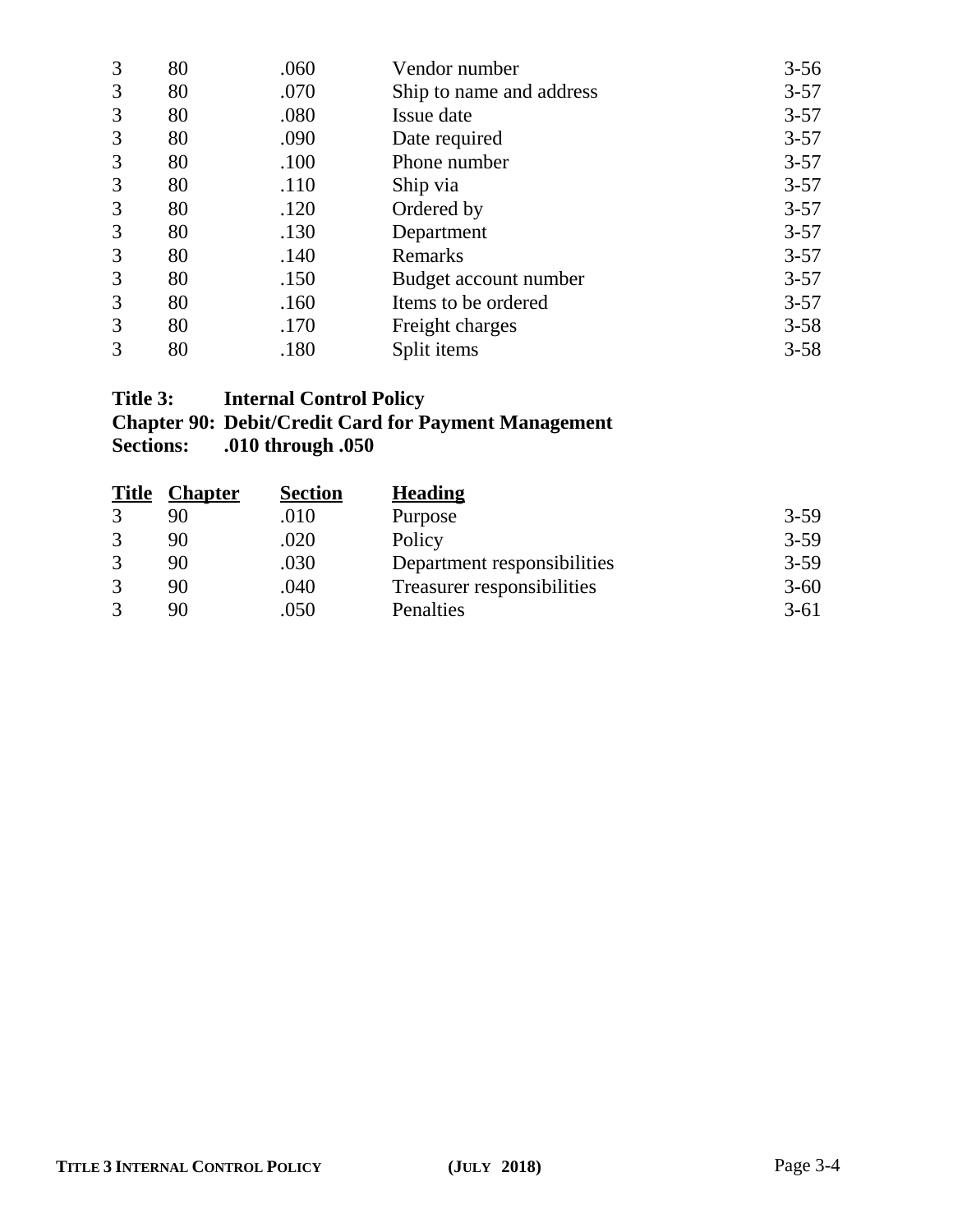## .010 Accounts payables

Amounts owed to others for goods, services received or assets acquired by June  $30<sup>th</sup>$ .

### .020 Accounts receivables

Amounts due from others for goods furnished or services rendered by June 30<sup>th</sup>. Such amounts include reimbursements earned and refunds receivable.

#### .030 Addendum

A change, addition, alteration, correction, or revision to a bid or contract document. Synonymous with amendment.

# .040 Bid

The response submitted by a bidder to an invitation for bids (IFB). Also means the complete bid document. Synonymous with bid response.

# .050 Bid opening

The process of opening, reading and tabulating bid responses at a time and place specified and in the presence of any interested observers. Applies only to invitations for bids (IFB).

#### .060 Bidders list

A categorized list of interested potential suppliers, maintained by the local government and used to solicit bids and proposals.

#### .070 Change order

A written order, either unilateral or bilateral, directing changes in the requirements, terms, or conditions of a contract; especially price, performance, and delivery terms.

#### .080 Contract

A written understanding between two competent parties under which one party (contractor) agrees to do something and the second party (local government) agrees to compensate the contractor for that performance. This includes equipment leases and rental agreements.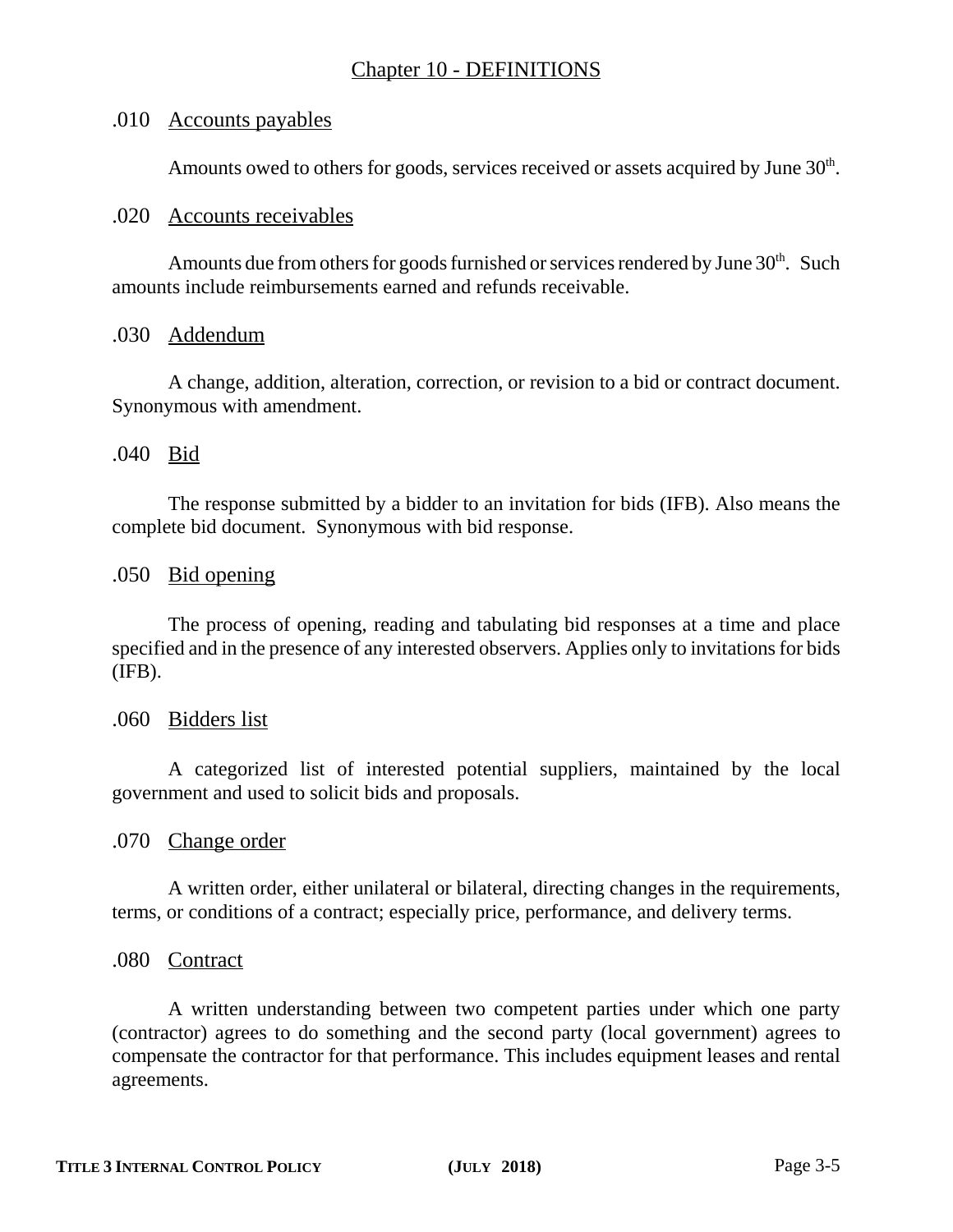#### .090 Contract administration

The process of managing, monitoring, and administering contracts to ensure that the contractor meets all requirements of the contract.

# .100 Default

Failure by either party to a contract to comply with the material (major) requirements of the contract.

#### .110 Evaluation criteria

Factors relating to management capability, technical capability, financial capability, method of meeting performance requirements, price, and other material considerations used to select the most qualified vendor.

# .120 Governing body

The Eureka County Board of Commissioners.

# .130 Independent contractor

A supplier of services who must exercise independent judgment as to the means used to achieve results, is responsible for the results obtained, and who must be free from the control or orders of others.

#### .140 Invitation for bids (IFB)

All documents, whether attached or incorporated by reference, used to solicit competitive or multi-step sealed bids.

#### .150 Joinder

A contract provision that allows any Nevada municipality to use (join on) an open contract awarded by any other Nevada municipality instead of soliciting, evaluating, and awarding their own contract. Note: This is a highly recommended course of action to consider before taking the time and expense to develop your own procurement action. See N.R.S. 332.195.

#### .160 Local government

Any Nevada municipality, County, or related public entity, including individual departments of state government, the university system, community colleges, school districts, and general improvement and irrigation districts.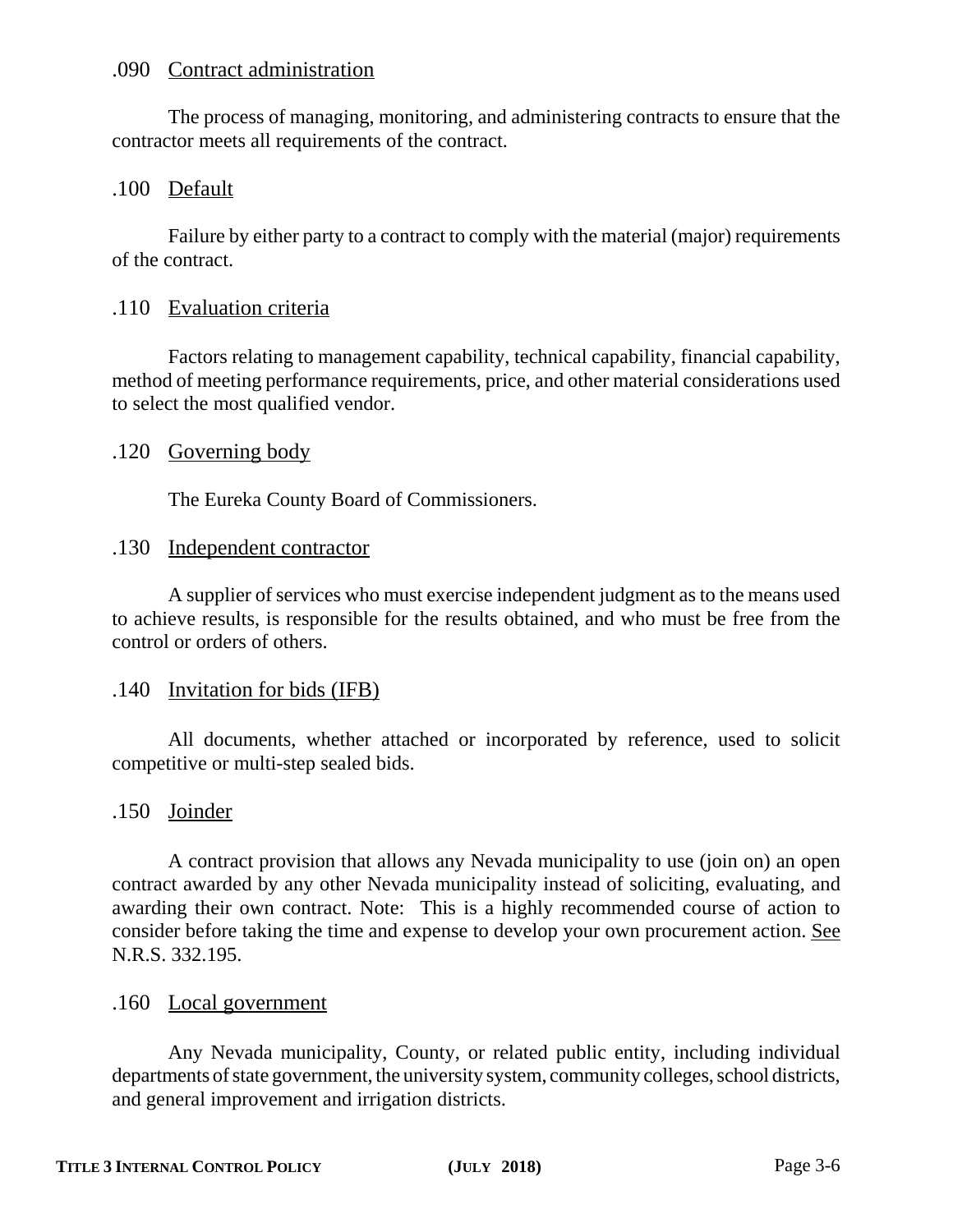# .170 Negotiation

The interaction between a buyer and seller (local government and vendor) to achieve an agreement acceptable to both parties. Negotiation is prohibited on competitive invitations for bid (IFB's).

### .180 Non-responsive bid

An offer that does not conform to the essential requirements of the solicitation.

#### .190 Personal services

Services provided by individual independent contractor(s) rather than by a group of individuals, a business, or an organization.

#### .200 Professional services

Services performed by an independent contractor within the scope of accounting, medicine, architecture, law, engineering, or other licensed professions.

# .210 Proposal

An executed offer submitted by an offer or in response to a request for proposals (RFP) and intended as the basis for negotiations for a contract.

#### .220 Public Works

New construction, repair, or reconstruction of any public facility or property. See N.R.S. 338.010(15). The description of the work to be done is called "plans and specifications."

#### .230 Qualified bidder

A responsive bidder, meeting established standards of responsibility for providing the contracted performance, as determined by the local government.

#### .240 Requests for proposals (RFP)

The document used to solicit proposals from prospective contractors. The RFP usually provides for the negotiation of all terms of the proposal, including price, prior to award.

#### .250 Responsible bidder/offeror

A person who has the capability in all respects to perform the contract requirements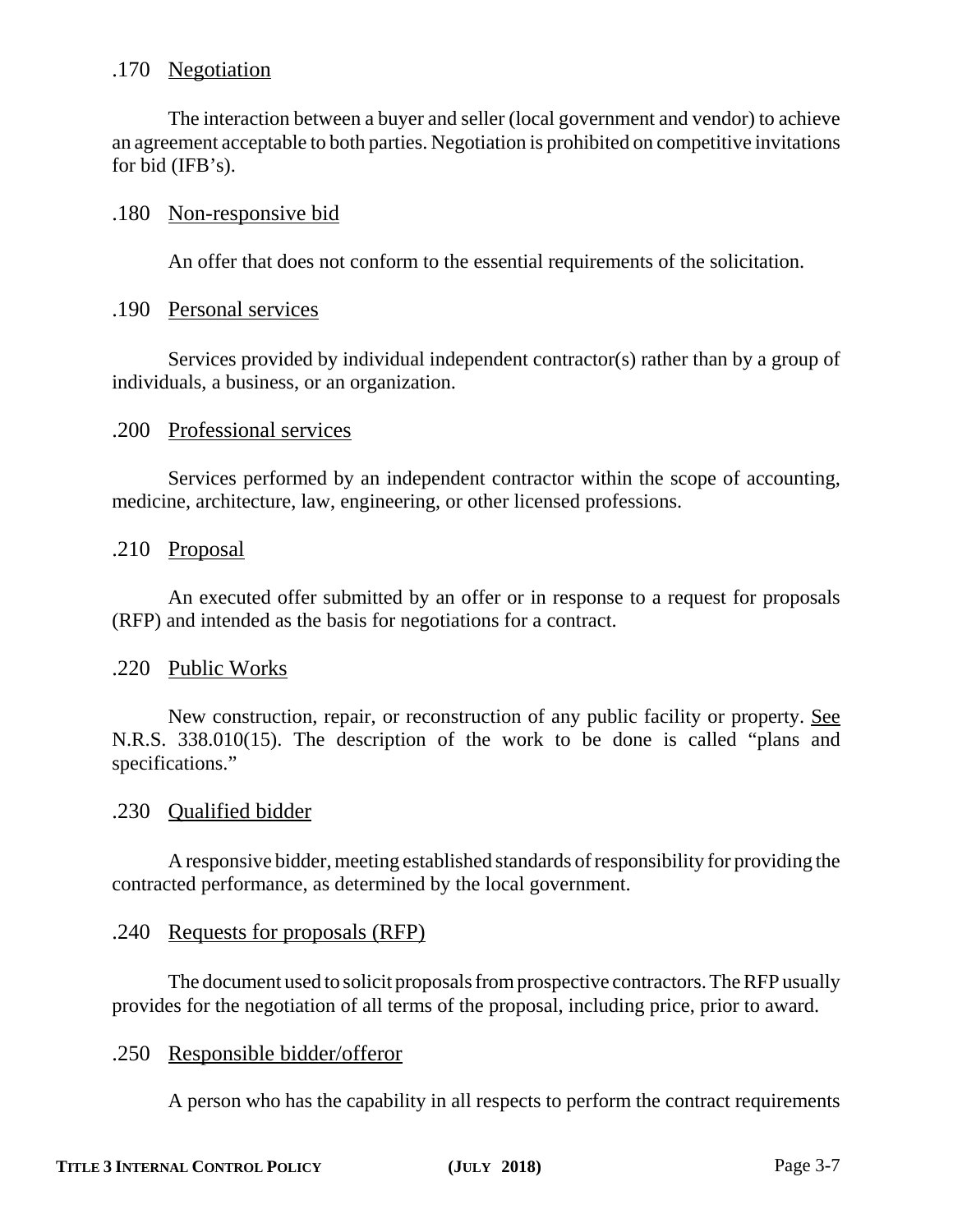fully and the moral and business integrity and reliability to assure good faith performance.

# .260 Sealed bid

A response to a solicitation that has been submitted in a sealed envelope to prevent its contents from being revealed before the time and date set for the receipt of such responses.

# .270 Services

Products whose value lies in the performance of an act. Examples include janitorial, laundry, equipment maintenance, training, inspection and testing, imaging, and many other labor-oriented performances. The description of the work to be done is called the "scope of work."

# .280 Sole source procurement

Award of a contract to the only known or reasonably available provider. If known before award, must be justified prior to awarding the contract. If other sealed bids are expected in response to an IFB but not received, the County may then enter into negotiations with the sole bidder.

# .290 Solicitation

An IFB, RFP, telephone calls, Internet or any other document or communication used to obtain bids or proposals for the purpose of entering into a contract.

#### .300 Supplies

Products whose value lies in their tangible form. Examples include vehicles, equipment, office and maintenance supplies, office machines, software, furniture, uniforms, parts, and many other products. The description of the product is called the "specification."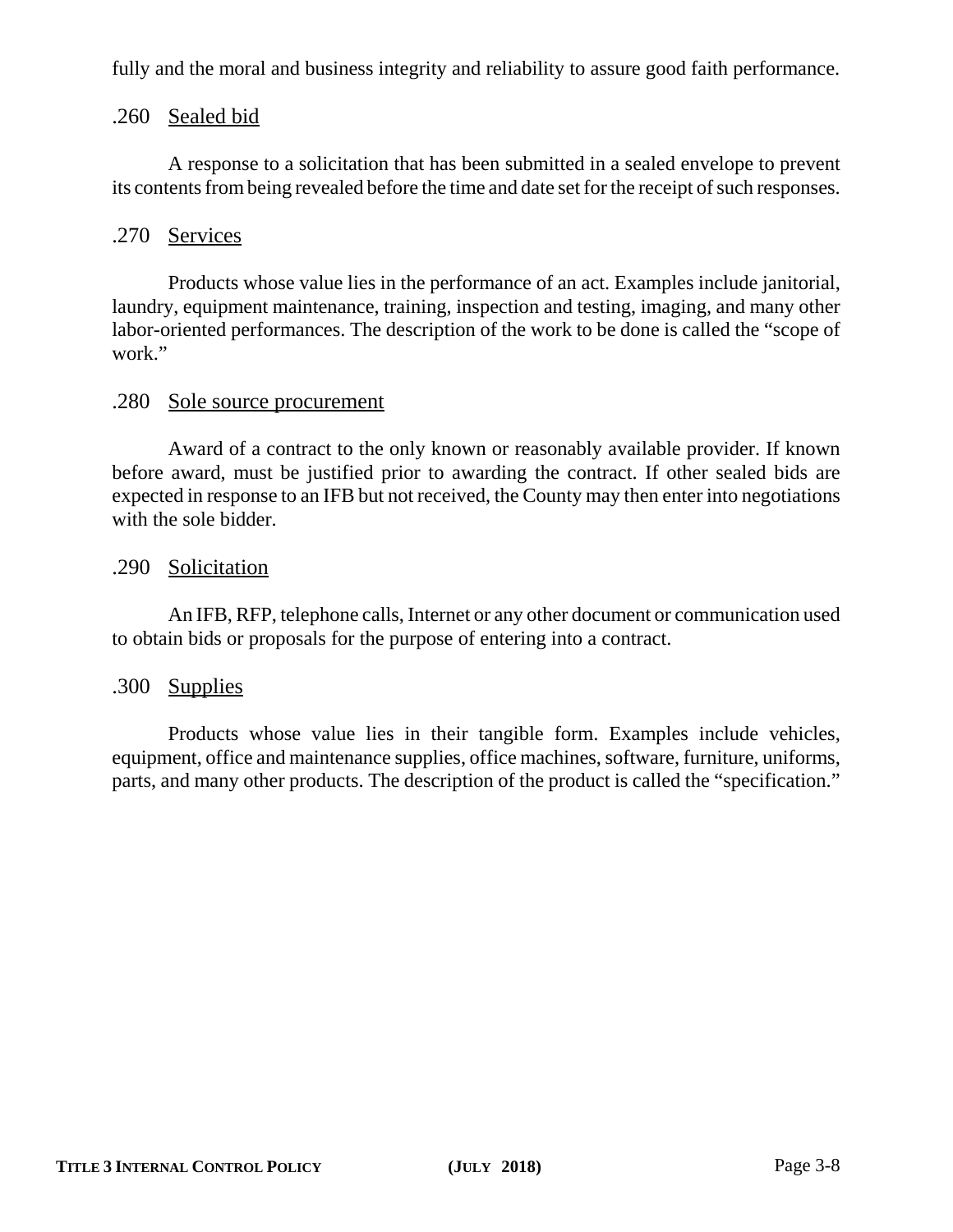# Chapter 20 - PURCHASING PROCEDURES

## .010 Purpose

To establish uniform policies and procedures to be used by Eureka County employees in the procurement of supplies, services, and equipment.

These policies expressly incorporate changes made to State law governing purchasing, bidding, and public works.

To establish uniform policies and procedures for vendors who wish to do business with Eureka County.

To provide additional controls in the expenditure of public funds.

To provide assistance to Eureka County employees in matters relating to purchasing.

To ensure that all County employees know and conduct all purchasing related activities strictly in accordance with all applicable laws, best procurement practices, and ethical standards in their acquisition of the goods and services necessary for County operations.

Assure the needs of the citizens of Eureka County are satisfied at minimal expense consistent with the suitable quality and reliability of the products procured.

.020 Policy

The Eureka County purchasing function is a decentralized operation in which each department is permitted to purchase the goods and services needed to accomplish its mission. Therefore, each department and County employee who performs any part of the purchasing function is expected to procure needed goods and services in a timely and efficient manner, obtaining the best and most suitable product at least cost to the County and its citizens, and in accordance with applicable laws, policies, and procedures.

#### .030 Using/requiring departments responsibilities

All departments are responsible for:

- A. Assuring that adequate funds are available for the intended purchase prior to initiating a purchase action. It is an inappropriate practice to solicit offers without a firm intent to award a contract or without available funds.
- B. Performing the purchasing function for the department's requirements.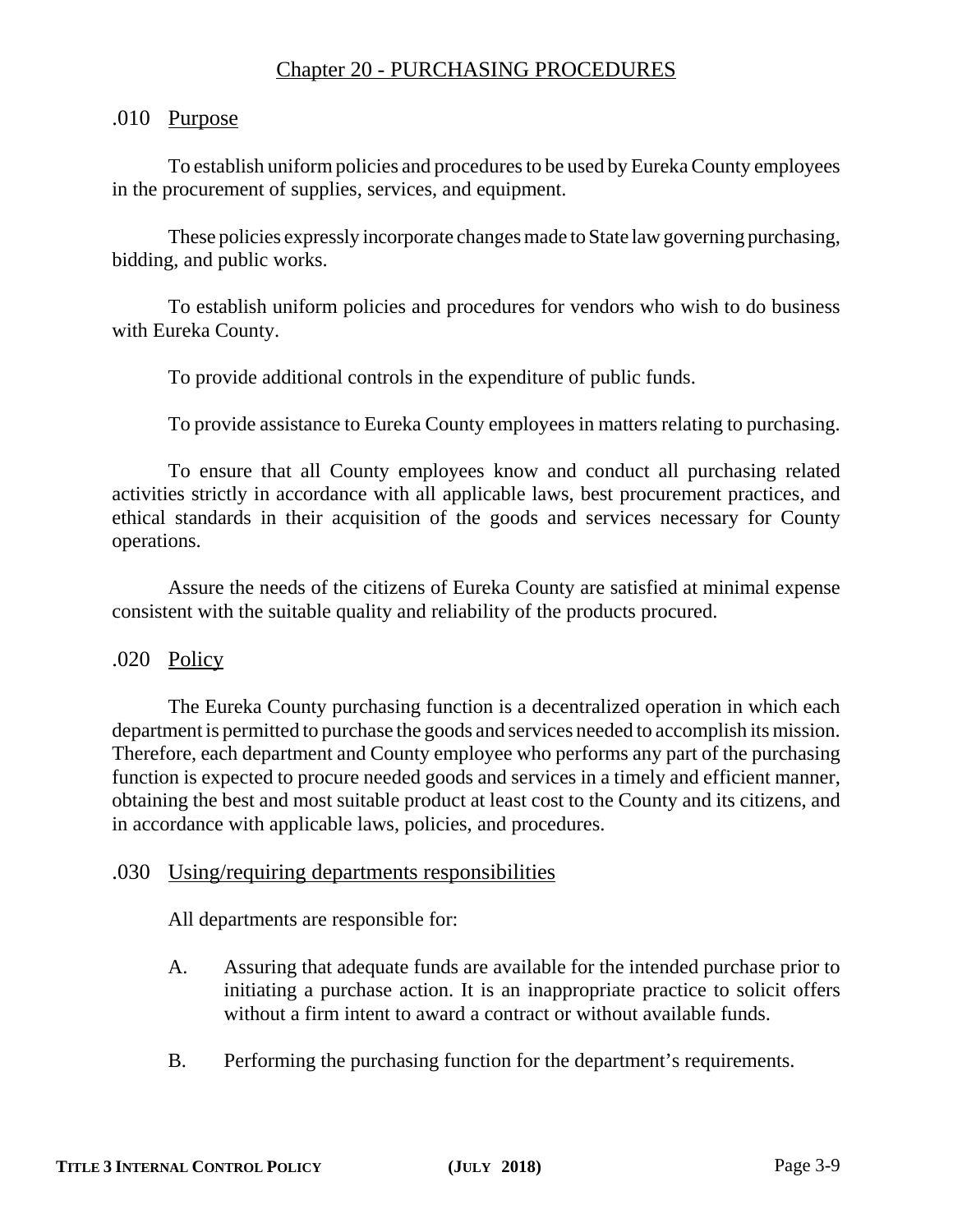- C. Providing complete information on all requisitions, purchase orders, solicitations, and contracts, including but not limited to: realistic performance dates, quantity and unit of measure, manufacturer and part number as applicable, description, cost, date prepared, fund, cost center, account Code, "ship to" address (consignee), vendor, and authorized signature.
- D. Notifying vendor and Comptroller immediately if an incorrect, incomplete or damaged item is received. Such nonconforming delivery must be noted on the freight bill before it is signed.
- E. Processing the receiving copy of the purchase order, shipping document, or schedule of work completed promptly after inspecting the product or service provided and noting any exceptions.
- F. Assuring that quantities of work or materials requested reflect realistic requirements with a reasonable expectation of being used for their intended purpose.
- G. Allowing product substitution at a reasonable price when quality is not sacrificed and compatibility is not a factor.
- H. Providing detailed descriptions, specifications, or scope of work or plans sufficient for the intended procurement.
- I. Designating specific individual(s) within the department to be responsible for all purchasing matters.
- J. Processing all change orders through accounts payable in the Comptroller's Office and contacting the vendor for these changes.
- K. Maintaining all purchasing records applicable to the department's procurements in a manner suitable for subsequent audit and potential litigation.
- L. Establishing and maintaining lists of responsible bidders.
- M. Expediting delivery or performance and initiating the return of improper deliveries for credit or replacement and corrected performance.
- N. Properly administering contracts awarded by the department, and enforcing all the terms and conditions of the contract.

# .040 Comptroller responsibilities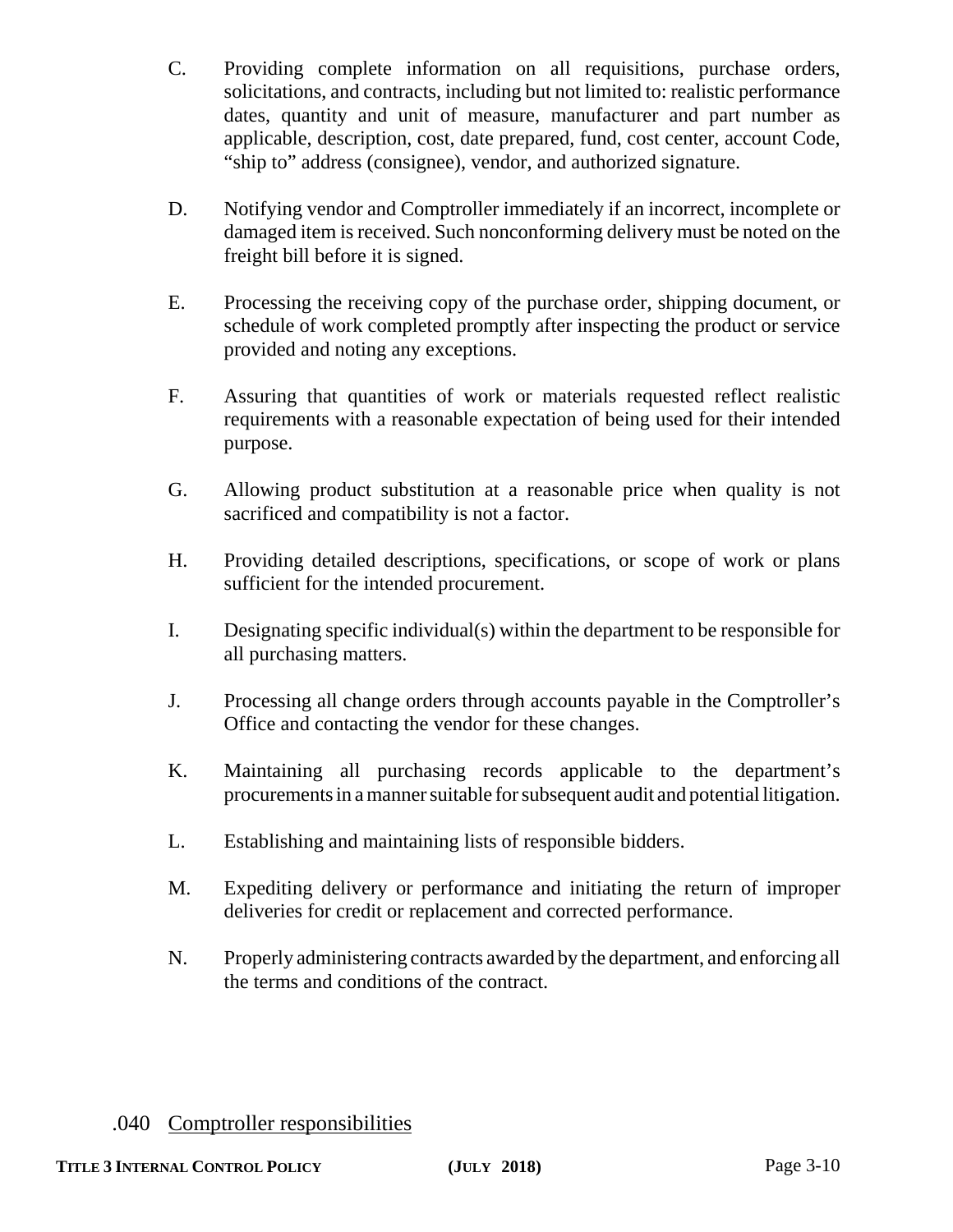The Comptroller is responsible for:

- A. Advising and assisting as requested in the purchasing and contracting for all supplies, services, equipment, materials, and public works required by the County.
- B. Reviewing, modifying, and standardizing specifications as appropriate. Specifications and scopes of work are the responsibility of the using department.
- C. Providing ongoing assistance to using departments regarding applicable state law, purchasing policies and procedures, bid and contract forms, good procurement practices, and vendor sourcing.
- D. Advising as to disposal of personal property of Eureka County, which is no longer suitable for its intended purpose.
- E. Advising the Eureka County Commission concerning unfair and unethical procurement and trade practices.

# .050 Unlawful purchases

- A. Except as otherwise provided, if any department or agency purchases or contracts for any supplies, materials, equipment, or contractual services contrary to the provisions of these policies and procedures, such purchase or contract is void. If the County's money has not been used to pay for the purchase, the department or agency making such purchase is liable for the costs involved. If the purchase has previously been paid with the County's money, the amount thereof may be recovered in the name of the County in any appropriate manner.
- B. Bid awards will be approved for award by the County Commissioners at a regularly scheduled meeting as a published agenda item as they require. A contract or agreement which is not signed by the Board of County Commissioners or designated department individual is void, unless otherwise exempted. The signing of a contract or agreement by an unauthorized person is a violation of these policies and procedures and may be referred to the department supervisor for appropriate disciplinary action.
- C. It is a violation of these policies and procedures for any department or agency to split its requirements for supplies, materials, equipment, and contractual services into estimated lesser amounts in order to avoid the provisions of the Nevada Revised Statutes or these policies and procedures or good procurement practices.
- D. It is a violation of these policies and procedures for any department or agency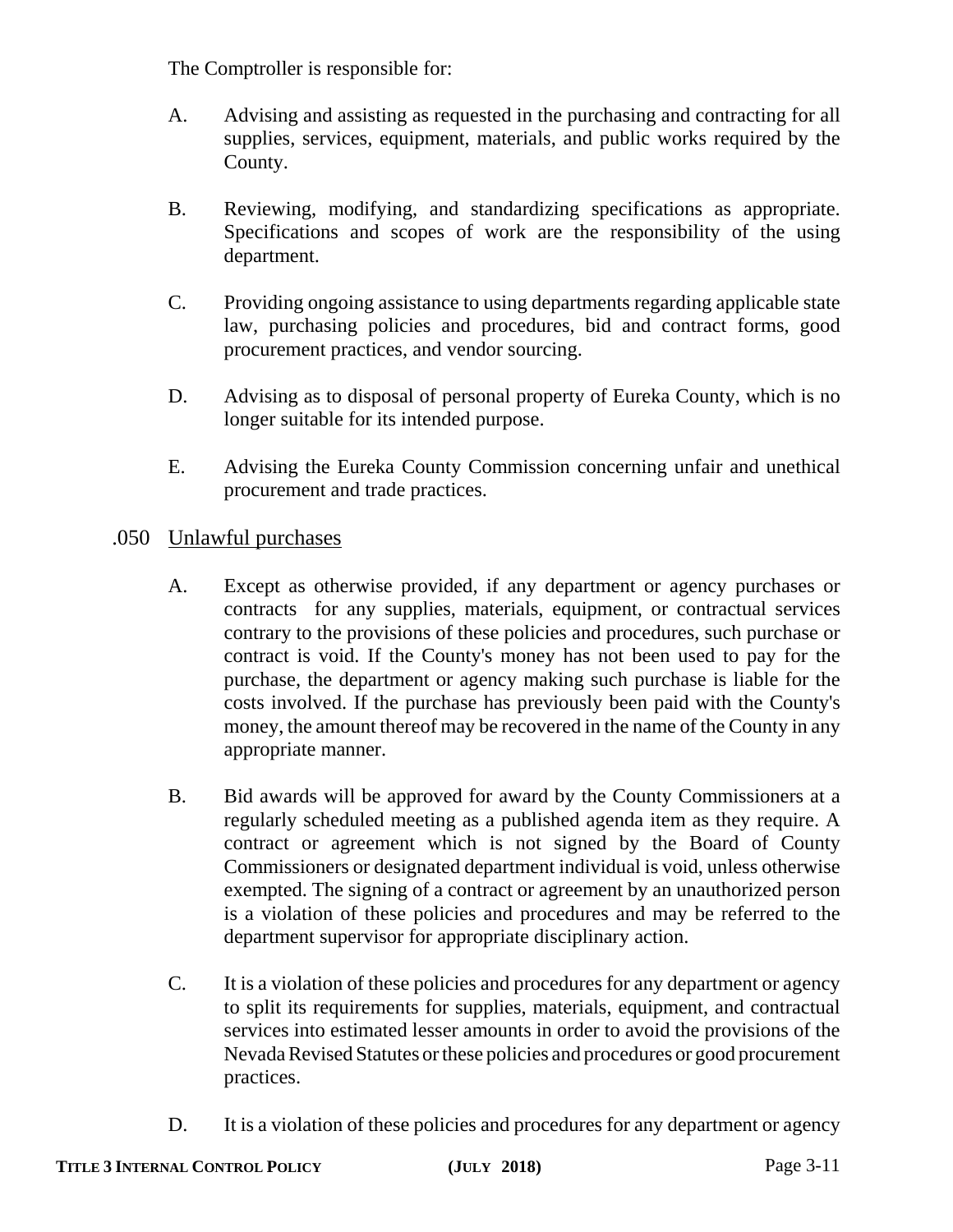to draft its bid specifications in a manner which intentionally precludes more than one vendor from bidding. Such bid specifications will be deemed an attempt to avoid and violate the intent of the competitive bid requirements of the Nevada Revised Statutes.

- E. Except as otherwise provided in N.R.S. 281.230, no member of the Board of County Commissioners, representative of the Board, or any person with purchasing authority may be interested, directly or indirectly, in any contract entered into by Eureka County, but the County may purchase supplies, not to exceed one thousand five hundred (\$1,500.00) dollars in the aggregate in any one calendar month from a County Commissioner when not to do so would be of great inconvenience due to a lack of any other local source. However, the Commissioner(s) furnishing supplies may not vote on the allowance of the claim for such supplies. See N.R.S. 332.800.
- F. It is a violation of the Nevada Revised Statutes and these policies and procedures for any department or agency to solicit anything valued in excess of twenty five (\$25,000) dollars from a single source without first justifying, in writing, in accordance with the Nevada Revised Statutes, the need for that supplier and the absence of any competitive sources.

# .060 Gratuities

- A. The acceptance of any solicited gratuity in the form of cash, merchandise, or any other thing of value by an official or employee of the County from any vendor or contractor is hereby deemed an incompatible activity and is cause for termination or other disciplinary action. Any unsolicited gratuities with a value less than twenty-five (\$25.00) dollars will remain property of the County and are to be used by County employees in the performance of their duties.
- B. The offer of any gratuity to any official or employee of the County by any vendor or contractor is cause for declaring the vendor or contractor to be an irresponsible bidder and for barring the vendor or contractor from bidding on County contracts for a minimum period of one year or such period as may be specified by the Board of Commissioners of Eureka County.
- C. Conviction of any unlawful act involving any contract with, or attempt to contract with, Eureka County shall result in barring the vendor or contractor from bidding on County contracts for a minimum period of one year or such period as may be specified by the Board of Commissioners of Eureka County.

# .070 Penalties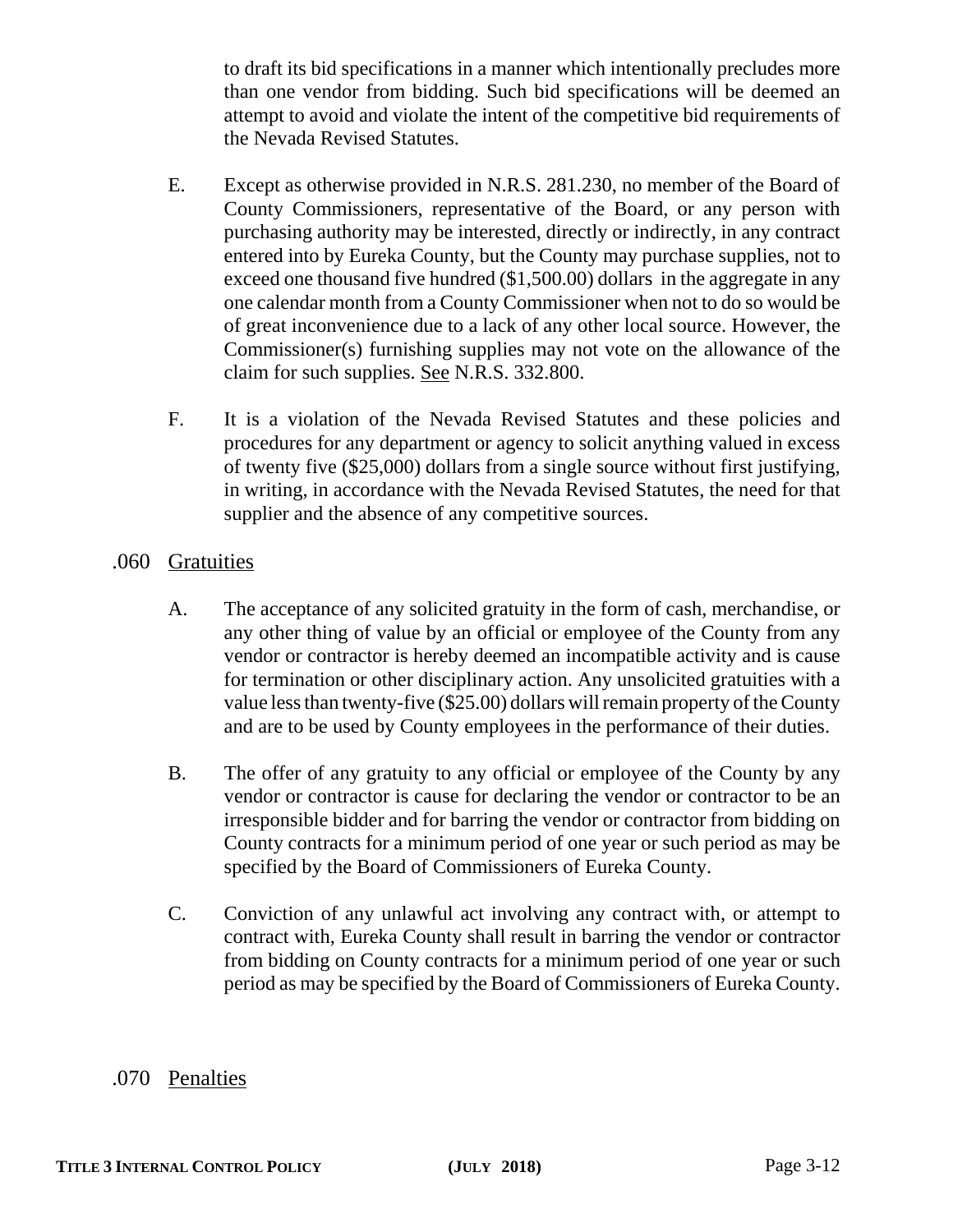Violations of these policies and procedures or the Nevada Revised Statutes may result in disciplinary action up to and including personal liability for costs and termination and criminal conviction. See N.R.S. 332.800 and N.R.S. 332.810.

Under certain circumstances, the employee may be guilty of a gross misdemeanor. See N.R.S. 333.800, N.R.S. 333.810, and N.R.S. 338.090.

### .080 References

Information found in one chapter may be used as precedence for or be construed together with another chapter that is silent on a specific issue.

> N.R.S. Chapter 244.1505 (2) N.R.S. Chapter 332 N.R.S. Chapter 333 N.R.S. Chapter 334 N.R.S. Chapter 338 N.R.S. Chapter 339 N.R.S. Chapter 625.530

# .090 Procedures

The issuance of a purchase order or contract and acceptance of the order or signature on the contract by a vendor constitutes a contract between Eureka County and the vendor. The following procedures will be followed for the purchase of commodities, services, and public works.

The Nevada Revised Statutes describe, and the County engages in, four categories of purchasing and related activities:

- A. Supplies and services (section .100)
- B. Public works (section .110)
- C. Professional services (section .120)
- D. Surplus property disposal (section .130)

Procedures will be described below for each type.

# .100 Supplies and services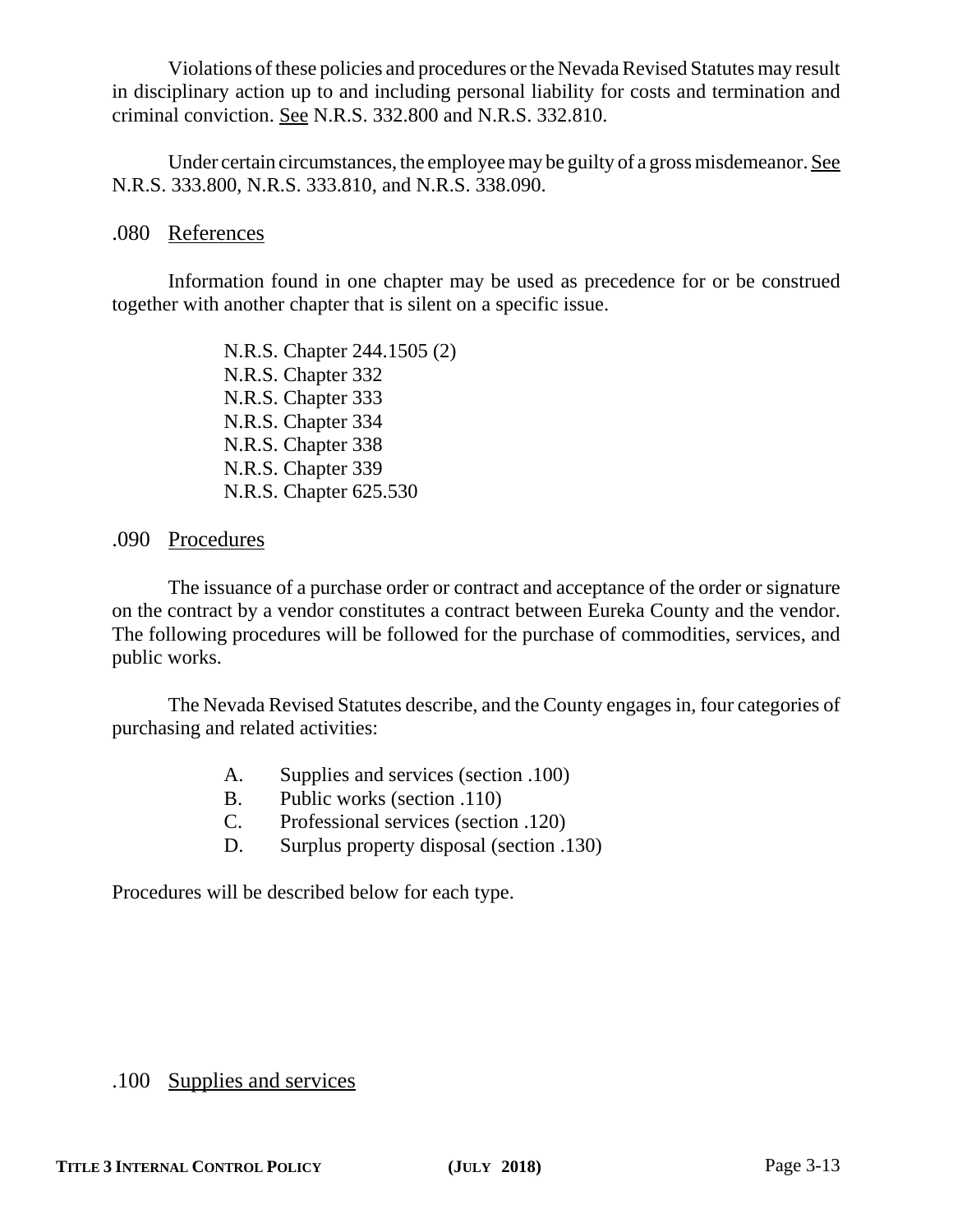# A. Purchases with other Nevada or Eureka County government agencies regardless of dollar value.

The use of (joining on) existing contracts for the same or similar supplies and services in accordance with N.R.S. 332.195 is strongly recommended. The advantages are: (1) using an existing contract instead of expending time and labor to create a new procurement for the same or similar product; (2) taking advantage of quantity pricing; and (3) increasing the purchasing power of the existing contract thus enhancing future price reductions and improvements in vendor services.

Using departments are expected to first determine, with the assistance of the Comptroller, whether such contracts exist. If so, they must be considered before beginning a new solicitation process.

If an existing contract is used, the Eureka County department using the existing contract merely has to issue a purchase order to that vendor, citing the existing bid/contract number.

#### B. Emergency contracts

Competitive bidding procedures are not required for emergency purchases. "Emergency" purchases are only those defined in N.R.S. 332.112.

# C. Purchases of \$0 - \$24,999

These purchases are left to the discretion of the using department. There is no legal requirement to secure more than one price. However, most items in this price range are readily available and competition must be sought when available. It is also the policy of the Eureka County Commission that any capital outlay purchase over three thousand (\$3,000) dollars must have prior approval.

Invoices for purchases under one thousand (\$1,000.00) dollars may be submitted for payment on a claim form.

# **A purchase order is required for a capital outlay item over five hundred (\$500.00) dollars and for any service and supply purchase over one thousand (\$1,000.00) dollars.**

If a vendor requires a purchase order number (PO), and the amount is less than one thousand (\$1,000.00) dollars, and a non-capital item, a purchase order may be generated. If a vendor needs a PO number before the fact, use the requisition number. Only purchases that utilize the purchase order system will be encumbered on the County's Public Budget Accounting system. This eliminates those below one thousand (\$1,000.00) dollars except for capital outlay items.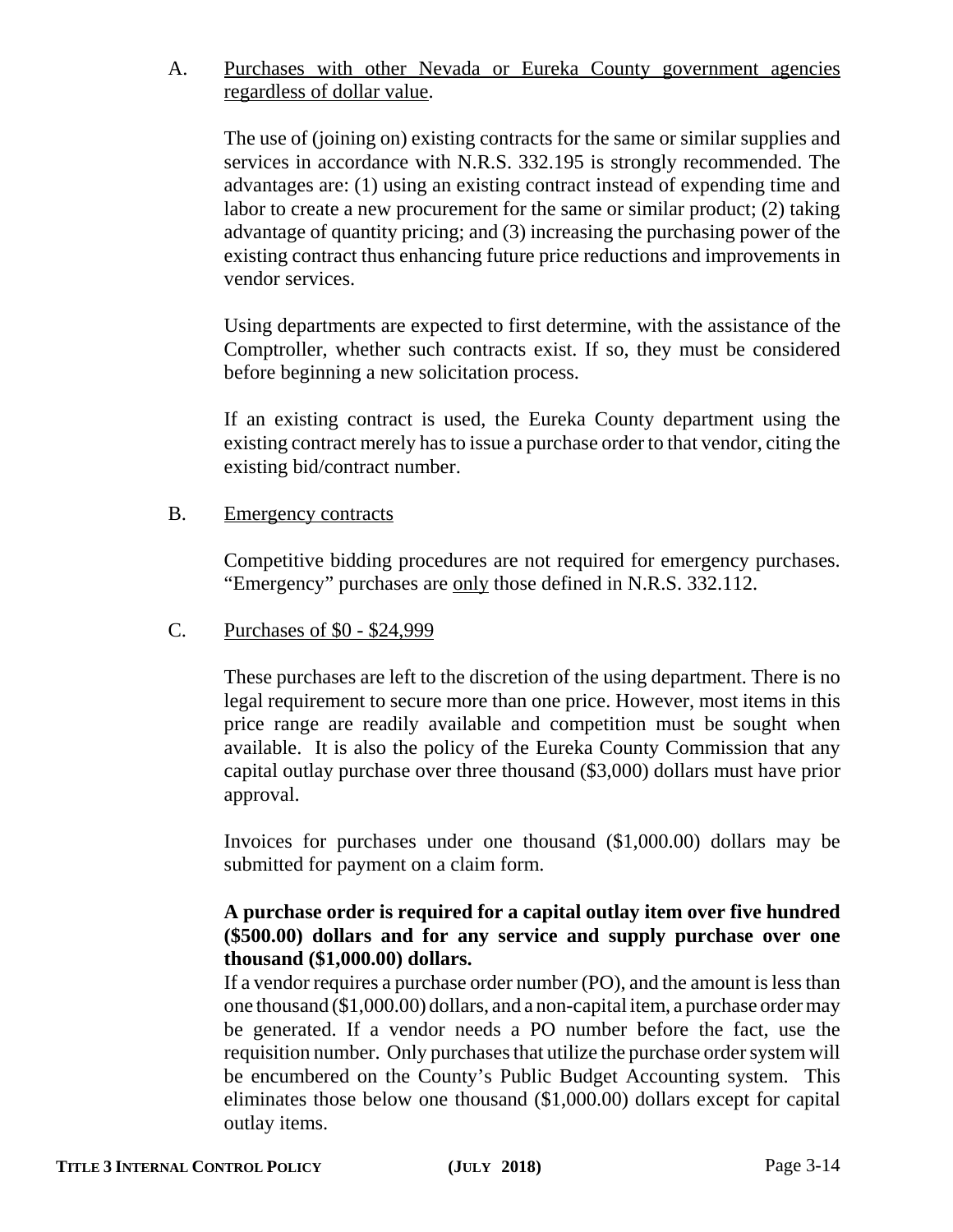# D. Purchases of \$25,000 - \$49,999.

Verbal price quotations must be secured from at least two (2) vendors capable of providing the commodity or performing the service, if two (2) vendors are available, unless the purchase is otherwise exempted. The quotations must be documented in the contract file and retained for seven (7) years.

Preferably, written quotations will be secured from at least three (3) vendors capable of performing the service or providing the commodity, if three (3) vendors are available, unless the purchase is otherwise exempted. The quotations must be documented in the contract file.

**Purchase order forms -** If bid/RFP forms are used to solicit offers, a system requisition and purchase order form will be used as the award document. The purchase order will contain the following statement: **This Purchase Order constitutes the award of Bid (RFP) #\_\_\_\_\_\_\_\_\_\_. All terms and conditions of Bid (RFP) #\_\_\_\_\_\_\_\_\_\_ apply and are incorporated herein.**

**State or Federal funds** - All purchases or contractual services which will be paid from Federal or State funds must be made in compliance with Federal and State law. In the majority of cases the more stringent purchasing policies and procedures of local government will prevail.

**Exceptions to competitive bidding** - Contracts, which by their nature are not adapted to award by competitive bidding, are described in N.R.S. 332.115.

None of the statutory exceptions preclude Eureka County from seeking price quotations, requests for proposal, or negotiating with providers should there be more than one possible source.

# E. Purchases in excess of \$50,000.

If the proposed contract exceeds an estimated aggregate sum of fifty thousand (\$50,000.00) dollars, the using department shall conduct a formal advertised bid on behalf of the using department, unless the purchase is exempted from the sealed bid process by law or these policies and procedures.

The award recommendation will be presented by the using department based upon a written recommendation, analysis, and tabulation of the bidding process.

Bid awards will be approved for award by the County Commissioners at a regularly scheduled meeting as a published agenda item.

Only then may the contract be signed by the Chairman or department representative.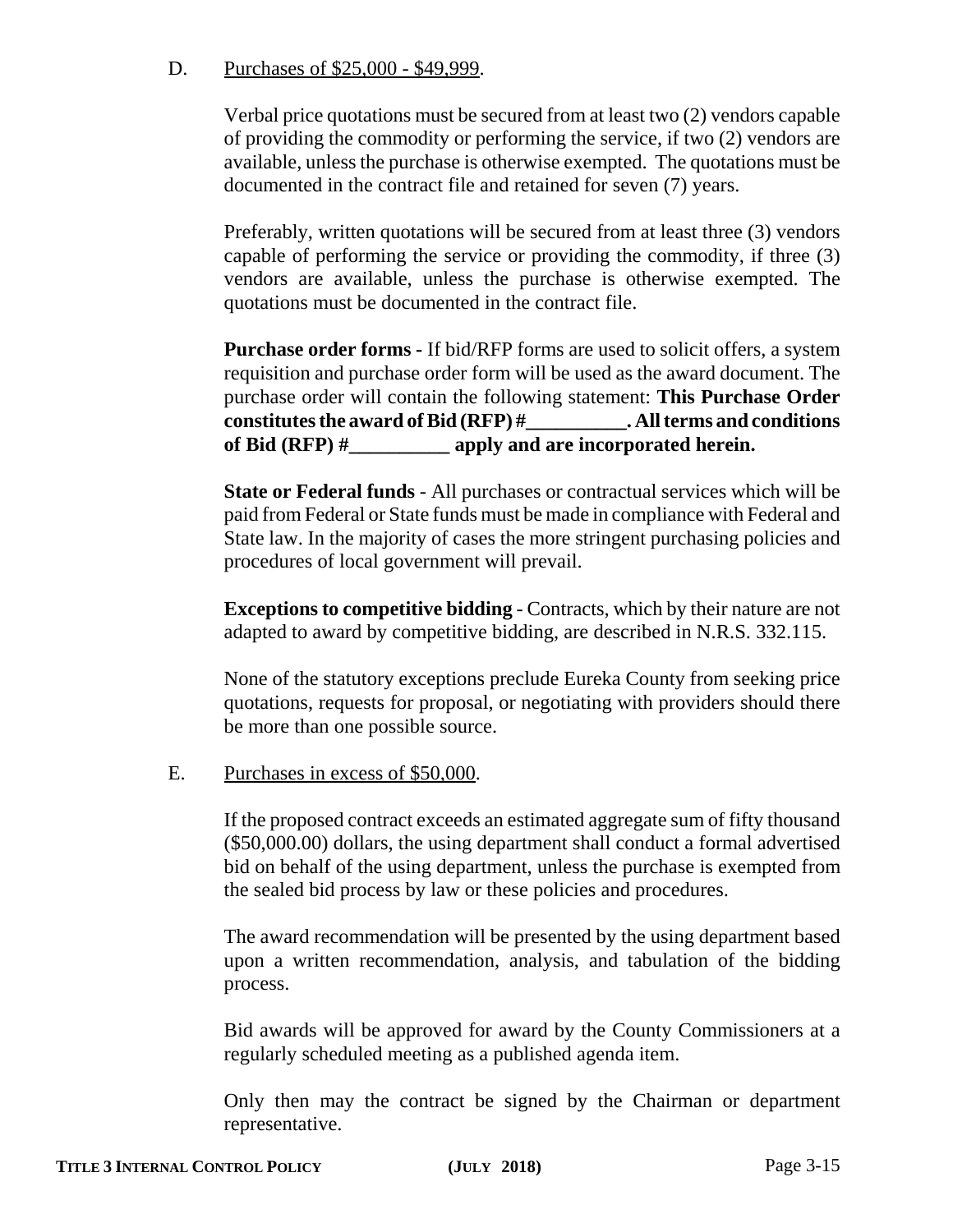**Non-competitive procurement** - Except as otherwise provided, procurement of items or services of fifty thousand (\$50,000.00) dollars or less which are not adaptable to advertised bidding, and where time is not a factor, shall have prior approval by the County Commissioners at a regularly scheduled meeting.

If more than one qualified supplier is solicited, but only one responsive bid is received, the procurement can be considered competitive. Furthermore, negotiations may then be conducted with the one responding bidder.

**Notice to bid** - Except as otherwise provided by law, notice to bid shall be given in the form of an advertisement published in a newspaper of general circulation within the County on all proposed contracts and purchases having an estimated aggregate amount of more than fifty thousand (\$50,000.00) dollars. Such advertisements may be published in adjoining counties or states, as necessary, to ensure competitive bidding. See N.R.S. 332.045

The notice must state the nature, character or object of the contract, the time and place where bids will be received and opened, and (if applicable) where plans and specifications may be seen. The notice must appear at least once and not less than seven (7) days before the opening of bids. Pending bids shall be available in the requesting department for public inspection and preparation.

**Bid specifications** - Bid specifications established for the purpose of securing needed commodities and equipment must be specific, yet general enough in nature, to allow for competitive bids.

Brand or trade names may be used for the purpose of establishing general features, performance, characteristics, and standard of quality desired, provided that sufficient latitude exists to allow an "or equal" bid response. To comply with federally funded projects, at least two (2) brand names must be specified.

**Submission of bids** - Bids must be submitted to the requiring department or purchasing division in one (1) copy on the original forms provided to the bidder and in a sealed envelope which bears the firm name, address, and bid number on the face of the envelope. All bids must be submitted before the receiving time indicated on the bid document.

An addendum to a bid becomes a part of the general conditions and a bidder must sign and return the addendum with the original bid documents, time permitting.

Addenda may be submitted by separate cover if the bid has already been delivered (mailed). Addenda submitted by separate cover must be identified on the envelope with the bid number and the date/time of the bid opening. Failure to submit an addendum by the date/time set for the bid opening will be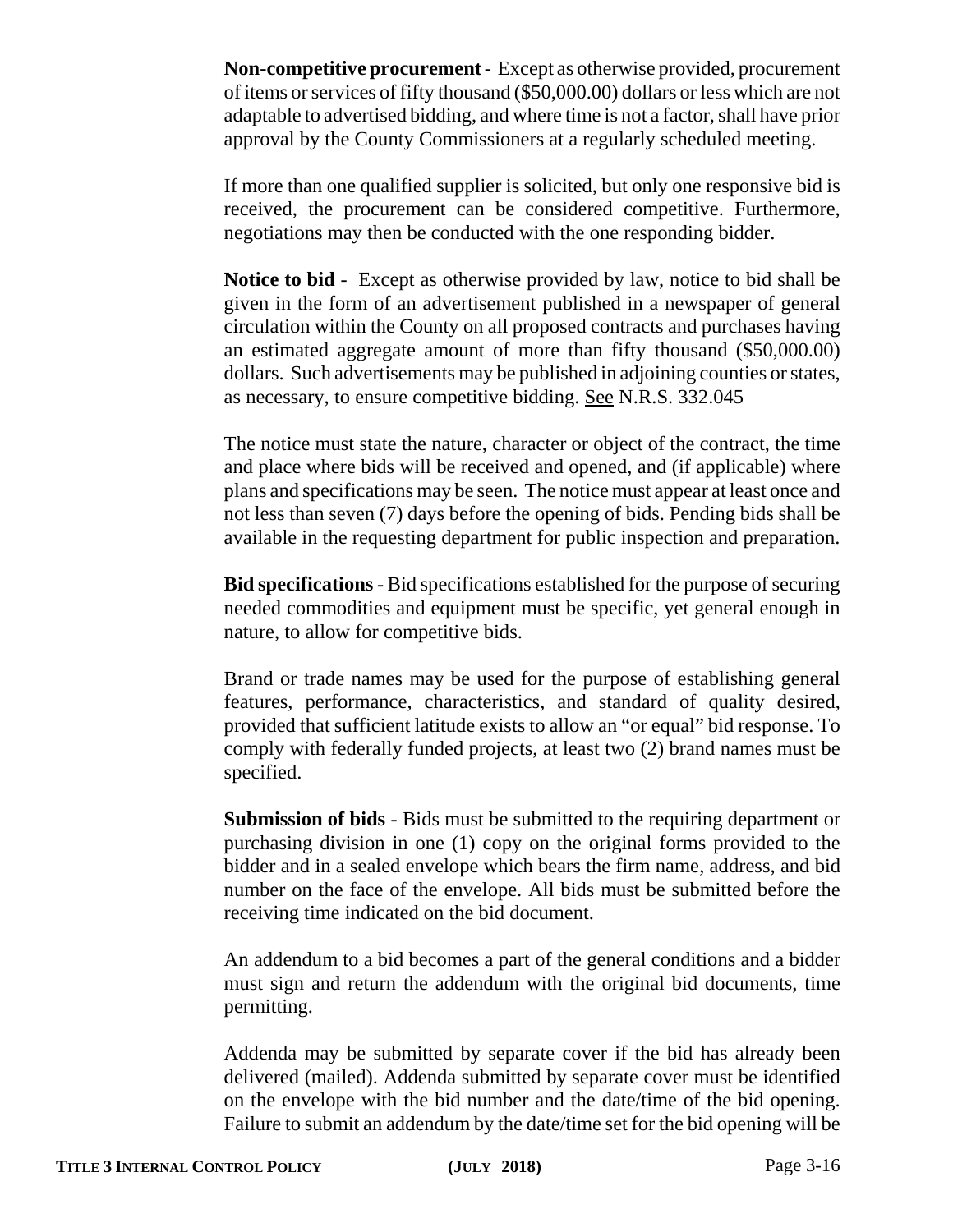cause for bid rejection.

**Bidders' bonds** - Bonds may be required by the County if deemed necessary to insure bidding and performance. If bonds are required, financial data from the bidders shall **NOT** also be required. See N.R.S. 332.105.

**Withdrawal of bids** - A bid may be withdrawn by the bidder only if a written request, telegraphic notice, or oral request upon the personal appearance of the bidder is received by the bid opening office before the time and date set for the bid opening.

**Late bids** - Bids received by the bid opening office after the time and date for receipt specified in the invitation and bid shall be unopened and rejected.

**Bid opening** - Bids which are properly completed and submitted shall be opened and tabulated at the stated time and place, and be publicly announced. Unsigned bids will be deemed non-responsive and will be rejected at the time of opening.

One (1) copy of each of the bids, tabulations, specifications, and related documents shall be retained in the contract file of the requesting department for the benefit of public inquiry and inspection. Original copies of the successful bid and contract shall be filed with the Eureka County Clerk.

**Alternate bids** - Alternate bids which propose non-specified goods or materials will be considered, if the alternate is fully described and illustrated by brochures, photographs, literature and written specifications, or any combination thereof, and if the alternate accompanies the bidder's response to the specified goods or materials. Bids submitted in response to "Brand Name or Equal" will be considered provided sufficient documentation is provided to establish the "Or Equal" basis.

**Surety** - If required, bidders shall furnish surety in the form of a bid bond, certified check, or cashier's check in the amount prescribed. The surety must accompany the bid. If a bid bond is required, the County shall not also require financial data from the bidders.

After an award has been approved by the Board of County Commissioners as required, the surety of the unsuccessful bidders shall be returned. The surety of the successful bidder shall be retained in the contract file until satisfactory performance has been rendered.

**Liability Insurance** - The vendor or contractor may be required to provide proof of liability insurance in an amount specified at the time of the bid solicitation. The Certificate of Insurance shall be delivered to the County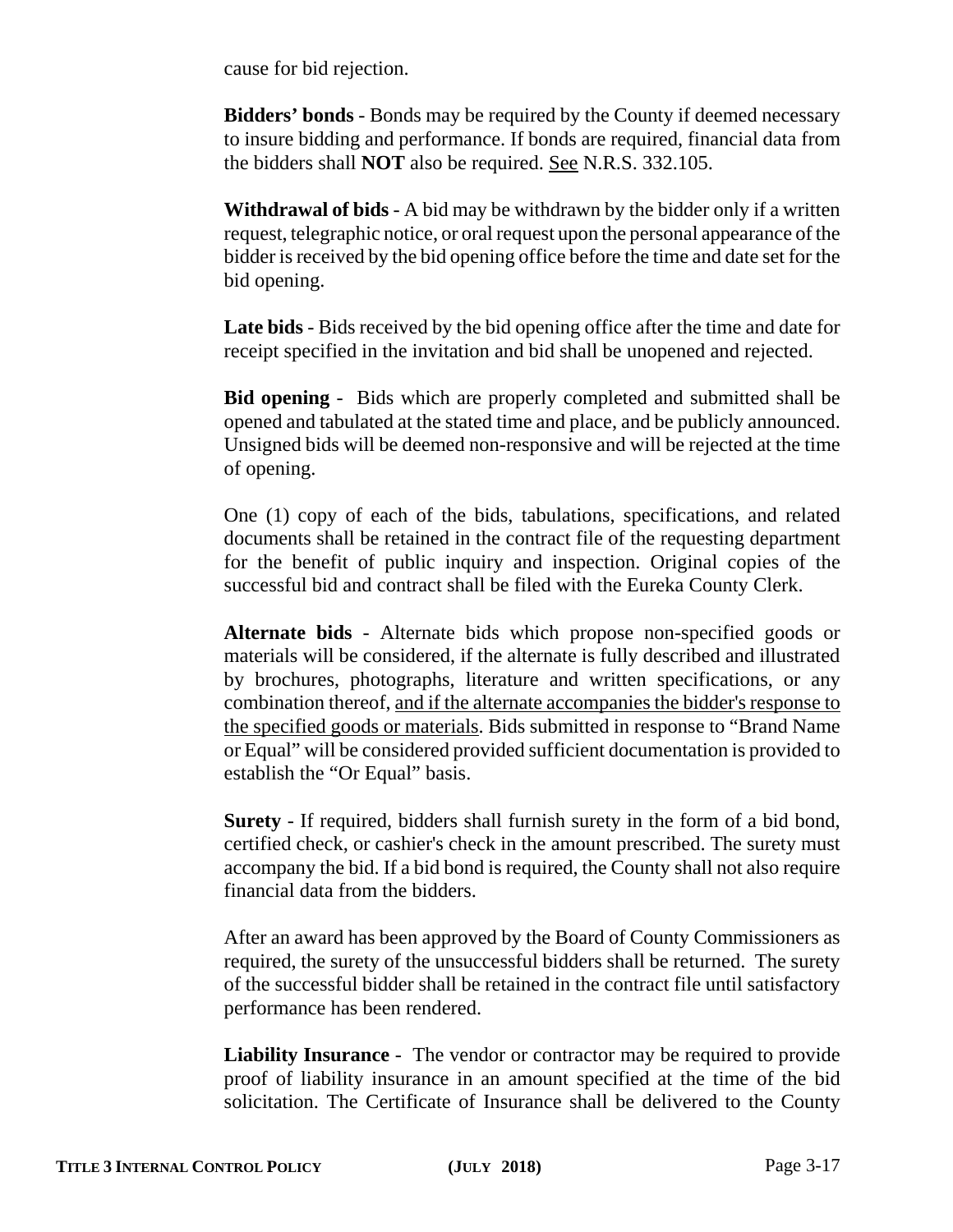within ten (10) days of the notification of the bid award. The Certificate shall name Eureka County as additional insured.

**Basis and condition of award** - In analyzing bids, careful analysis will be exercised to insure that the quality, utility, value, and performance of goods or services proposed in a bid are at least equal to the specifications called for in the notice to bid. Based upon this analysis, contract awards for which competitive bids have been received will be made to the lowest responsive and responsible bidder. In determining the lowest responsive and responsible bidder, the County shall consider the following:

- 1. Price, including discount terms; and
- 2. Conformance to specifications; and
- 3. Ability of the bidder to provide the goods or services required by the contract; and
- 4. Whether the bidder can provide the goods or services within the time specified; and
- 5. Quality of the bidder's performance under previous contracts; and
- 6. Ability of the bidder to provide future maintenance services on goods purchased; and
- 7. Whether the bidder has the financial resources, qualifications, and experience to fulfill the requirements of the contract; and
- 8. Character and integrity of the bidder and his reputation in complying with laws and regulations; and
- 9. The bidder's ability to perform in compliance with the number and scope of conditions contained in the notice to bid; and
- 10. Trade-in allowances as permitted by N.R.S. 332.175; and
- 11. Any other factor that is pertinent or useful in evaluating a bid.

**Recommendation for award** - The bids, tabulations, and supporting documents accompanied by a written recommendation shall be submitted to the Board of County Commissioners as they require. The County reserves the right to hold the bids for a maximum of sixty (60) days after the date of opening before awarding or rejecting a bid.

The County reserves the right of severability regarding acceptance or rejection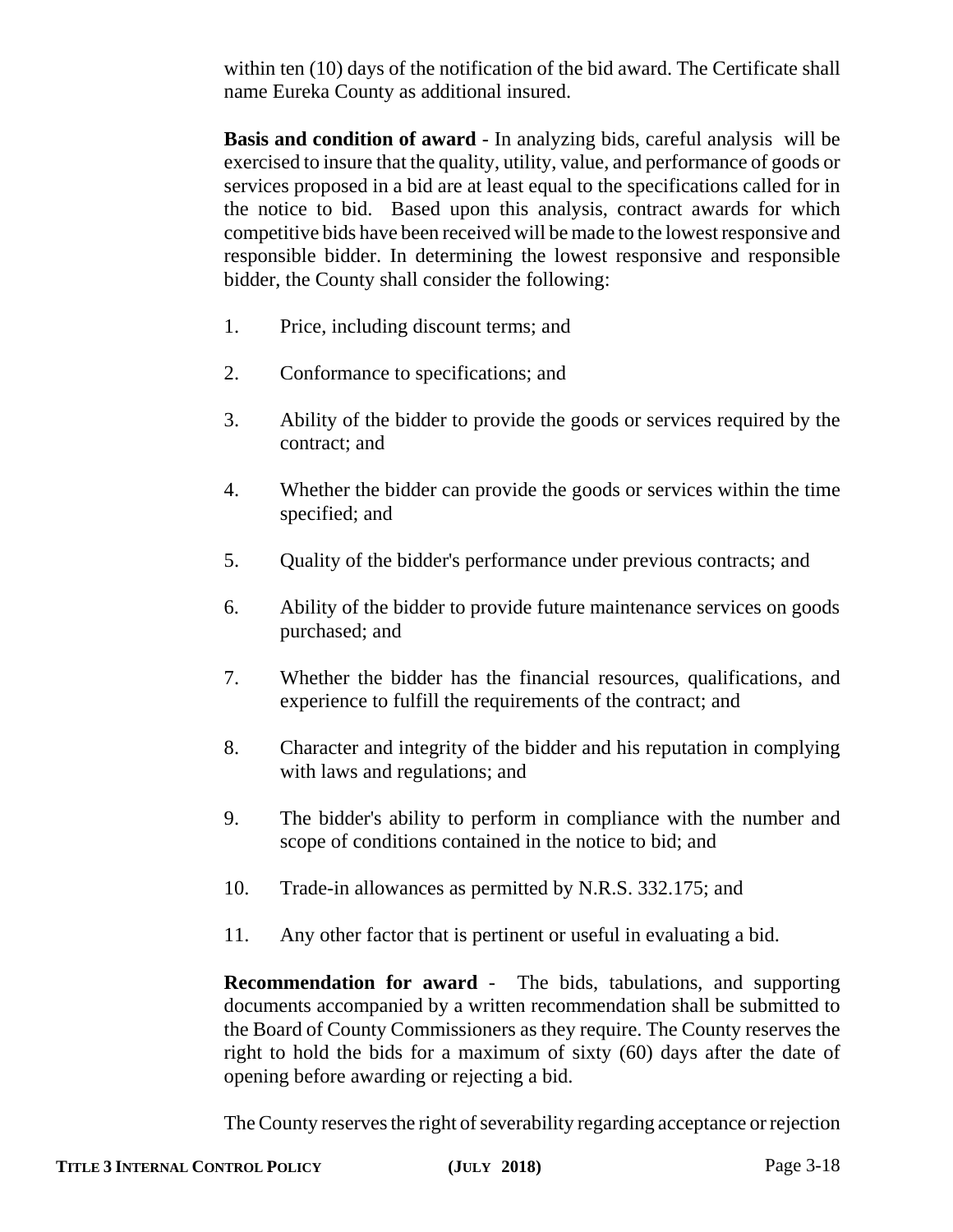of any item or group of items bid, unless the bidder has qualified his/her bid by specific limitations. Awards of contracts must be based upon the greatest advantage to Eureka County. The award must be made to the lowest responsive, responsible bidder in accordance with N.R.S. 332.065. The responsibility of the bidders must be determined in accordance with N.R.S. 332.085.

The decision rendered by the Board of County Commissioners to award a contract is final.

**Tie bids** - If the acceptable low bids received are for the same total amount or unit price, the Board of County Commissioners may authorize the award of the contract to one of the bidders by drawing lots in public, or by negotiating between the lowest bidders, provided that the vendors are notified in advance of the procedure which will be used to break the tie.

**Rejection of bids** - The Board of County Commissioners reserve the right to reject, in the public interest, any and all bids or any portion thereof for any or all commodities or contractual services, or to request a re-bid on any or all items. See N.R.S. 332.075.

# **No responsive bids received** -

- 1. The County, with the consent of the requesting department, may elect to re-bid; or
- 2. Publish a notice in the form of an advertisement in a newspaper of general circulation within the County that no responsible bids were received and that if no bids are received within seven (7) days following the date of publication of the notice, the County will enter into negotiations with any vendor(s) deemed capable of supplying the commodity or providing the service. See N.R.S. 332.148.

**Default** - In case of default by a contractor (vendor) receiving a bid award, the County may do any one or all of the following:

- 1. Procure the items or services from another source and may hold the contractor liable for any additional costs occasioned thereby;
- 2. Remove the contractor (vendor) from the bid list for a period of not less than one (1) year; or
- 3. Take any appropriate legal action against the defaulting contractor (vendor) to compensate the County for damages suffered as a result of the default.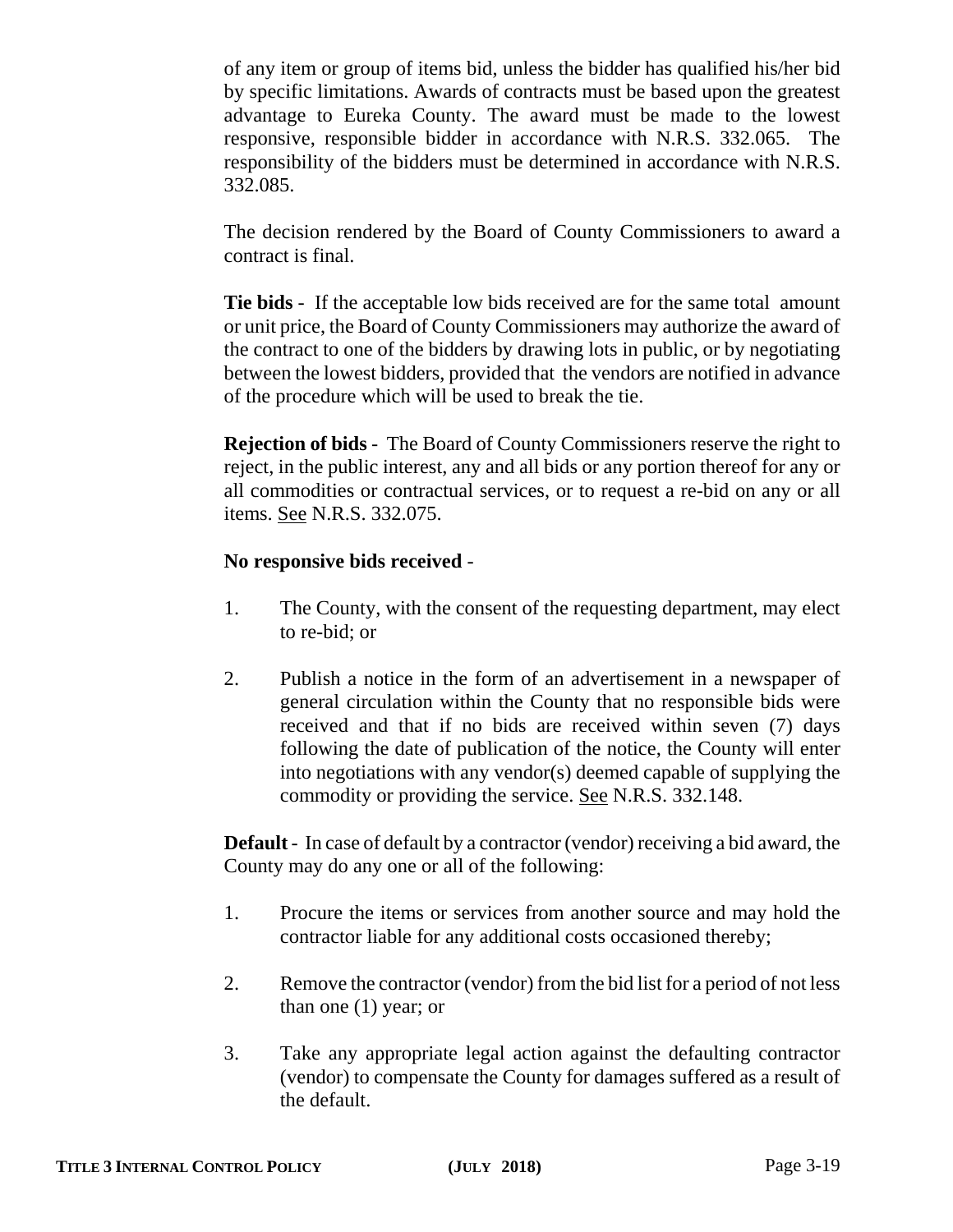**Collusion** - Any agreement or collusion among bidders or prospective bidders to bid a fixed price or restrict the competitive bid process in any way shall render the bids of such bidders void. The County may take any action appropriate to a "Default" as enumerated above. See N.R.S. 332.820

**Advance disclosures** - Disclosure of information to any bidder which would give that particular bidder an advantage over another interested bidder in advance of the opening of bids, whether in response to a formal or informal request for bids, made or permitted by a member of the Board of Commissioners, or an employee, or representative thereof, shall operate to void all proposals of that particular bid solicitation or request.

A request for proposal that contains a provision that requires negotiation may not be disclosed until the proposal is recommended for award. See N.R.S. 332.061(2).

**Laboratory analysis** - The County reserves the right to obtain a chemical or physical analysis of any product offered by a vendor, in order to determine quality and conformance to specifications whether the procurement action is by emergency purchase, formal bid, informal bid, or price quotation. Such analysis may be at no cost to the County.

**Severability** - If any provision of these policies and procedures or any application thereof to any person or circumstances is held invalid in any court of law, such invalidity shall not affect other provisions or applications of these policies and procedures, which can be given effect without the invalid provisions or applications of these policies and procedures.

#### .110 Public Works

#### Public Works projects.

The requesting department shall conduct a formal advertised bid on behalf of that department, unless the purchase is exempted from the sealed bid process by law or these policies and procedures.

The award recommendation will be presented by the using department based upon a written recommendation, analysis, and tabulation of the bids submitted.

Bid awards will be approved for award by the County Commissioners as they require at a regularly scheduled meeting as a published agenda item. Only then may the contract be signed by the Chairman or authorized department representative.

**State or Federal funds** - All projects which will be paid in whole or part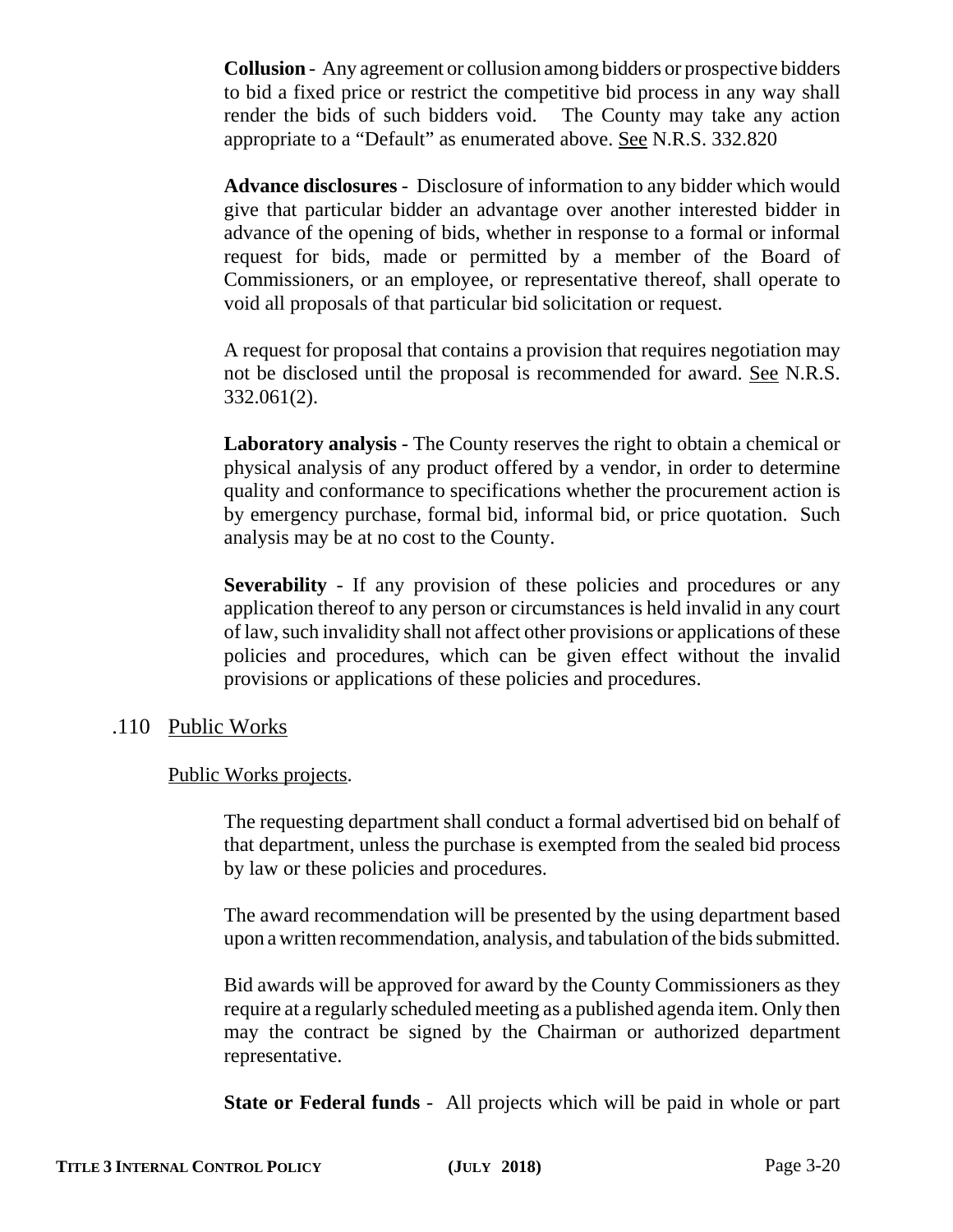from Federal or State funds must be made in compliance with Federal and State law. In the majority of cases, the more stringent purchasing policies and procedures of local government will prevail.

**Bid plans and specifications** - Shall be prepared in such a manner so as to not limit or restrict, directly or indirectly, to one specific company or provider.

Bid plans and specifications shall be approved, stamped, and on file prior to opening of bids. See N.R.S. 338.143. An exception is design/build projects allowed under N.R.S. 338.1711.

The bid shall not designate a specific material, product, thing, or service by brand or trade name unless necessary to match others in an existing project. The specification must call for at least two comparable brand or trade names, followed by the words "or equal". See N.R.S. 338.140.

**Non-competitive procurement** - If more than one qualified contractor is solicited, but only one responsive bid is received, the procurement can be considered competitive. Furthermore, negotiations may then be conducted with the one responding bidder.

**Notice to bid** - Notice to bid <u>may</u> be given in the form of an advertisement published in a newspaper of general circulation within the County on a proposed contract having an estimated aggregate amount less than one hundred thousand (\$100,000.00) dollars. Such advertisements may also be published in adjoining counties or states, as necessary, to ensure competitive bidding.

For projects estimated at over one hundred thousand (\$100,000.00) dollars, the notice to bid shall be advertised as described above, in accordance with N.R.S. 338.143.

The notice must state the nature, character, or object of the contract, the time and place where bids will be received and opened, and (if applicable) where plans and specifications may be seen and obtained. The notice must appear at least once and not less than seven (7) days before the opening of bids. Pending bids shall be available in the requesting department for public inspection and preparation.

**Labor Commissioner** - For projects estimated at over one hundred thousand (\$100,000.00) dollars, a "PWP number" must be obtained from the Labor Commissioner's office, prior to advertising the project and the number must be shown on the face of the bid. See N.R.S. 338.013 and N.R.S. 338.080.

For projects estimated at over one hundred thousand (\$100,000.00) dollars, the County must require the contractor to comply with the Labor Commissioner's prevailing wage requirements in accordance with N.R.S. 338.020 through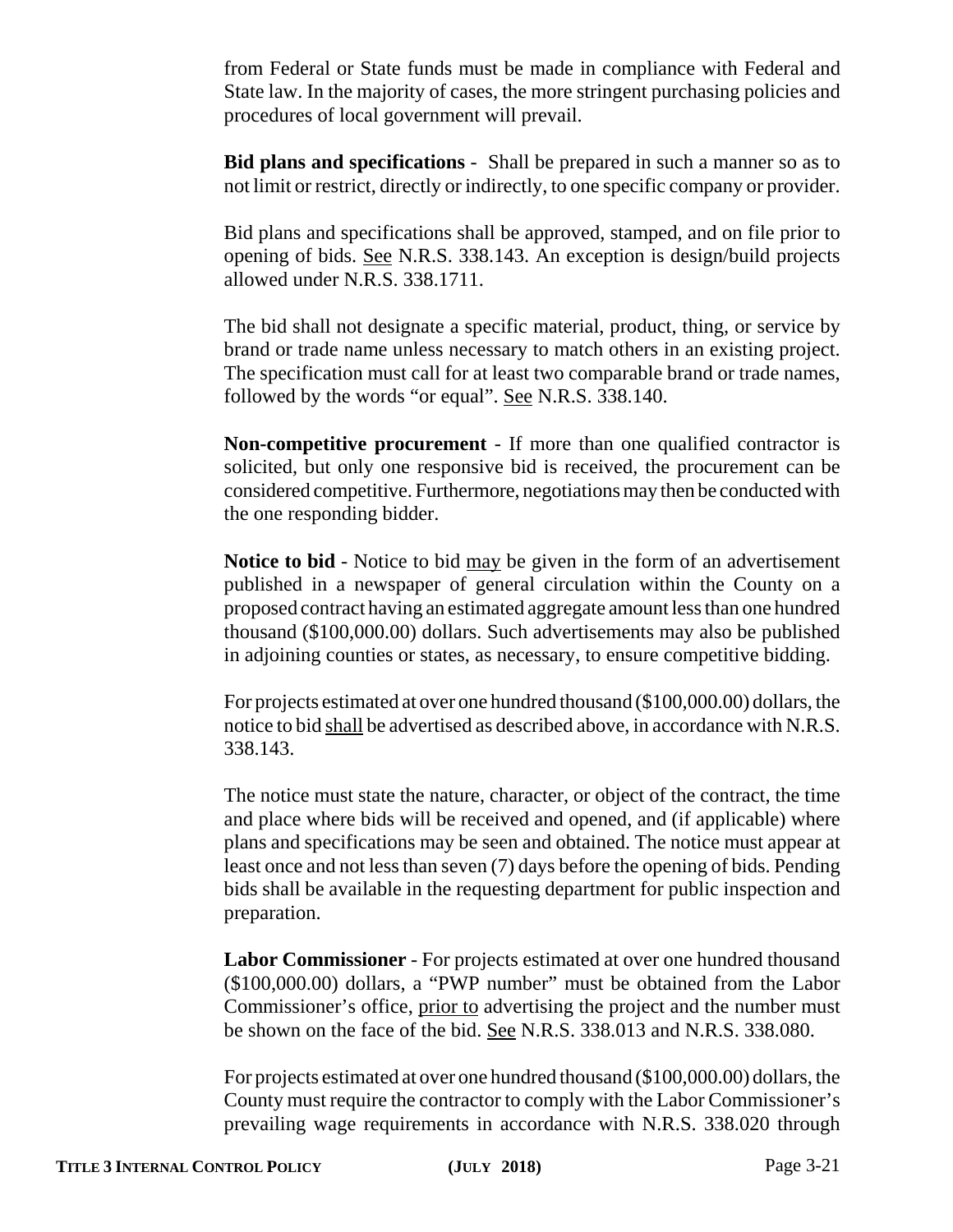N.R.S. 338.090.

For projects estimated at over one hundred thousand (\$100,000.00) dollars, the County is also responsible for investigating possible violations of the prevailing wage law, determining whether a violation has been committed, and informing the Labor Commissioner of any such violations. See N.R.S. 338.070 (1)(a). Failure to do so is a misdemeanor.

**Pre-qualification of bidders** - Pre-qualification of prospective bidders as described in N.R.S. 338.1373 through 1383 is optional for the County but is NOT recommended. All prospective bidders should be allowed to bid and their bids evaluated for responsiveness and responsibility after bid opening if they are the apparent low bidder in accordance with N.R.S. 338.140 through 147.

**Submission of bids** - Bids must be submitted to the requesting department in one copy on the original forms provided to the bidder and in a sealed envelope which bears the firm name, address, and bid number on the face of the envelope. All bids must be submitted before the receiving time indicated on the bid document. An addendum to a bid becomes a part of the general conditions and a bidder must sign and return the addendum with the original bid documents, time permitting.

Addenda may be submitted by separate cover if the bid has already been delivered (mailed). Addenda submitted by separate cover must be identified on the envelope with the bid number and the date/time of the bid opening. Failure to submit an addendum by the date/time set for the bid opening will be cause for bid rejection.

**Withdrawal of bids** - A bid may be withdrawn by the bidder only if a written request, telegraphic notice, or oral request upon the personal appearance of the bidder is received by the bid opening office before the time and date set for the bid opening.

**Late bids** - Bids received by the bid opening office after the time and date for receipt specified in the invitation and bid shall be unopened and rejected.

**Bid opening** - Bids which are properly completed and submitted shall be opened and tabulated at the stated time and place, and publicly announced. Unsigned bids will be deemed non-responsive and will be rejected at the time of opening.

One (1) copy of each of the bids, tabulations, specifications and related documents shall be retained in the contract file for the benefit of public inquiry and inspection. Original copies of the successful bid and contract shall be filed with the Eureka County Clerk.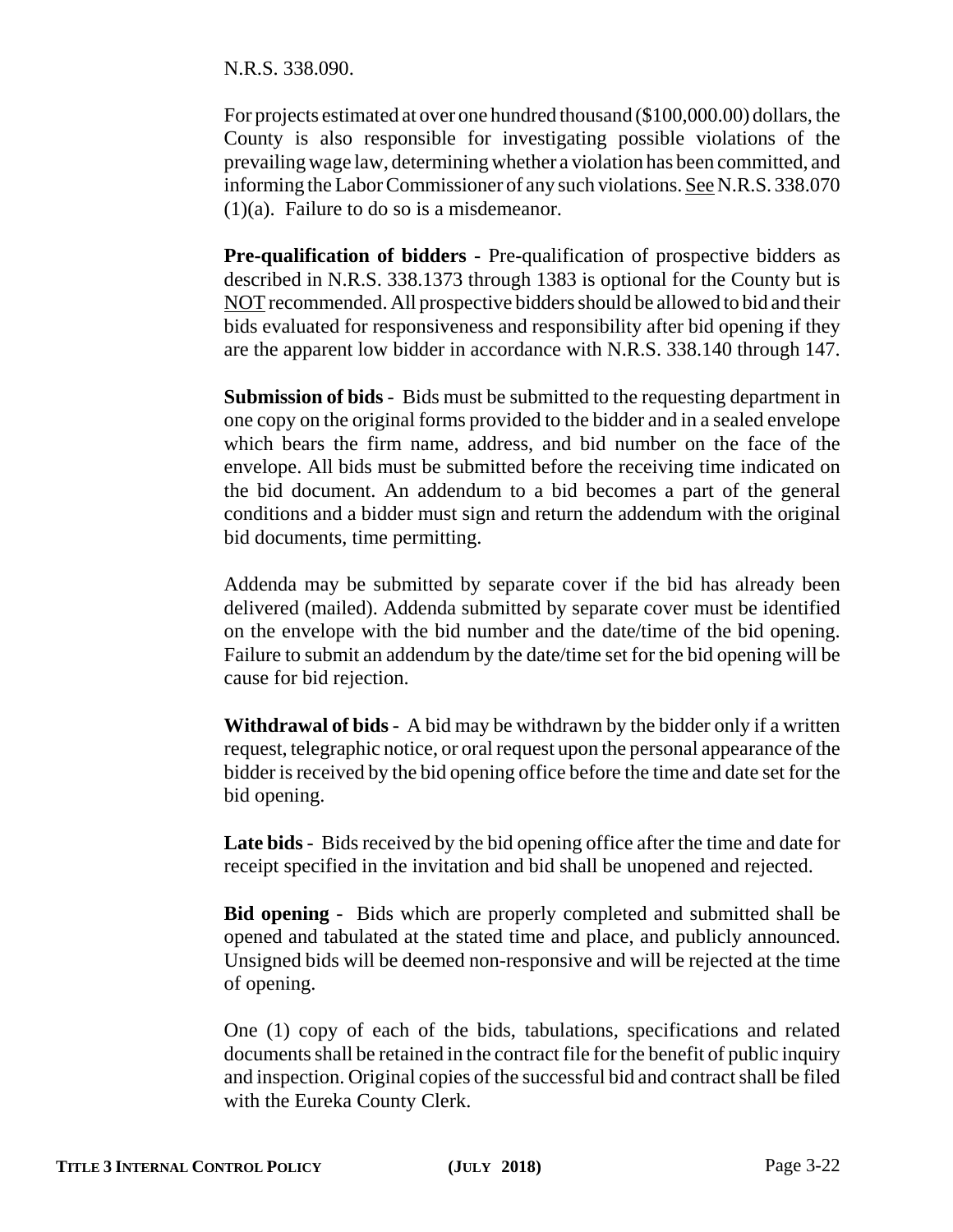**Surety** - If required, bidders shall furnish surety in the form of a bid bond, certified check, or cashier's check in the amount prescribed. The surety must accompany the bid. If a bid bond is required, the County shall not also require financial data from the bidders.

After an award has been made by the Board of County Commissioners as they require, the surety of the unsuccessful bidders shall be returned. The surety of the successful bidder shall be retained in the contract file until satisfactory performance has been rendered.

**Performance and payment bonds** - A performance bond in the amount of one hundred percent (100%) of the bid award and a labor and materials payment bond in an amount of not less than fifty percent (50%) of the bid award shall be provided by the vendor or contractor as deemed necessary to Eureka County. Such bonds shall be delivered to the County within ten (10) working days of the notification of the bid award and prior to the issuance of a purchase order, notice to proceed, or contract. Bonding requirements shall be stated at the time of the bid solicitation. Failure to supply the specified bonds within ten (10) working days will result in the forfeiture of the specified surety. The bonds are to be provided by a company licensed to do business in the State of Nevada. See N.R.S. Chapter 339.

**Liability insurance** - The vendor or contractor will be required to provide proof of liability insurance in an amount specified at the time of the bid solicitation. The Certificate of Insurance shall be delivered to the County within ten (10) days of the notification of the bid award. The Certificate shall name Eureka County as additional insured.

**Basis and condition of award** - In analyzing bids, careful analysis will be exercised to ensure that the quality, utility, value, and performance of work proposed in a bid are at least equal to the plans and specifications called for in the notice to bid. Based upon this analysis, contract awards for which competitive bids have been received will be made to the lowest responsive and responsible bidder. In determining the lowest responsive and responsible bidder, the County shall consider the following and the requirements of N.R.S. 338.1475 and N.R.S. 338.147:

- 1. Price; and
- 2. Conformance to plans and specifications; and
- 3. Ability of the bidder to provide the products and work required by the contract; and
- 4. Whether the bidder can complete the project within the time specified; and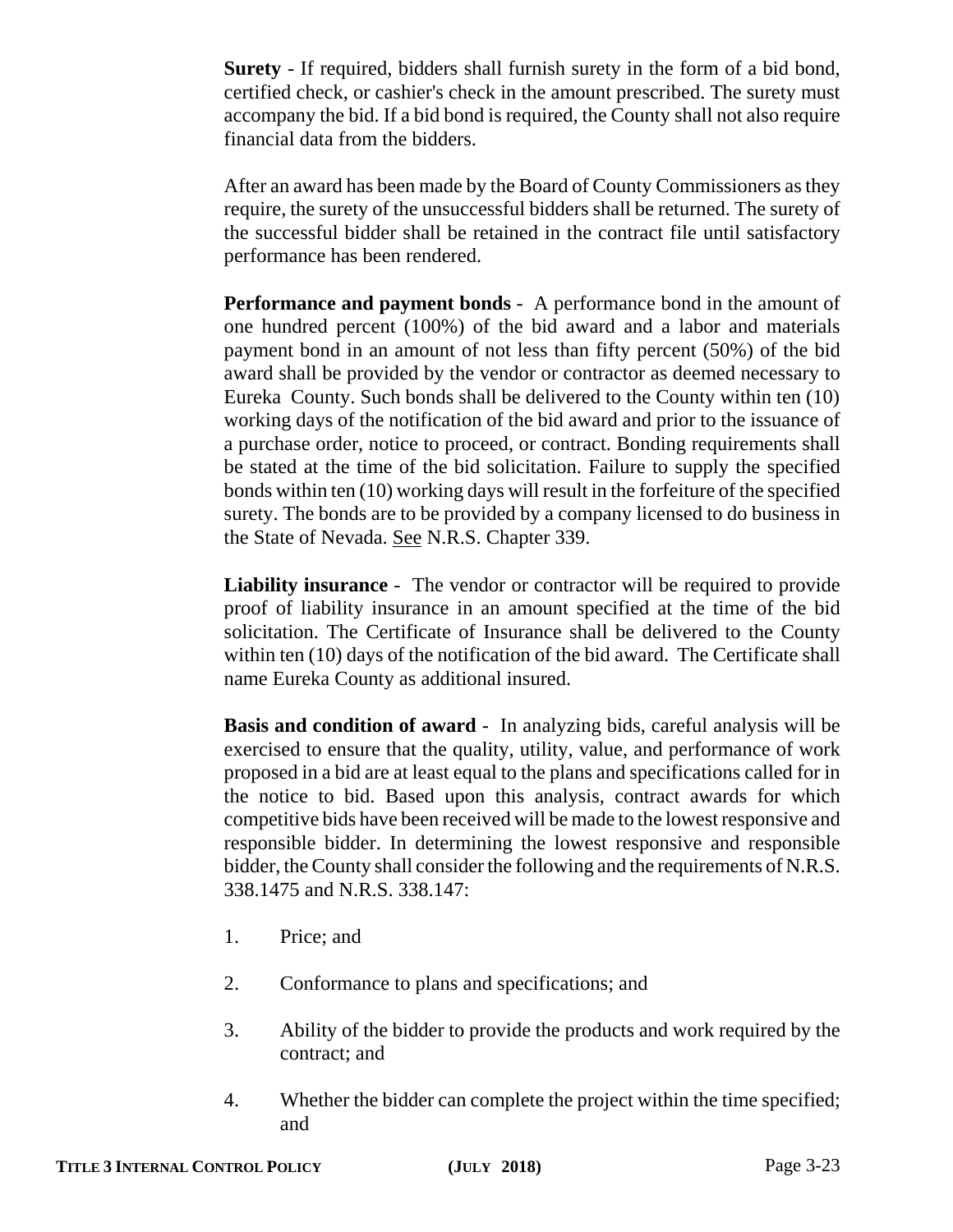- 5. Quality of the bidder's performance under previous contracts with the County or other government entities; and
- 6. Whether the bidder has the financial resources, qualifications, and experience to fulfill the requirements of the contract; and
- 7. Character and integrity of the bidder and his reputation in complying with laws and regulations; and
- 8. The bidder's ability to perform in compliance with the number and scope of conditions contained in the notice to bid; and
- 9. Bidder's preference in accordance with N.R.S. 338.147; and
- 10. Any other factor that is pertinent or useful in evaluating the bid.

# **Recommendation for award** - <u>See</u> page 48.

**Rejection of bids** - See page 48.

# **No responsive bids received** -

- 1. The County, with the consent of the requesting department, may elect to re-bid, or;
- 2. Publish a notice in the form of an advertisement in a newspaper of general circulation within the County that no responsive bids were received and that if no bids are received within seven (7) days following the date of publication of the notice, the County will enter into negotiations with any vendor(s) deemed capable of supplying the commodity or providing the service.

**Default** - In case of default by a contractor (vendor) receiving a bid award, the County may:

- 1. Procure the remaining work from another source and may hold the contractor liable for any additional costs occasioned thereby;
- 2. Remove the contractor (vendor) from the bid list for a period of not less than one (1) year;
- 3. Take any appropriate legal action against the defaulting contractor (vendor) to compensate the County for damages suffered as a result of the default.

**Collusion** - Any agreement or collusion among bidders or prospective bidders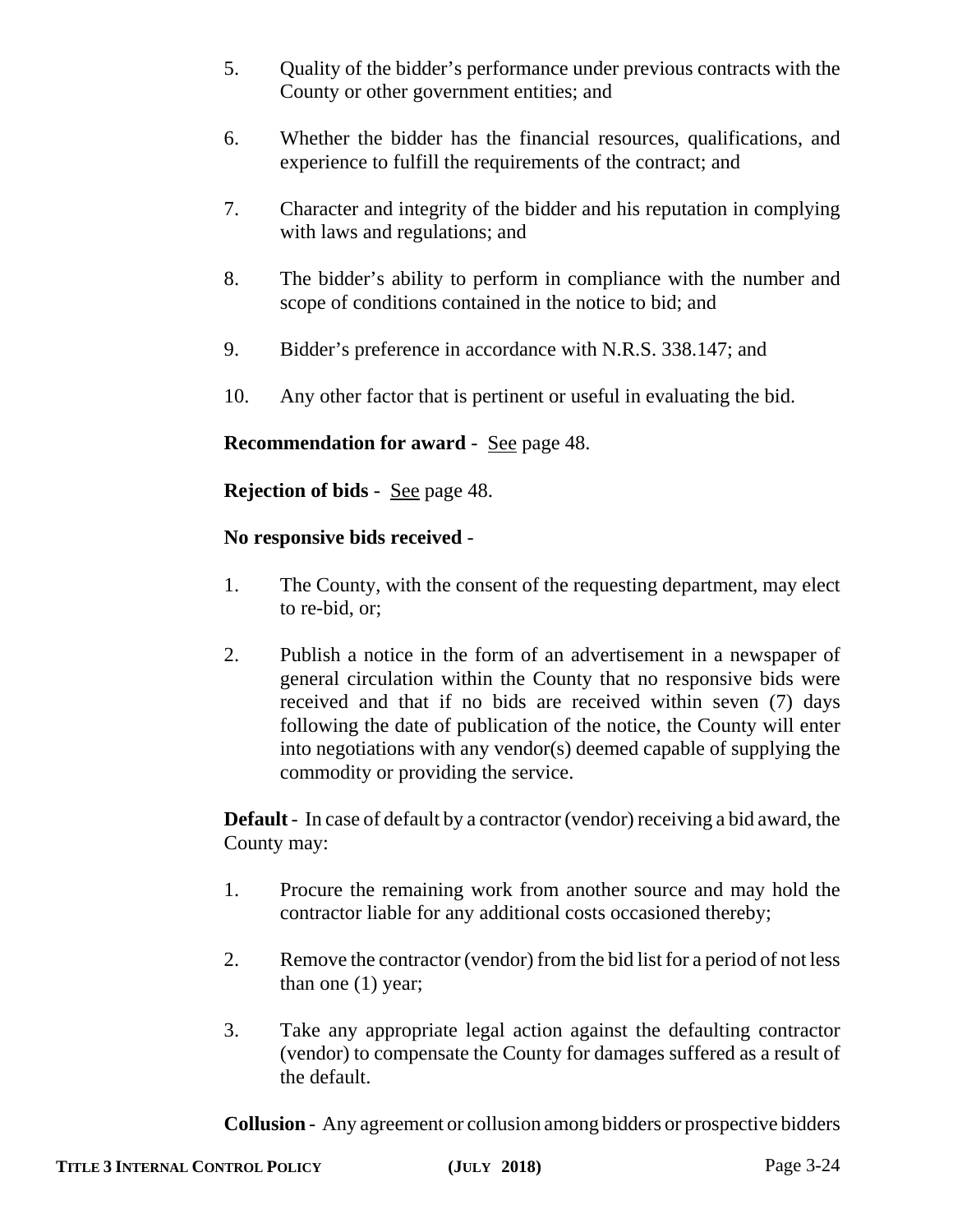to bid a fixed price or restrict the competitive bid process, in any way, shall render the bids of such bidders void. The County may take any action appropriate to a "Default" as enumerated above.

**Advance disclosures** - See page 49.

**Severability** - If any provision of these policies and procedures or any application thereof to any person or circumstances is held invalid in any court of law, such invalidity shall not affect other provisions or applications of these policies and procedures which can be given effect without the invalid provisions or applications of these policies and procedures.

**Progress payments** - The County is responsible for timely payments to the contractor. This includes progress payments for satisfactory work completed and invoiced during the life of the contract in accordance with the schedule of values submitted by the contractor and approved by the architect/engineer. The County must make payments within thirty (30) days of the completion of work and proper invoicing.

The County is also responsible for withholding from progress payments, the retention specified in the contract, subsequently releasing same, with interest, when the project is satisfactorily completed and invoiced.

N.R.S. 338.400 through N.R.S. 338.645 contains detailed instructions that must be followed by the County in the administration of a public works contract.

# .120 Professional services

Professional services generally consists of work performed by individuals licensed or certified to do that work. They may work independently or in a firm but the certification is of the individual.

Work, training, and expertise distinguish one individual from another and therefore one individual in that profession cannot be accurately compared to another of the same profession and certification. Examples include doctors, dentists, attorneys, architects, engineers, certified public accountants, certain types of consultants, and others who are professionally licensed or certified.

Professional services are exempt from competitive bidding by N.R.S. 332.115(1)(b). Generally, their services should not be solicited competitively because of the difficulty in comparing and evaluating competing bids.

Note that, according to N.R.S. 625.530, "The selection of a professional engineer, professional land surveyor or registered architect . . . must be made on the basis of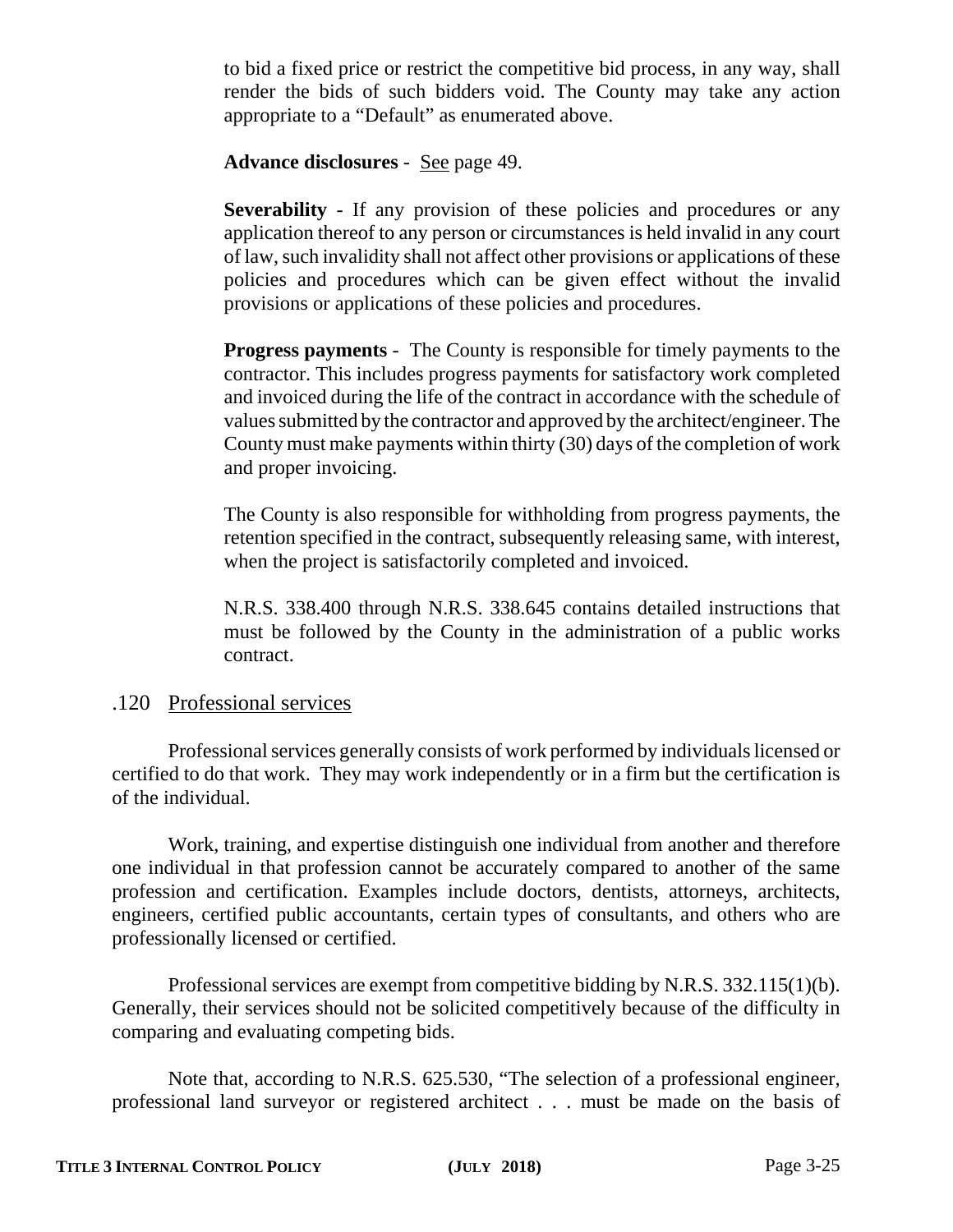competence and qualifications . . . and not on the basis of competitive fees."

It is County policy to select the most qualified professional individual for the job that is required and then attempt to negotiate a fee acceptable to both parties for the work to be done.

# .130 Disposal of surplus property

This section applies to "personal property" or significant quantities of commodities, supplies, materials, and equipment. This section does not apply to "real property" which is land and buildings. Assets periodically "wear out", become obsolete or damaged. This results in the item being classified as surplus property. Capital assets which are damaged and deemed un-repairable or "totaled" by the insurance company are also to be treated as surplus.

There are several methods for the disposal of surplus property. Before disposal by any method, the following steps must be accomplished.

> **Step 1:** The using department that is responsible for the surplus property must make a written determination that the property is excess to the needs of the department or has reached the end of its useful life.

> **Step 2:** The applicable department head must agree with the determination, or if the department head is the person making the determination, a second department head must review the property and concur.

> **Step 3:** If the property is a vehicle, the Public Works Director must agree with the determination. If Public Works director is the person in either Step 1 or Step 2 above, an additional approval from qualified maintenance personnel is required. If property is a computer or peripheral item, IT personnel must agree with the determination.

> **Step 4:** Method of anticipated disposal must be determined. (See listing of disposal methods below.)

> **Step 5:** Complete Eureka County's Property Disposal Request Form.

**Step 6: Submit form to Eureka County Comptroller.** 

**Step 7: Obtain approval from County Commissioners.** 

These assets, regardless of original or remaining scrap value, may not be disposed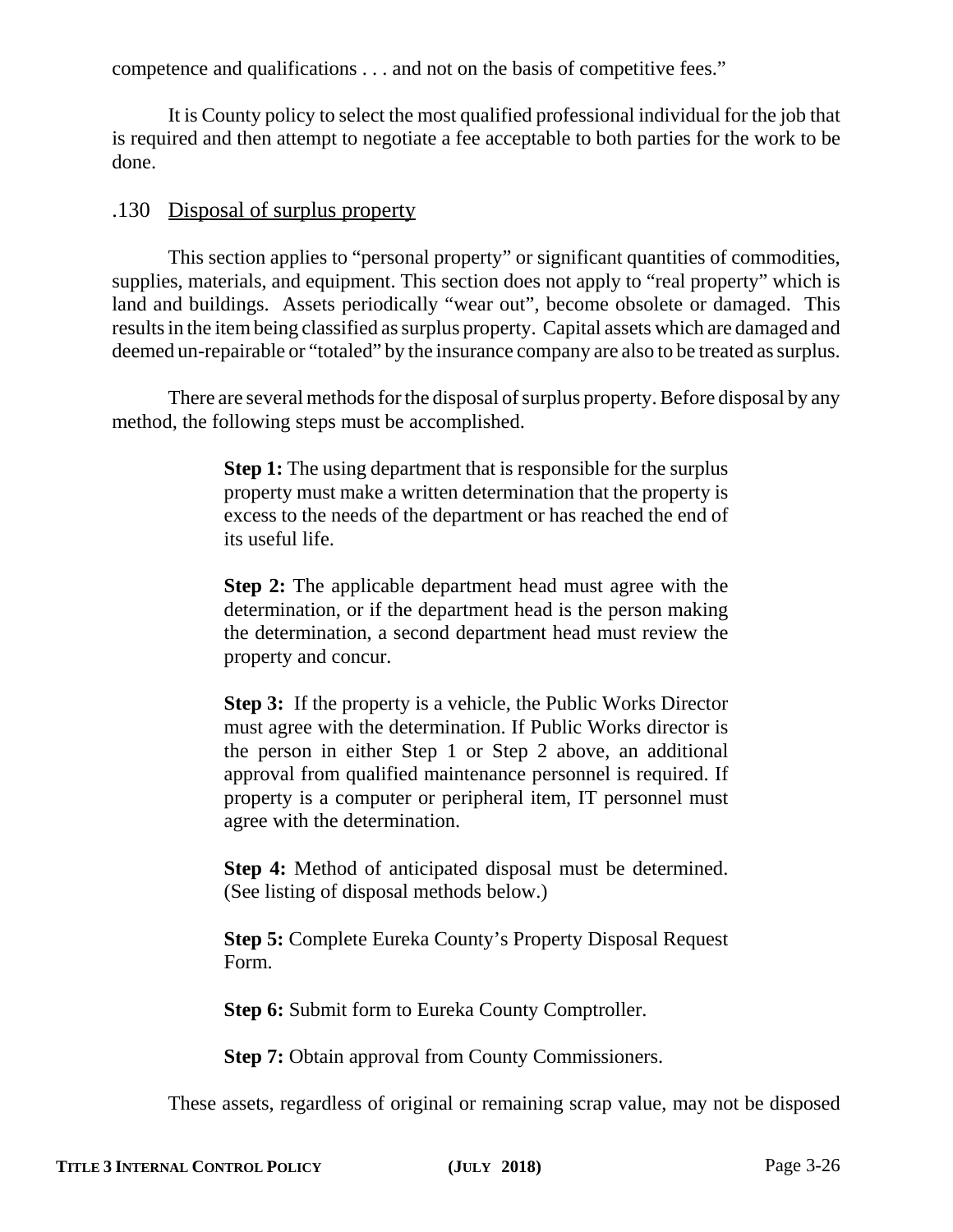without the proper approval.

**Methods of surplus property disposal:** The department is encouraged to optimize the benefit to the County and other local public agencies while utilizing the most efficient method disposal cited below. The following procedures may be used to dispose of surplus personal property. These procedures should be considered in the order listed.

**Trade-in:** Pursuant to N.R.S. 332.175, a governing body or its authorized representative may solicit and accept trade-in allowances for personal property of the public entity which has been determined by the governing body or its authorized representative to be no longer required for public use in any manner authorized by law. If the item is not suitable for other uses (transfer, sale, donation, etc.), determine if the vendor will remove the item when delivering new property.

**Transfer:** To another department or activity within Eureka County's sphere of influence. The authority for this action is found in N.R.S. 244A.523. A FIXED ASSET DATA ENTRY FORM must be submitted to the Comptroller to properly transfer responsibility for the asset.

**Government sale:** The County can sell the surplus property to any other government entity in the State of Nevada. The sale may occur without posting notices or public advertising for bids. The authority for this action can be derived from N.R.S. 334.030 as well as the specific instructions and exemptions for such a transaction.

**Donation:** Surplus property may be donated ". . . to a nonprofit organization created for religious, charitable, or educational purposes or to another governmental entity, to be used for any purpose which will provide a substantial benefit to the inhabitants of (Eureka) County." The Board of County Commissioners must pass a resolution for each donation or a resolution delegating the authority to make donations in the name of the County. See N.R.S. 244.1505.

**Display:** If the item has historical value, it may be offered for display in an appropriate setting. The preference for these items would be to display them within the County if possible.

**Other Sales:** N.R.S. 332.185 requires that ". . . all sales of personal property of the local government must be made, as nearly as possible, under the same conditions and limitations as required by this chapter in the purchase of personal property." The same statute also states that the governing body or its authorized representative may sell any such personal property at public auction if it determines that the property is no longer required for public use and deems such a sale desirable and in the best interests of the local government.

Based on the above, there are two (2) general methods of selling surplus property: sealed bid and auction.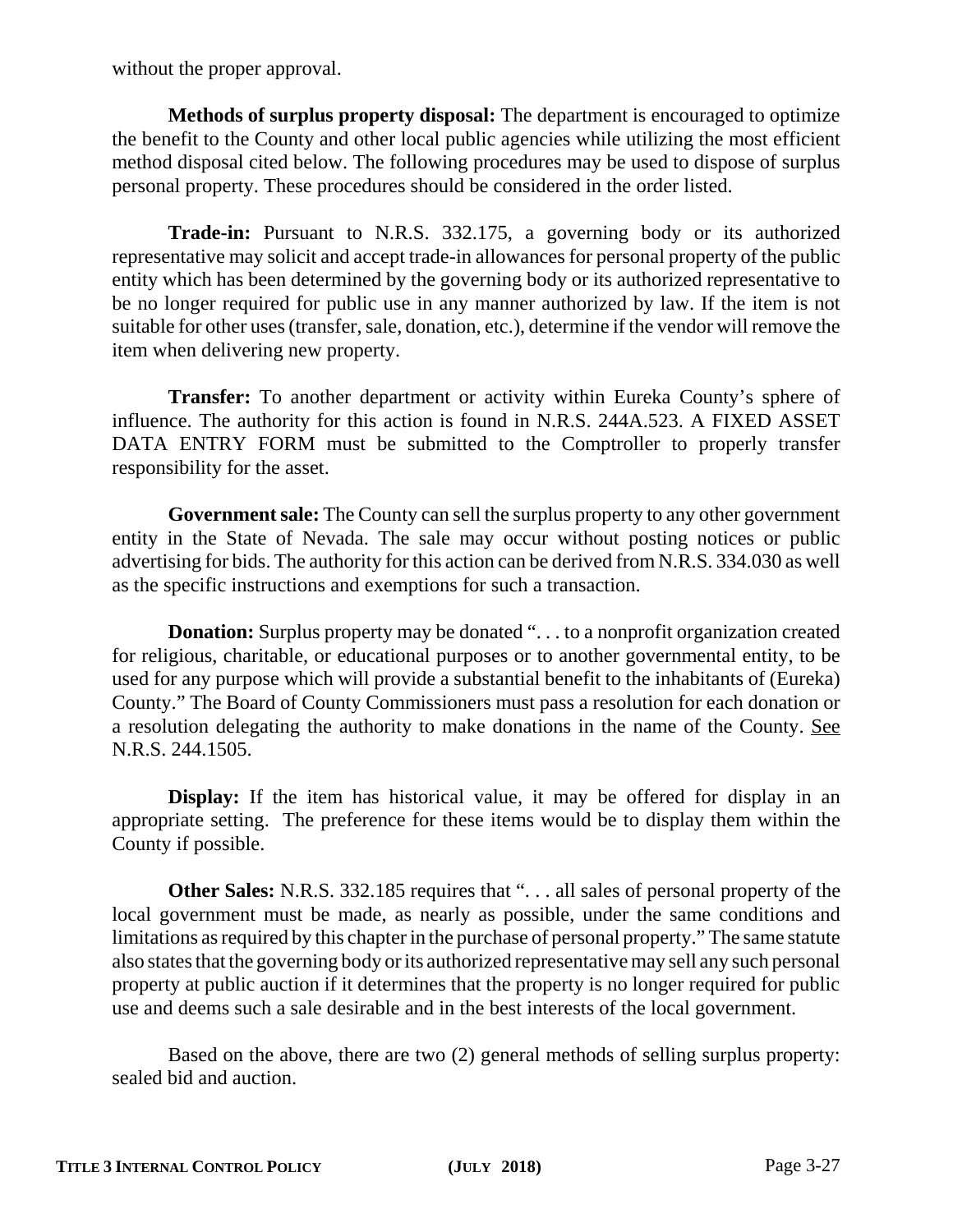Sealed Bid: The using department can prepare a bid document, advertise publicly, open bids and award the sale to the highest bidder. The necessary forms and instructions to conduct such a sale will be provided to the department.

Auction: Two (2) auction procedures are available to the using department.

- 1. Eureka County periodically conducts auctions at a minimum of every three years. The Eureka County Commission is responsible for this auction. The using department should arrange with Public Works to deliver and store surplus property in the Eureka County warehouse until the auction.
- 2. The State of Nevada conducts two (2) auctions per year, in the spring and fall in Reno. Arrangements can be made to deliver surplus property to the auction site in Reno for storage until the next auction. In some instances, the State contract auctioneer will pick up selected items from the County.

In both procedures, the using department must produce adequate documentation before and after the auction to properly account for the surplus property. Also, due to costs associated with sales, auctions, and storing surplus property pending sale, an additional knowledgeable person must concur that the item is in such serviceable condition to warrant retaining the item for future sale.

**Recycle:** If surplus property is not suitable to be transferred, donated, or sold, the property will be recycled whenever possible. Property with sufficient scrap metal content may be taken to the landfill and placed in the appropriate area. The disposing department is responsible to make arrangements to house or transport other items deemed recyclable.

**Cannibalized:** When an item is no longer in working condition, but has components that can be used in other items, the asset is cannibalized. The working parts are removed and the rest needs to be thrown away.

**Immediate destruction:** If the above disposal options are not appropriate, the item needs to be discarded to the landfill. The item should be destroyed so no one can retrieve it and re-use it.

Supplies, equipment, and materials deemed either hazardous or having the potential for inappropriate use must be turned in to the warehouse for prompt, safe and secure elimination to prevent harm to any purchaser or liability to the County. Examples include chemicals, damaged playground equipment, bullet-proof vests, hazardous equipment, etc. Certification of the nature of the product should be made and kept on file by the warehouse and using department.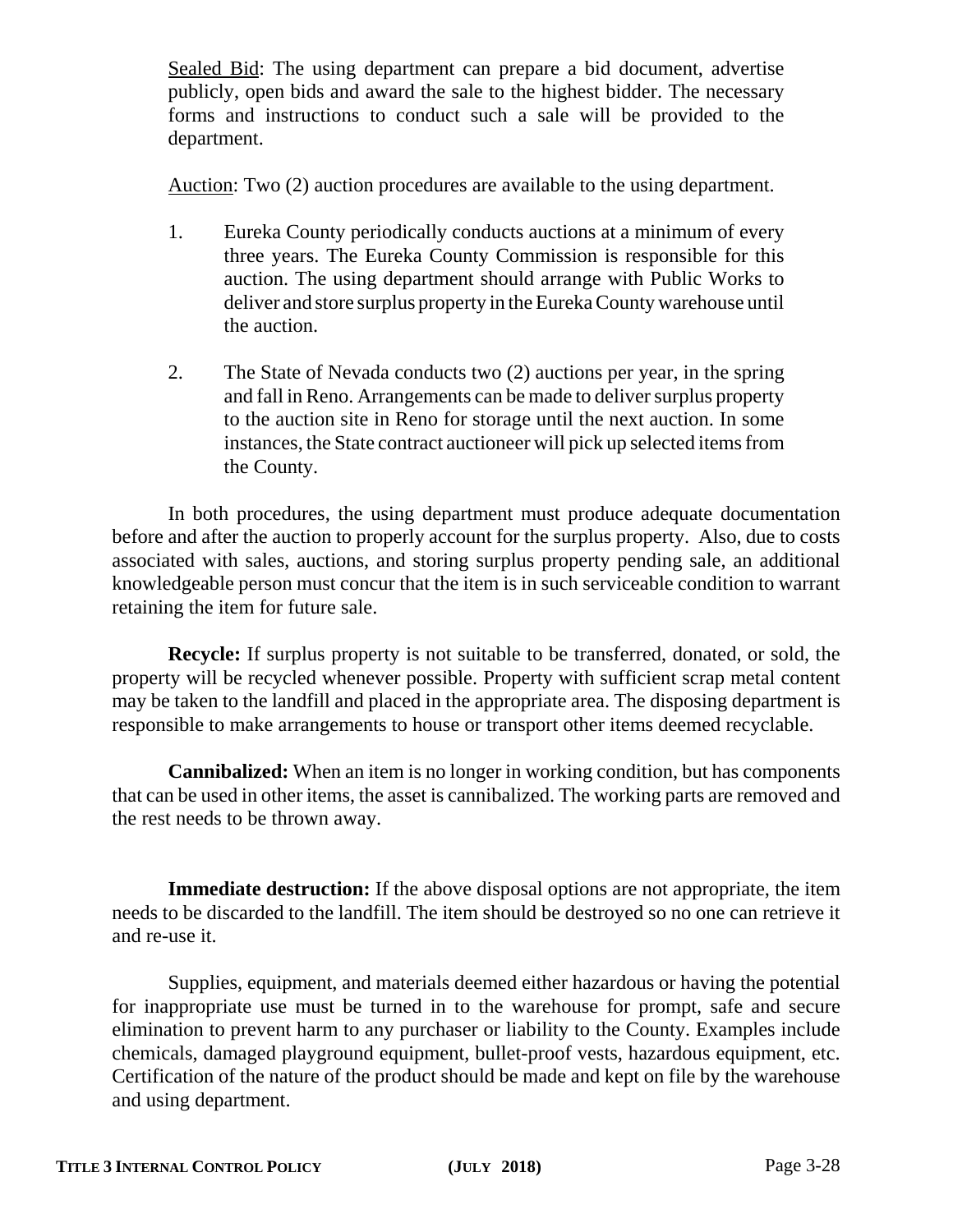Lost or stolen property: When property is misplaced or lost, the department should conduct a search for the missing property. If the missing property is not found, the individual primarily responsible for the asset, and the applicable supervisor, should document in writing the events surrounding the loss such as when the item was last seen/used and steps taken to locate the property.

When assets are discovered missing and believed to have been stolen, the department should immediately contact the Sheriff's department and investigate the loss. They should also advise the Comptroller and Board of Commissioners in writing concerning the items stolen, probability of recovery of the assets, request deletion of the items from the fixed inventory records and relief of accountability for the items. The report must describe the circumstances of the loss and specific steps which have been taken to modify procedures and increase controls to preclude similar incidents from occurring in the future. The report must be signed by the department head and a copy of the police report should be attached. Insurance claims, if applicable, need to be promptly initiated.

In all cases of disposition, the asset tag should be removed and attached to the approved departmental copy of the Property Disposal Request Form. Departments are responsible to forward computer equipment to IT to allow them to thoroughly cleanse assets of any sensitive information prior to disposal.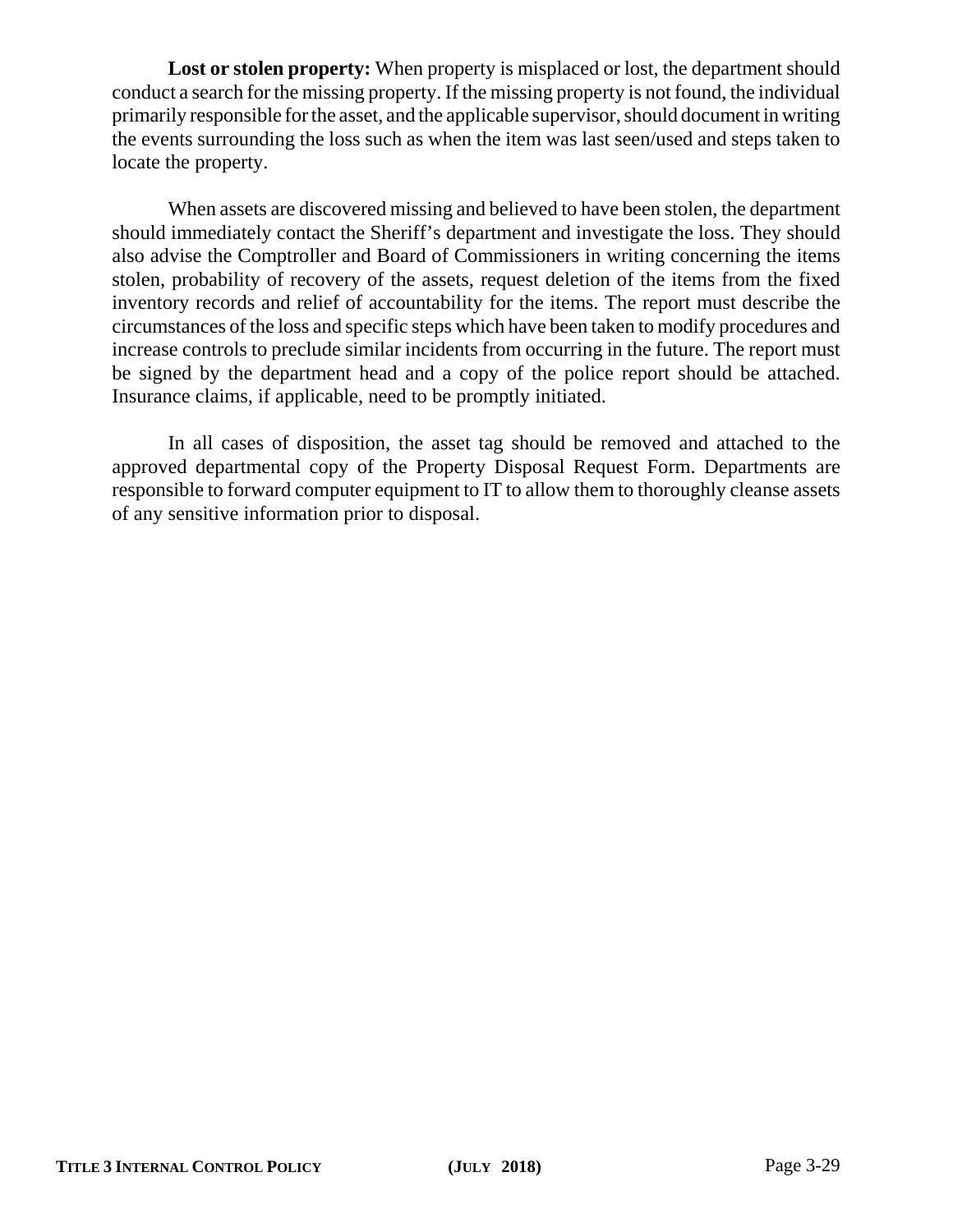# CHAPTER 30- EUREKA COUNTY PURCHASING CARD PROGRAM

# .010 Introduction

Welcome to the Nevada State Bank Purchasing Card Program. This program is designed to help better manage low-dollar purchases and brings many benefits to you, Eureka County and your vendors.

The success of the Purchasing Card Program and its continuing use depends on your participation and cooperation. Please be sure to read and follow the program guidelines as specified within this manual.

# A. What is the Purchasing Card?

The Purchasing Card is a Visa credit card issued by Nevada State Bank. It is a fast, flexible purchasing tool which offers an alternative to the existing purchasing processes and provides an extremely efficient and effective method for purchasing and paying for small dollar items with individual purchase limits and a monthly total expenditure as assigned to each cardholder (automatically renewed each month). The card is to be used for official purchases of goods and services.

The Purchasing Card will enable you to purchase non-restricted commodities and services, by telephone or in person, directly from the vendors.

The Purchasing Card will be issued in the employee's name and have the Eureka County clearly indicated on the card.

The Purchasing Card program brings many benefits to...

**Cardholders** - You will be able to obtain supplies directly from your vendors. This streamlines the purchasing process and can help improve turnaround time on receipt of your order. It significantly reduces the workload and processing costs related to the purchase and payment of supplies.

**Eureka County -** The Purchasing Card program provides a cost-efficient, alternative method for purchasing low-dollar supplies. Built-in card features make the program easy to control and manage and reduces processing costs at all levels by reducing the number of requisitions, purchase orders, invoices and checks. The Purchasing Card enables all departments to focus on higher value added activities.

**Vendors -** The Purchasing Card will be welcomed by vendors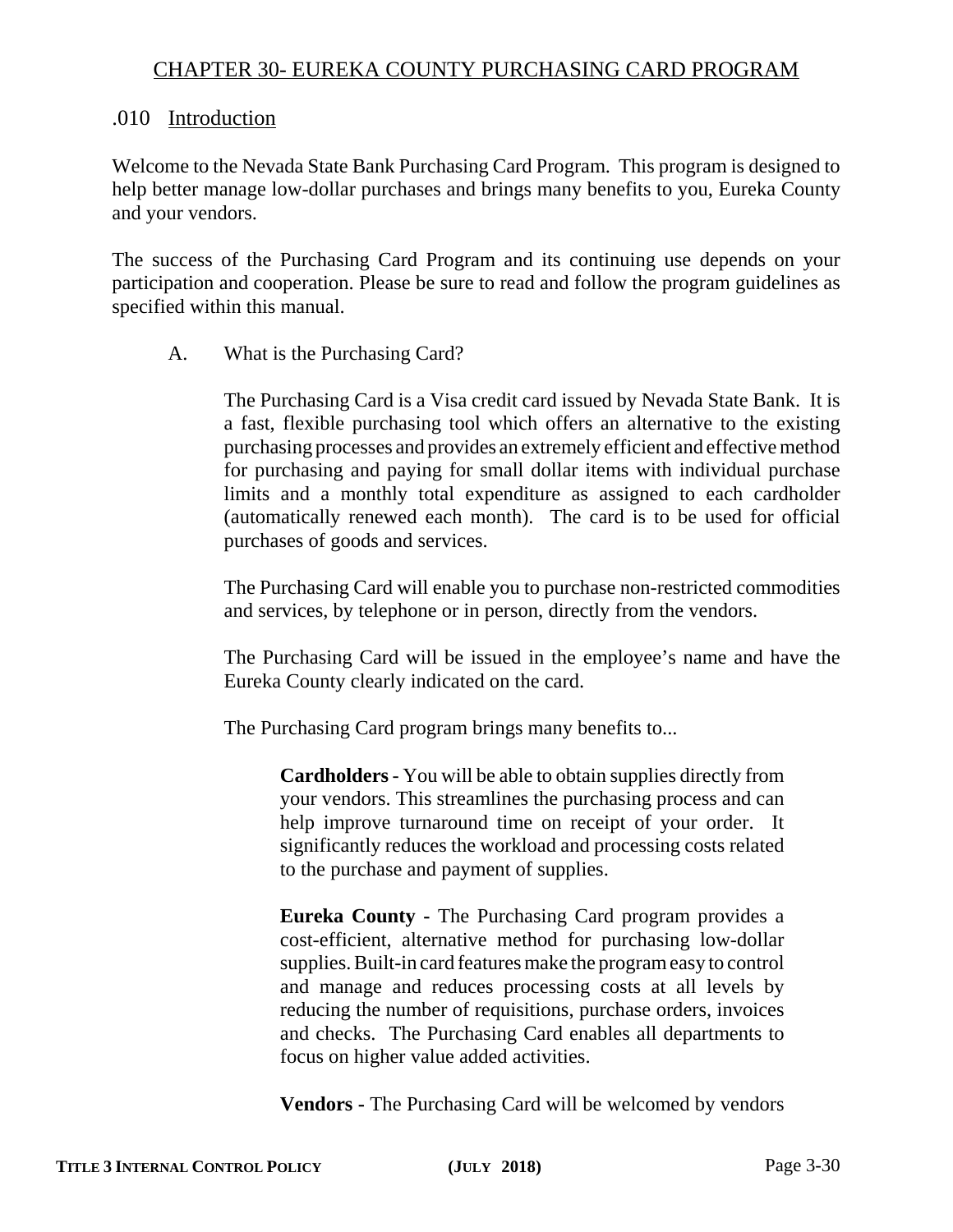who accept Visa. When they accept the card for business purchases, vendors need not send invoices to Eureka County, and they will receive payment directly from Nevada State Bank within 48 hours.

# .020 Parties Involved

**Card Issuer** - Nevada State Bank's services include issuing Visa Purchasing Cards to Eureka County employees, providing electronic transaction authorizations, and billing Eureka County for all purchases made on the cards.

**Eureka County** - Arranges with the card issuer, Nevada State Bank, to have Purchasing Cards issued to approved employees and agrees to accept liability for the employees' use of the cards.

**Department Head** - Eureka County official who must approve employee's request for a Purchasing Card, assign Departmental Liaison, designate default accounting code for purchases on the Purchasing Card, and submit application to the Purchasing Card Administrator. Department Head approval delegates transaction authority to the Cardholder.

**Departmental Liaison** - An employee in each department designated by the Department Head to be responsible for reviewing transactions of individual Cardholders to make sure the transactions are legitimate business expenses and are classified appropriately.

**Purchasing Card Administrators** - The central Administrators located in the Eureka County Comptroller's Office and Treasurer's Office who coordinate the Purchasing Card program for Eureka County and act as Eureka County's intermediaries in correspondence with the card issuer.

**Cardholder** - An employee of Eureka County who is approved by his/her Department Head to use the Purchasing Card to execute purchase transactions on behalf of Eureka County.

**Vendor** - The merchant from whom a Cardholder is making a purchase.

# .030 Cardholder Eligibility

Criteria to receive a Purchasing Card is as follows:

- Applicant must be an employee of Eureka County
- His/her Department Head must approve applicant's request for a Purchasing Card.
- Applicant must be assigned a Departmental Liaison selected by his/her Department Head.
- Employee must attend a training session before he/she may be issued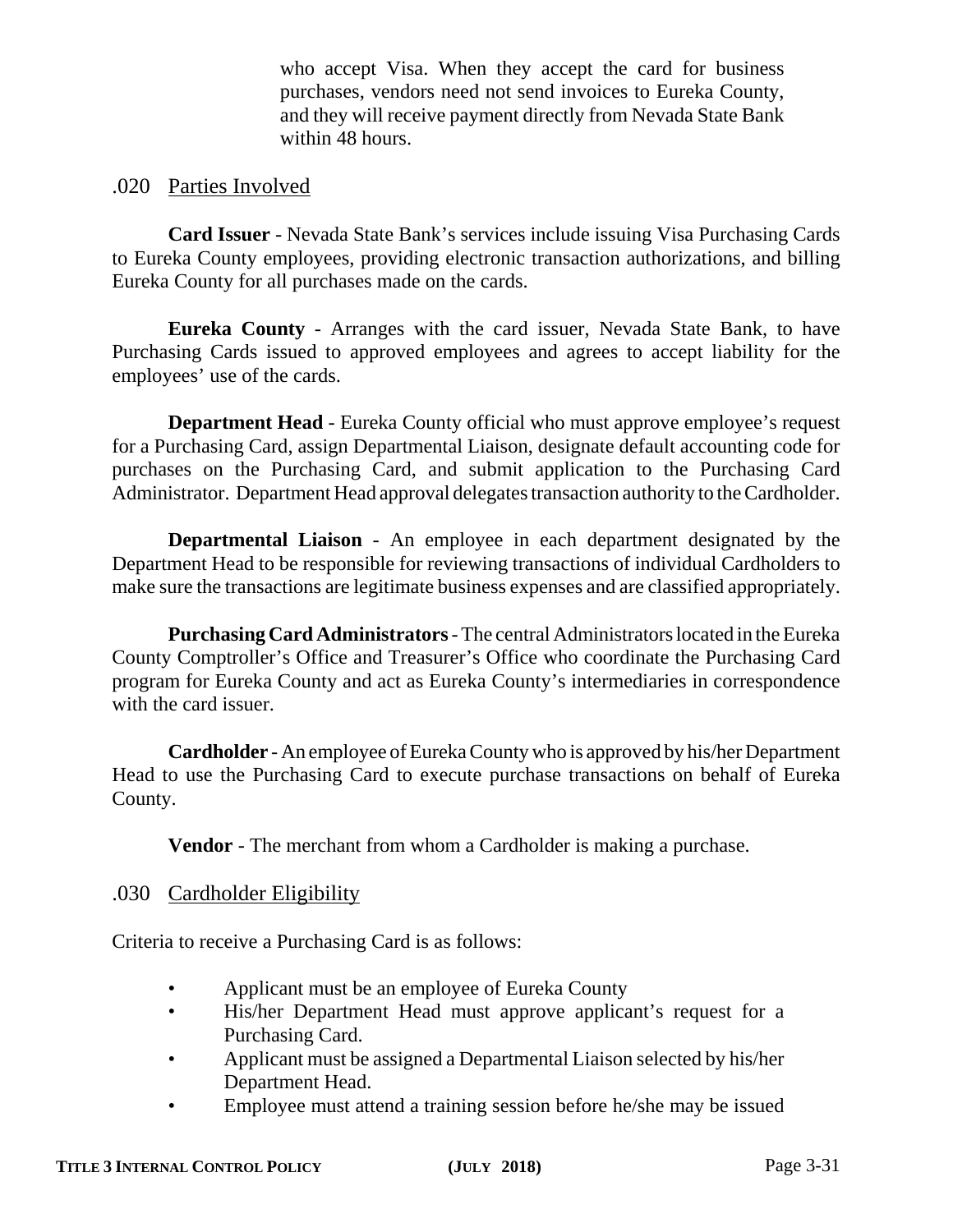a Purchasing Card.

• Each individual Cardholder must sign the receipt section of the Cardholder Agreement (Attachment 3) in the presence of the Purchasing Card Administrator.

# .040 Key Cardholder responsibilities

The Cardholder must use the Purchasing Card for legitimate business purposes only. The Purchasing Card may not be used for cash and other categories as included in the Listing of Blocked Vendors (.080 of this Policy). Misuse of the card will subject Cardholder to disciplinary action in accordance with Eureka County Policies and Procedures relating to disciplinary action and termination for cause. The Cardholder must:

- Ensure the Purchasing Card is used for legitimate business purposes only.
- Maintain the Purchasing Card in a secure location at all times.
- Not allow other individuals to use their Purchasing Card.
- Use the card **only** for individual purchases, not recurring/automatic charges that allow the vendor to use your card number repeatedly without your permission for each charge, such as monthly rentals, etc.
- Adhere to the purchase limits and restrictions of the Purchasing Card and ensure the total transaction amount of any single transaction does not exceed the authorized threshold.
- Not renew publication subscriptions more than once per fiscal year.
- Obtain and reconcile all sales slips, register receipts, and/or Purchasing Card slips to Nevada State Bank's Cardholder statement and provide it to Departmental Liaison for reconciliation, approval and allocation of transactions. Failure to do the above will result in the loss of an employee's Purchasing Card and possible disciplinary action.
- Notify Departmental Liaison if the default accounting code should be changed on an individual transaction.
- Attempt to resolve disputes or billing errors directly with the vendor and notify Comptroller and Treasurer if the dispute or billing error is not satisfactorily resolved.
- Ensure that an appropriate credit for the reported disputed item or billing error appears on a subsequent Cardholder statement.
- Not accept cash in lieu of a credit to the Purchasing Card account.
- Immediately report a lost or stolen card to Nevada State Bank at 1-888- 635-8317 (24 hours a day, 365 days a year).
- Immediately notify Departmental Liaison, Comptroller and Treasurer of a lost or stolen Purchasing Card at the first opportunity during normal business hours.
- Return the Purchasing Card to Comptroller upon terminating employment with Eureka County or transferring Departments within Eureka County.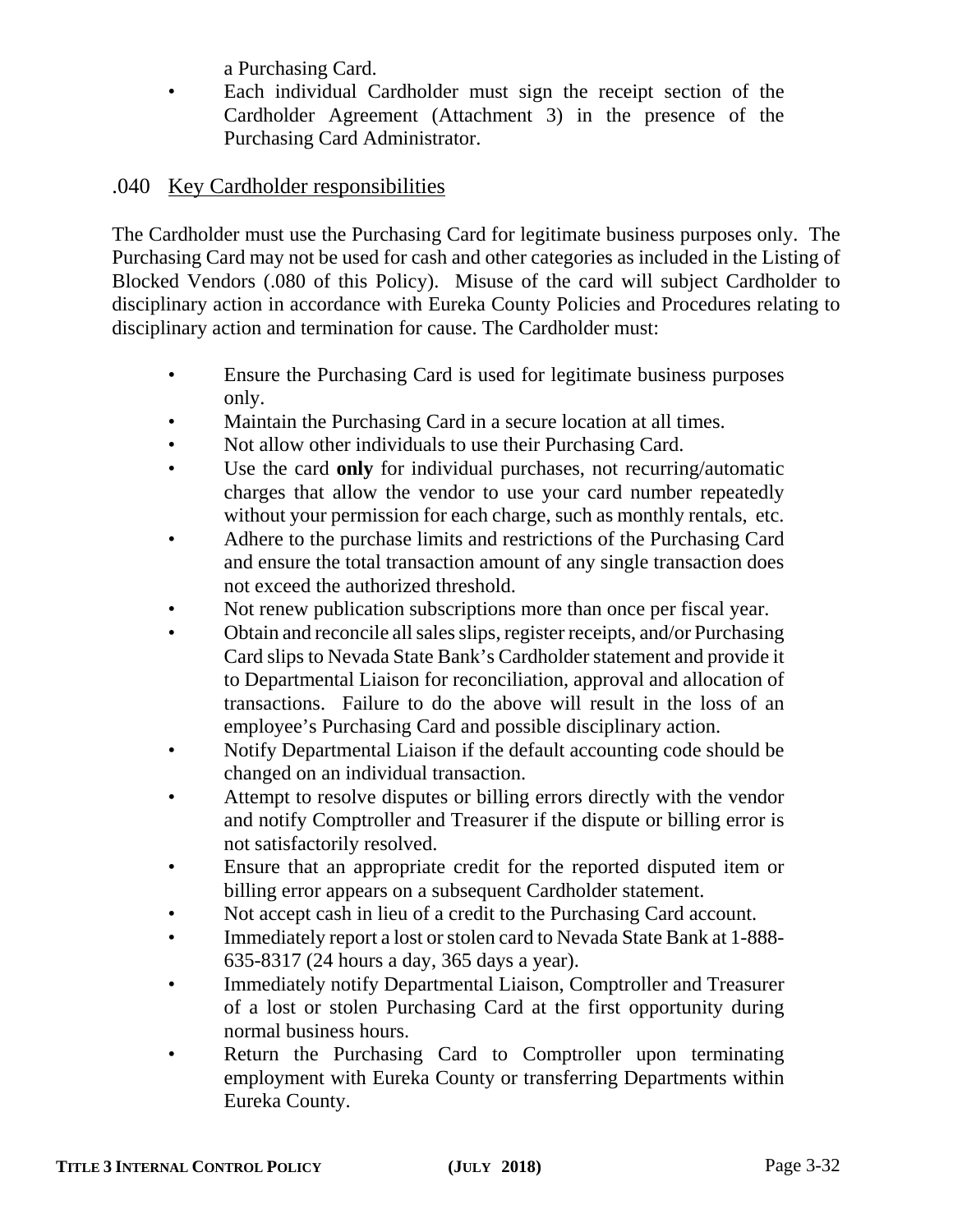- Contact the Comptroller if a vendor does not accept Visa.
- Report erroneous and emergency transaction needs to the Comptroller during normal business hours.

# .050 Department Liaison responsibilities

Each Department Head must designate one or more Departmental Liaisons for his/her department. The Department Head will assign a Departmental Liaison for each Purchasing Card application approved for his/her employees. The Departmental Liaison must receive training before any employees in the department may receive a Purchasing Card.

Responsibilities include:

- Reviewing vendor receipts attached to the Nevada State Bank Cardholder statements.
- Assure that cards are not used to charge recurring/automatic rentals or fees.
- Assure that publication subscriptions are not renewed more than once per fiscal year.
- Submitting all Cardholder charge slips, receipts, and travel memo to Comptroller's Office.
- Reviewing Cardholder transactions on the monthly Department report distributed by the Purchasing Card Administrator.
- Submitting one (1) voucher to Comptroller's Office for payment on a monthly basis. The voucher (VR) should include **all** receipts associated with charges on the statement.
- Sending voucher to the Comptroller's Office by ten am (10am) on the date identified each month by the Comptroller's Office.
- Ensuring all charges due on the statement are paid.
- Requesting the Purchasing Card Administrator to change default accounting codes for individual transactions by updating default accounting codes on the monthly Department reports in advance of the monthly cut-off date established by the Purchasing Card Administrator.
- Resolving any disputes with vendor and/or Nevada State Bank not resolved by Cardholder.
- Notifying Purchasing Card Administrator in 3 to 5 days of any unresolved disputes, noting the reason of dispute.
- Notifying Purchasing Card Administrator of lost or stolen cards.
- Requesting Purchasing Card Administrator to cancel a Cardholder's card (e.g. terminated employees, transferring departments, and loss of purchasing card privileges) as approved by Department Head.
- Collecting canceled cards from Cardholders and forwarding to Purchasing Card Administrator.
- Notifying the Purchasing Card Administrator of Cardholder request(s) to have Nevada State Bank set up a vendor to accept Visa.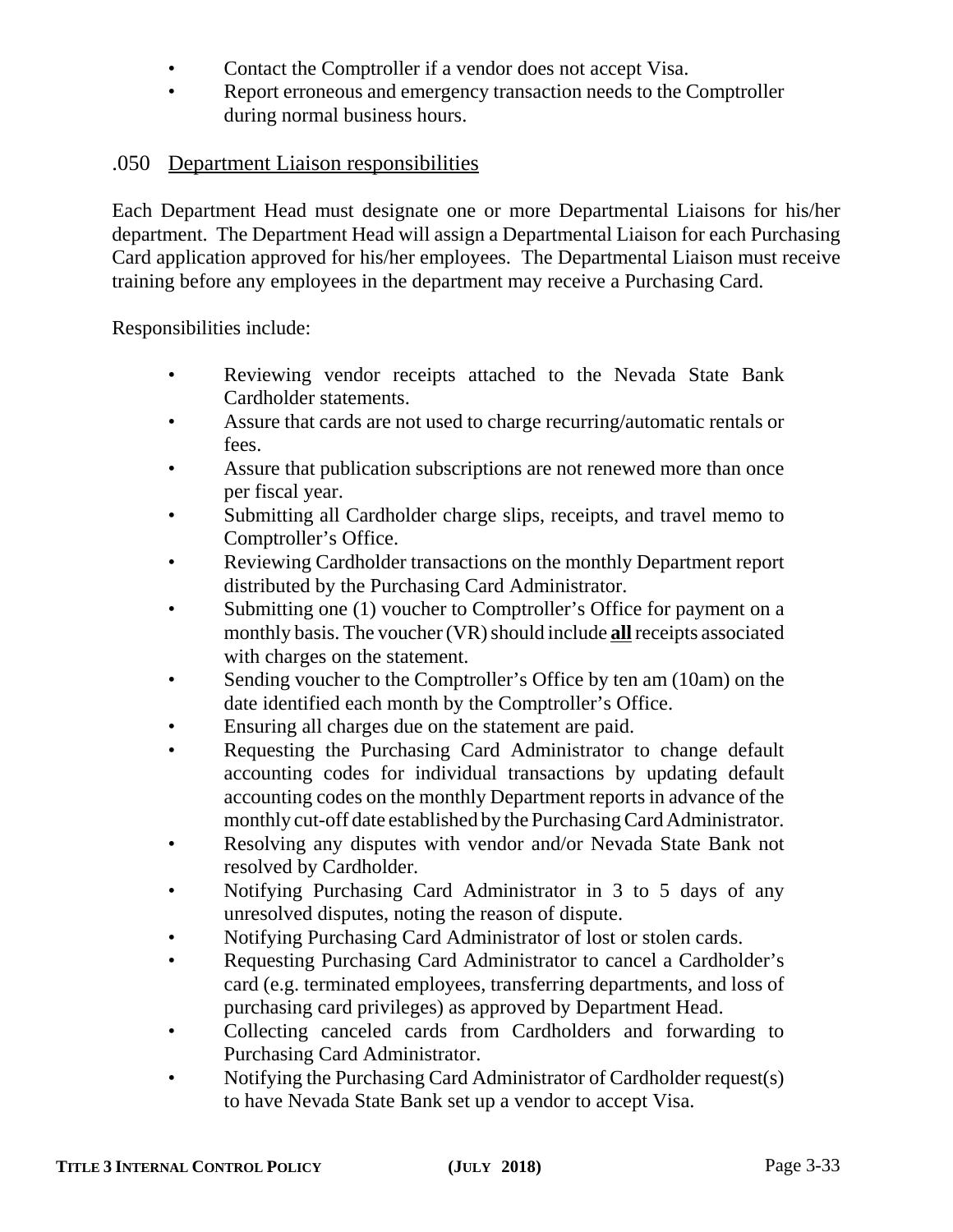• Assisting Cardholders with erroneous declines and emergency transactions.

# .060 Purchasing Card Administrator responsibilities

The Comptroller's Office will be responsible for the over-all Purchasing Card program. Responsibilities include:

- Eureka County liaison with Nevada State Bank.
- Utilizing Visa Software from Nevada State Bank.
- Reviewing Department approved applications for completeness of required information.
- Submitting completed application to Nevada State Bank and receiving Purchasing Card from Nevada State Bank.
- Training Departmental Liaisons before releasing Purchasing Cards.
- Training Cardholder before releasing Purchasing Card.
- Having Cardholder sign Cardholder Agreement (Attachment 3), signifying agreement with the terms of the Purchasing Card program.
- Handling disputed charges/discrepancies not resolved by Cardholder or Departmental Liaison.
- Initiating change of default accounting codes upon request of Department Liaisons as approved by their Department Head.
- Securing revoked Purchasing Cards and submitting information to Nevada State Bank.
- Receiving and reviewing Nevada State Bank bill.
- Distributing monthly reports to Departmental Liaisons and notifying Departmental Liaisons of cut-off date for approvals and default code changes.
- Making accruals for transactions, that require the submission of use tax to the Department of Revenue.
- Processing electronic upload of bill to accounting.
- Preparing bill for payment and submitting to Accounting for payment.
- Reconciling Nevada State Bank's bill to Nevada State Bank's electronic file and to the transaction totals posted to Eureka County's accounting system.
- Reviewing usage of Purchasing Card data for appropriateness.
- Ensuring that lost or stolen cards have been blocked by Nevada State Bank.
- Forwarding vendor set up requests to Nevada State Bank.
- Assisting the Departmental Liaison with erroneous declines and emergency transactions.
- Notifying the County Treasurer of additional and deleted cards.
- A. Requirements for receiving a Purchasing Card

Before receiving a Purchasing Card, you are required to sign the Eureka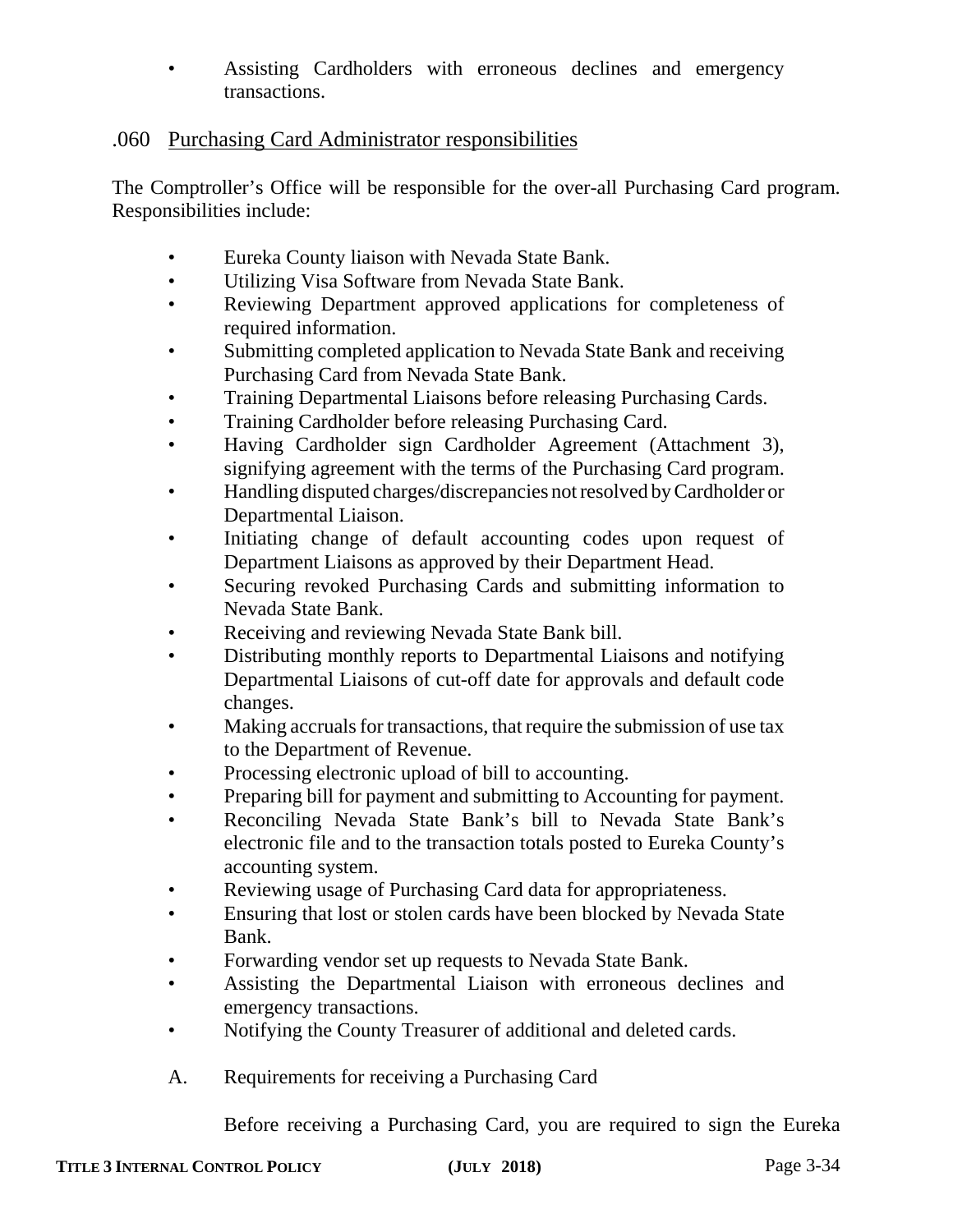County Purchasing Card Cardholder Agreement (Attachment 3 ). By signing this agreement, you indicate that you understand the intent of the program, and will comply with all guidelines of this Manual as well as Eureka County Policies and Procedures relating to the expenditure of Eureka County funds.

B. Purchasing Card maintenance and closure

All contact with Nevada State Bank for card set up, maintenance and closure (except for reporting lost or stolen cards) will be handled by the Office of the Comptroller and/or Treasurer.

The Comptroller's Office is required to close an account if a Cardholder: (a) moves to a new job in which a Purchasing Card is not required, (b) terminates employment or (c) for any of the following reasons which will also subject Cardholder to disciplinary action in accordance with Eureka County Policies and Procedures relating to disciplinary action and termination for cause:

- The Purchasing Card is used for personal or unauthorized purposes.
- The Purchasing Card is used to purchase alcoholic beverages or any substance, material, or service which violates policy, law or regulation pertaining to Eureka County.
- The Cardholder allows the card to be used by another individual.
- The Cardholder splits a purchase to circumvent the limitations of the Purchasing Card.
- The Cardholder uses another Cardholders card to circumvent the purchase limit assigned to either Cardholder or the limitations of the Purchasing Card.
- The Cardholder fails to provide Departmental Liaison with required receipts.
- The Cardholder fails to provide, when requested, information about any specific purchase.
- The Cardholder does not adhere to all of the Purchasing Card policies and procedures.

A request for closing a Cardholder account will be submitted to Nevada State Bank by the Comptroller's Office. If your Purchasing Card account is closed for any reason, you should return your credit card to your Departmental Liaison immediately.

C. Purchasing Card use

The card works just like your personal credit card, except Eureka County pays all charges in full. It is to be used only for the purchase of small dollar items.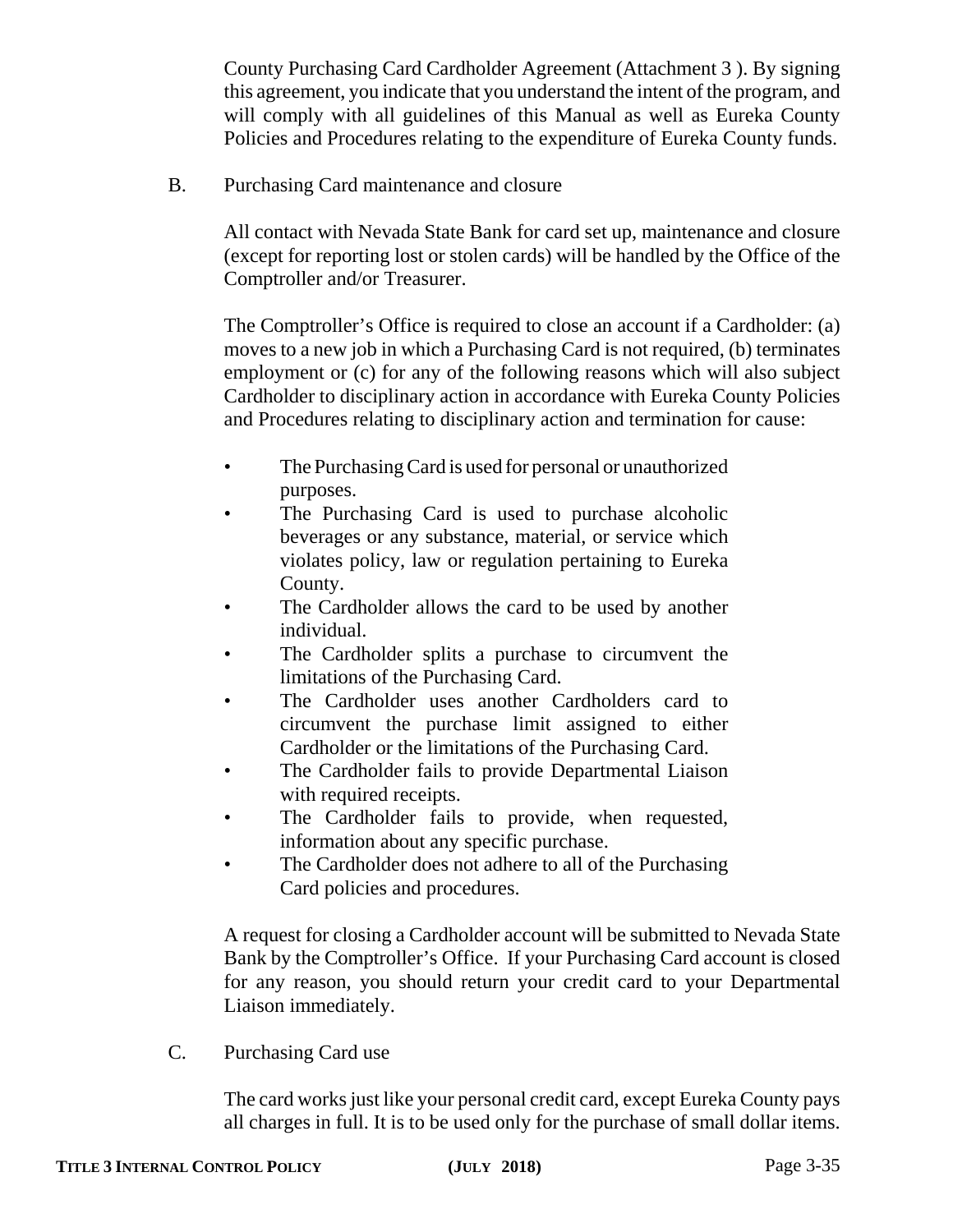The card is NOT to be used for recurring/automatic charges such as monthly rentals or fees, etc. Eureka County spending parameters for each Purchasing Card issued are set at a specific amount per transaction with a maximum spending limit set at a specific amount per month per card. Eureka County will adjust limits as determined by demonstrated need.

Eureka County requires that certain types of vendors be blocked from Purchasing Card use. Among these are entertainment, and cash transactions. Please refer to attachment 1 for the types of vendors at which the Purchasing Card cannot be used. Transactions will be blocked at the point-of-sale level.

D. Purchasing Card/Account Number security and storage

Cardholders should always treat the Eureka County Purchasing Card with at least the same level of care as one does their own personal credit cards. The card should be maintained in a secure location and the card account number should be carefully guarded. The only person entitled to use the card is the person whose name appears on the face of the card. The card may not be lent to another person for any reason.

The Departmental Liaison assigned to each Purchasing Card will maintain the Cardholder's vendor receipts/packing slips/charge slips. The Purchasing Card Administrator located in the Eureka County Comptroller's Office will maintain all other documentation concerning the Purchasing Card program. This documentation includes, but is not limited to, applications, Cardholder Agreements, agency-billing statements, reconciliation of accounting statements, and copies of transmittals and correspondence with Nevada State Bank.

E. Cardholder liability

The Purchasing Card is a corporate charge card and will not affect your personal credit. It is your responsibility to ensure that the card is used within stated guidelines of this Manual. Failure to comply with program guidelines may result in permanent revocation of the card, notification of the situation to management, and disciplinary action in accordance with Eureka County Policies and Procedures relating to disciplinary action and termination for cause.

F. Lost, misplaced or stolen Purchasing Card

Report any lost or stolen Purchasing Card immediately to Nevada State Bank toll-free at 1-800-635-8317. Nevada State Bank representatives is available to assist you 24 hours a day, 365 days a year. Be sure to notify your Department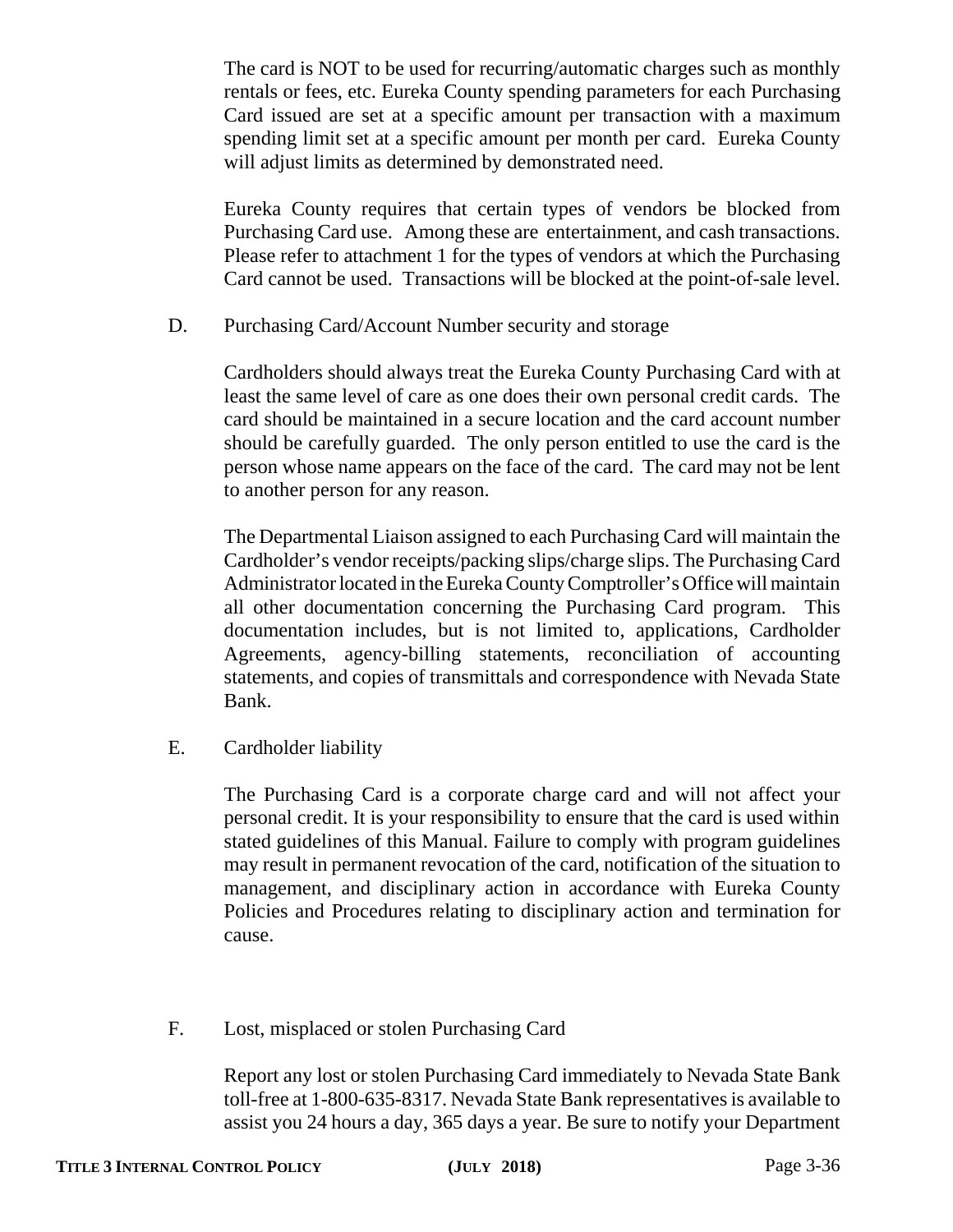Liaison, the Comptroller and the Treasurer about the lost or stolen card at the first opportunity during normal business hours.

G. Completing a Purchasing Card transaction

Follow these general guidelines when using your card or account number to make a purchase:

- Determine if the intended supply purchase is non-recurring and within spending and vendor guidelines.
- For face to face transactions provide the vendor with your Purchasing Card or for mail, fax, telephone and Internet orders give the vendor your account number and expiration date.
- Ask the vendor for any appropriate or previous discounts given to the County.
- Obtain a copy of the charge slip, sales receipt and packing slips and reconcile to the Nevada State Bank Cardholder statement.
	- For mail, telephone, fax and Internet orders, advise the supplier the delivery will be rejected unless the charge slip, sales receipt and packing slip all accompany the delivery.
- Provide Cardholder statement with attached receipts to Departmental Liaison.
- If order is by mail, telephone, Internet or fax, provide Departmental Liaison with a copy of the order blank or description of the order and maintain a transaction log.
- Notify Departmental Liaison of alternate accounting code for purchase to be charged if different than the default accounting code assigned to the Purchasing Card.
- H. Erroneous declines

There may be certain situations when a vendor receives a decline message when processing your Purchasing Card transaction. If you do not know the reason for the decline, contact Nevada State Bank at 1-800-635-8342 for an explanation. If the decline was in error, the Cardholder should immediately contact the Purchasing Card Administrator at the Comptroller's Office for assistance. If purchase is being made outside of normal business hours, the employee must find an alternate payment method or terminate the purchase and contact the Purchasing Card Administrator during normal hours.

I. Emergency transactions

Emergency transactions over your authorized limit may not be handled with the Purchasing Card. For any transaction, which does not meet the spending controls, assigned to the card, the Cardholder must contact the Purchasing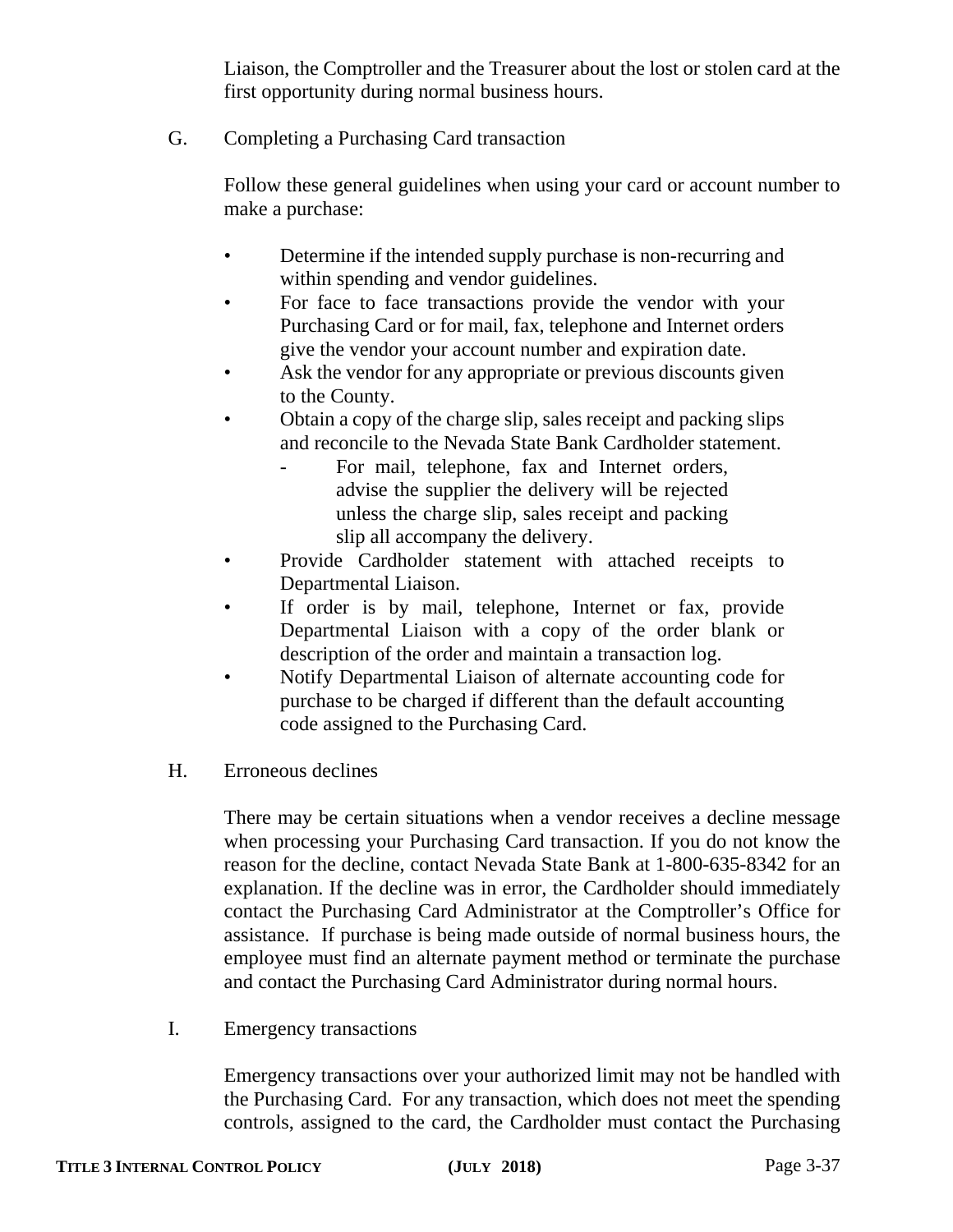Office for assistance.

J. Credits

The vendor should issue a credit to your card account for any item that they have agreed to accept for return. This credit will appear on a subsequent statement. *Under no circumstances should you accept cash in lieu of a credit to the Purchasing Card account*.

K. Disputes and billing errors

You should always attempt to resolve any disputes or billing errors directly with the vendor. In most cases, the vendor will issue a credit to the card account. If an agreement cannot be reached with the vendor, you should contact Nevada State Bank at 1-800-635-8342. Nevada State Bank may request you to mail or fax a signed Dispute Form to document the reason for the dispute. The Nevada State Bank Dispute Form is included as an attachment to this manual (Attachment 2).

Nearly all issues can be resolved using this process. If you are unable to obtain an acceptable resolution, the Cardholder must contact the Departmental Liaison for assistance. The total amount billed by Nevada State Bank will be charged to the individual departmental accounts and credits for disputed transactions will be posted to departmental accounts when credit appears on the Nevada State Bank billing.

L. Sales and use tax

The Nevada Revised Statutes have granted Eureka County sales/use tax exempt status. Direct purchases of tangible personal property made by Eureka County are exempt from sales/use tax. Therefore, do not agree to pay sales/use tax.

If a vendor requests verification of the County's exempt status at the time of purchase or when setting up an account, you must provide a copy of the letter from the State of Nevada Department of Taxation, dated November 23, 2009, copy enclosed.

M. Vendor participation

If a vendor frequently used by Eureka County employees does not accept the Visa card, Eureka County will assist in recruiting the vendor to take the necessary steps to begin acceptance of the card. Cardholders should contact the Departmental Liaison when encountering vendors who do not accept the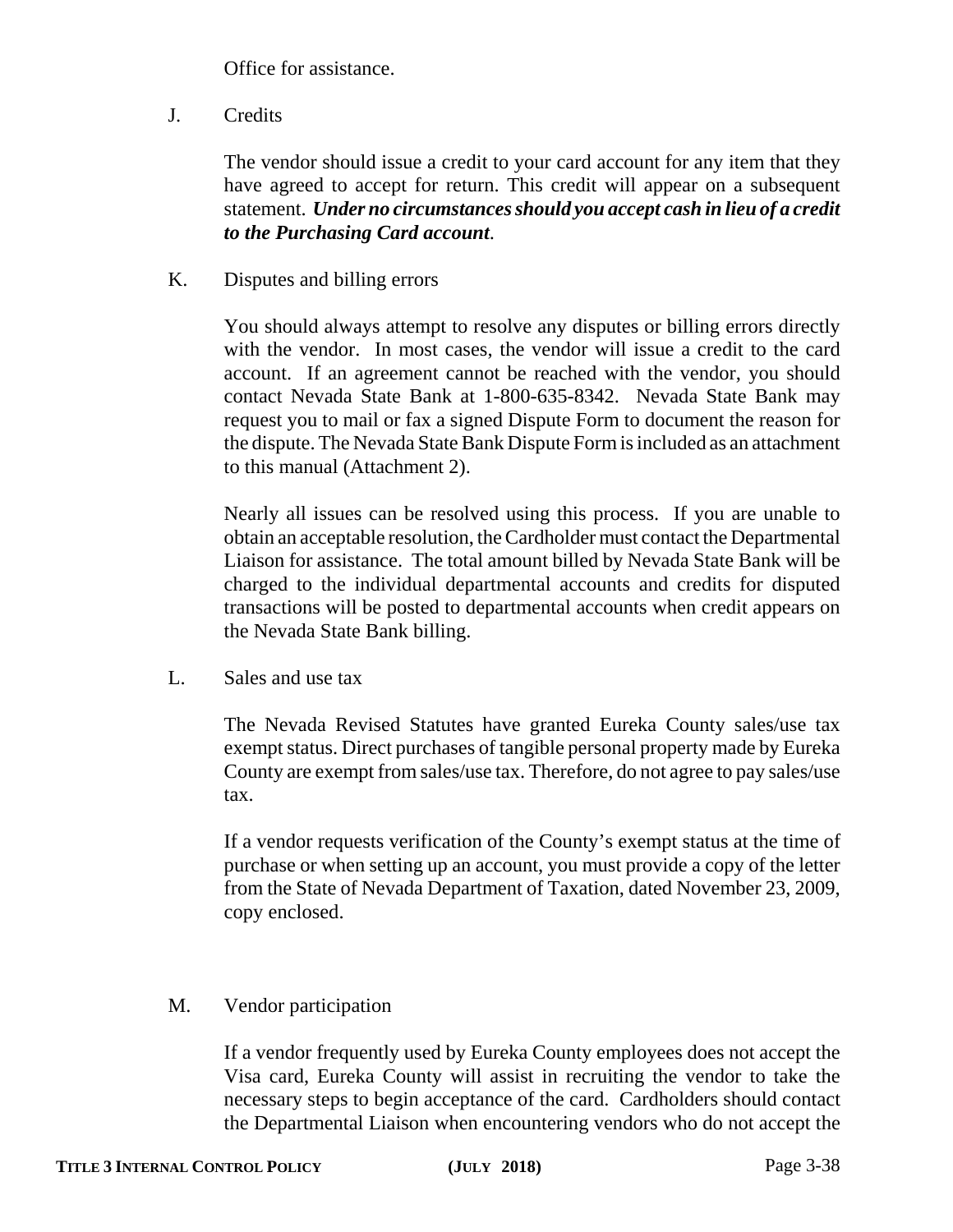card.

N. Audit assistance

Your Departmental Liaison and the Purchasing Card Administrator will perform periodic audits of your compliance with the guidelines of the Purchasing Card program, Eureka County policies and procedures relating to the expenditure of Eureka County funds as well as Cardholder statements and other required documentation.

# .070 Customer service

Nevada State Bank Customer Service is available 24 hours a day, 365 days a year at 1-800- 635-8342 for:

- Reporting a lost or stolen card
- Disputes or billing errors
- Account information

For all other questions or issues, please contact the Departmental Liaison.

# .080 List of blocked vendors

(Please note that the following list will change to match Nevada State Bank codes)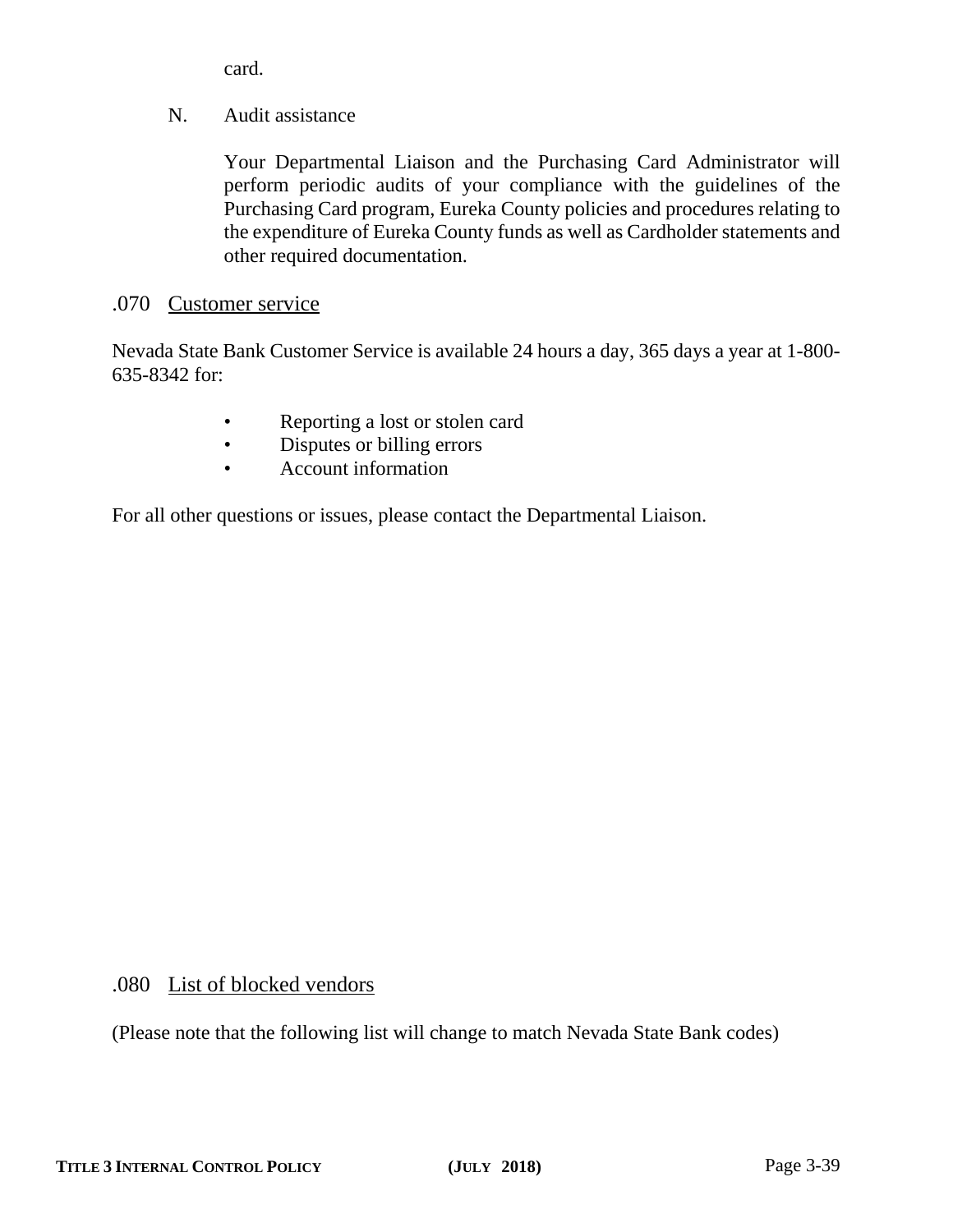| 4011 | Railroads                                                                                                         |
|------|-------------------------------------------------------------------------------------------------------------------|
| 4111 | Local/Suburban Commuter Passenger Transportation, Including Ferries                                               |
| 4411 | Steamship/Cruise Lines                                                                                            |
| 4829 | Wire Transfer - Money Orders                                                                                      |
| 6010 | Financial Institutions - Manual Cash Disbursements                                                                |
| 6011 | Financial Institutions - Automated Cash Disbursements                                                             |
| 6012 | Financial Institutions - Merchandise & Services.                                                                  |
| 6051 | Non-Financial Institutions -- Foreign Currency, Money Orders (not wire transfer), and<br><b>Travelers Cheques</b> |
| 6211 | <b>Security Brokers/Dealers</b>                                                                                   |
| 6300 | Insurance Sales & Underwriting                                                                                    |
| 6381 | <b>Insurance Premiums</b>                                                                                         |
| 6399 | Insurance (Not Elsewhere Classified)                                                                              |
| 6611 | Overpayments                                                                                                      |
| 6760 | <b>Savings Bonds</b>                                                                                              |
| 7012 | Timeshares                                                                                                        |
| 7273 | Dating and Escort Services                                                                                        |
| 7276 | <b>Tax Preparation Service</b>                                                                                    |
| 7277 | Debt, Marriage, Personal Counseling Service                                                                       |
| 7297 | <b>Massage Parlors</b>                                                                                            |
| 7298 | <b>Health and Beauty Spas</b>                                                                                     |
| 8651 | Organizations, Political                                                                                          |
| 8661 | Organizations, Religious                                                                                          |
| 9211 | Court Costs including Alimony and Child Support                                                                   |
| 9222 | Fines                                                                                                             |
| 9223 | <b>Bail and Bond Payments</b>                                                                                     |
| 9311 | <b>Tax Payments</b>                                                                                               |
| 5309 | Duty Free Stores                                                                                                  |
| 5681 | Furriers and Fur Shops                                                                                            |
| 5698 | Wig and Toupee                                                                                                    |
| 5921 | Package Stores, Beer, Wine, Liquor                                                                                |
| 5932 | Antique Shops-Sales, Repairs and Restoration Services                                                             |
| 5933 | Pawn Shops                                                                                                        |
| 5937 | <b>Antique Reproduction Stores</b>                                                                                |
| 5960 | Direct Marketing—Insurance services                                                                               |
| 5963 | Door-to-Door Sales                                                                                                |
| 5971 | Art Dealers and galleries                                                                                         |
| 5972 | Stamp and Coin Stores Philatelic and Numismatic                                                                   |
| 5993 | <b>Cigar Stores and Stands</b>                                                                                    |
| 7995 | Betting (Including Lottery Tickets, Casino Gaming Chips, Off-track Betting & Wagers)                              |

# .090 Dispute Checklist and Form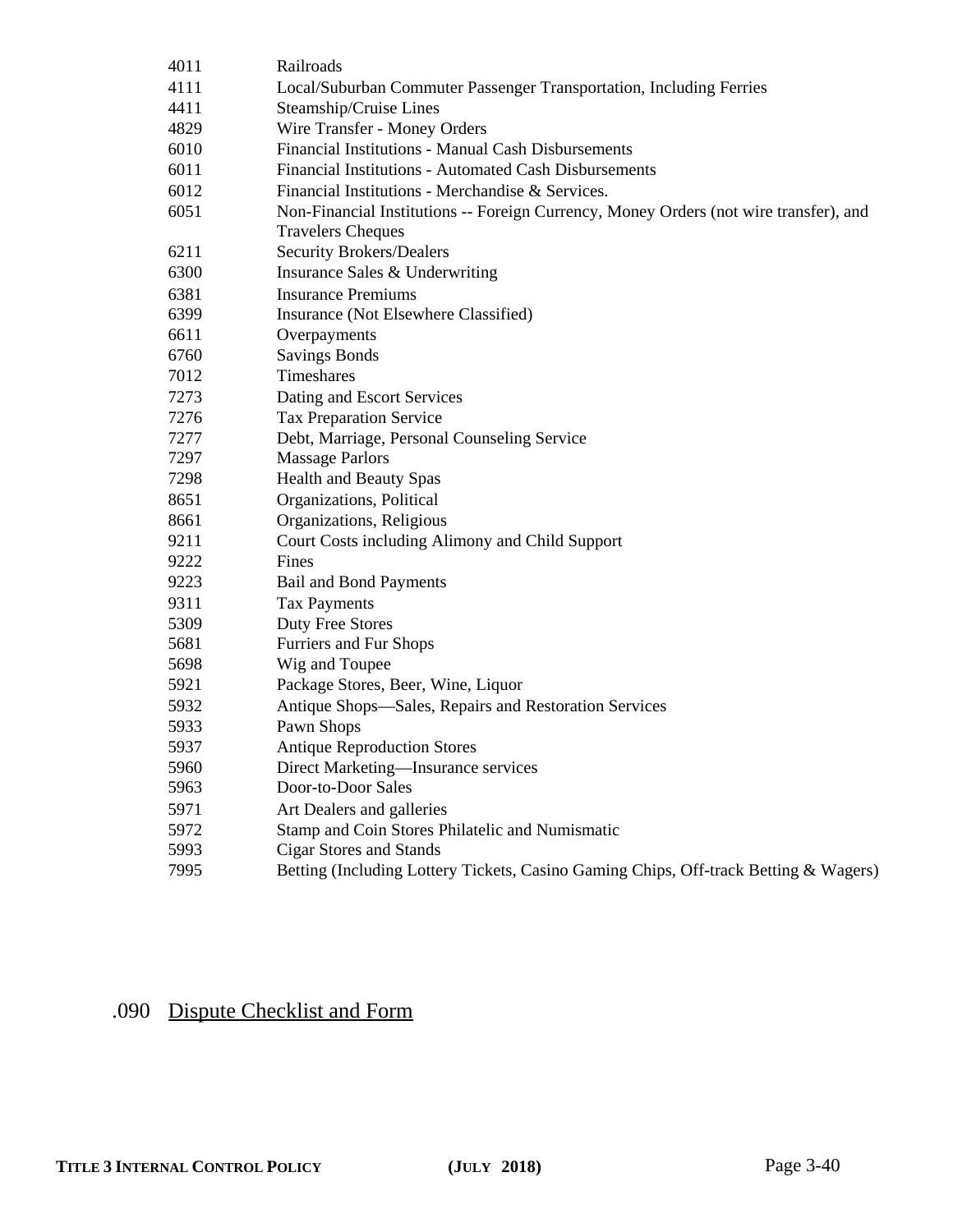

#### EFT ERROR NOTIFICATION & VISA CHECKCARD **CREDIT DISPUTE FORM**

|                            |                                                                                                                                                                                                    |            | <b>First Name</b>                          |                                                                                 |                                                                             |
|----------------------------|----------------------------------------------------------------------------------------------------------------------------------------------------------------------------------------------------|------------|--------------------------------------------|---------------------------------------------------------------------------------|-----------------------------------------------------------------------------|
|                            | <b>Street</b>                                                                                                                                                                                      |            |                                            |                                                                                 |                                                                             |
| <b>Mailing Address</b>     | City                                                                                                                                                                                               |            |                                            | State                                                                           | Zip Code                                                                    |
| Daytime Telephone          |                                                                                                                                                                                                    |            | Fax                                        |                                                                                 |                                                                             |
| Evening Telephone          |                                                                                                                                                                                                    |            | Cell                                       |                                                                                 |                                                                             |
| Email Address              |                                                                                                                                                                                                    |            |                                            |                                                                                 |                                                                             |
| Card Number                |                                                                                                                                                                                                    |            | <b>Account Number</b>                      |                                                                                 |                                                                             |
| Police Case #              | Is the card in your possession?<br>$\Box$ Yes<br>If stolen, complete the items below:<br>Name of Officer I reported to<br>Who has access to your card and PIN?                                     | $\n  No\n$ | If No, was it lost or stolen?              | $\Box$ Lost                                                                     | Stolen<br>Police Department Name <b>Constitution</b> Police Department Name |
| Who?                       | Have you ever authorized anyone else to use your card?                                                                                                                                             |            | $\Box$ Yes<br>$\Box$ No                    |                                                                                 |                                                                             |
|                            | Indicate the error explanation or reason for your dispute by initialing next to the statement that applies:                                                                                        |            |                                            |                                                                                 |                                                                             |
| Initials<br>Initials       | I did not receive the cash requested.<br>I was charged twice for the same transaction.                                                                                                             |            | Date                                       | Location                                                                        | Amount                                                                      |
|                            | $\mathcal{S}$<br>Amount                                                                                                                                                                            | Date       |                                            | Merchant's Name                                                                 |                                                                             |
| 1.<br>2.<br>Initials<br>3. | I cancelled a recurring charge or guaranteed reservation and was still charged.<br>S<br>Amount<br>Cancellation Date<br>I spoke with                                                                | Date       | $\Box$ Phone<br><b>Cancellation Number</b> | Merchant's Name<br><b>Method of Cancellation</b><br>$\Box$ E-mail $\Box$ Letter | $\Box$ In-person                                                            |
| Initials<br>4.             | I returned merchandise but did not receive a refund (credit).<br>** Please be advised that Visa's rules allow the merchant 30 calendar days in which to process a credit transaction**<br>\$       |            |                                            |                                                                                 |                                                                             |
|                            | Amount                                                                                                                                                                                             | Date       |                                            | Merchant's Name<br><b>Method of Return</b>                                      |                                                                             |
|                            | <b>Return Date</b>                                                                                                                                                                                 |            |                                            | Shipped                                                                         | In-person                                                                   |
|                            | Shipping company name                                                                                                                                                                              |            |                                            | <b>Tracking Number</b>                                                          |                                                                             |
| Initials<br>5.             | I ordered goods or services and have not received them as of<br>** Visa requires that you attempt to resolve the matter directly with the merchant prior to initiating a dispute**<br>\$<br>Amount | Date       |                                            | Merchant's Name                                                                 |                                                                             |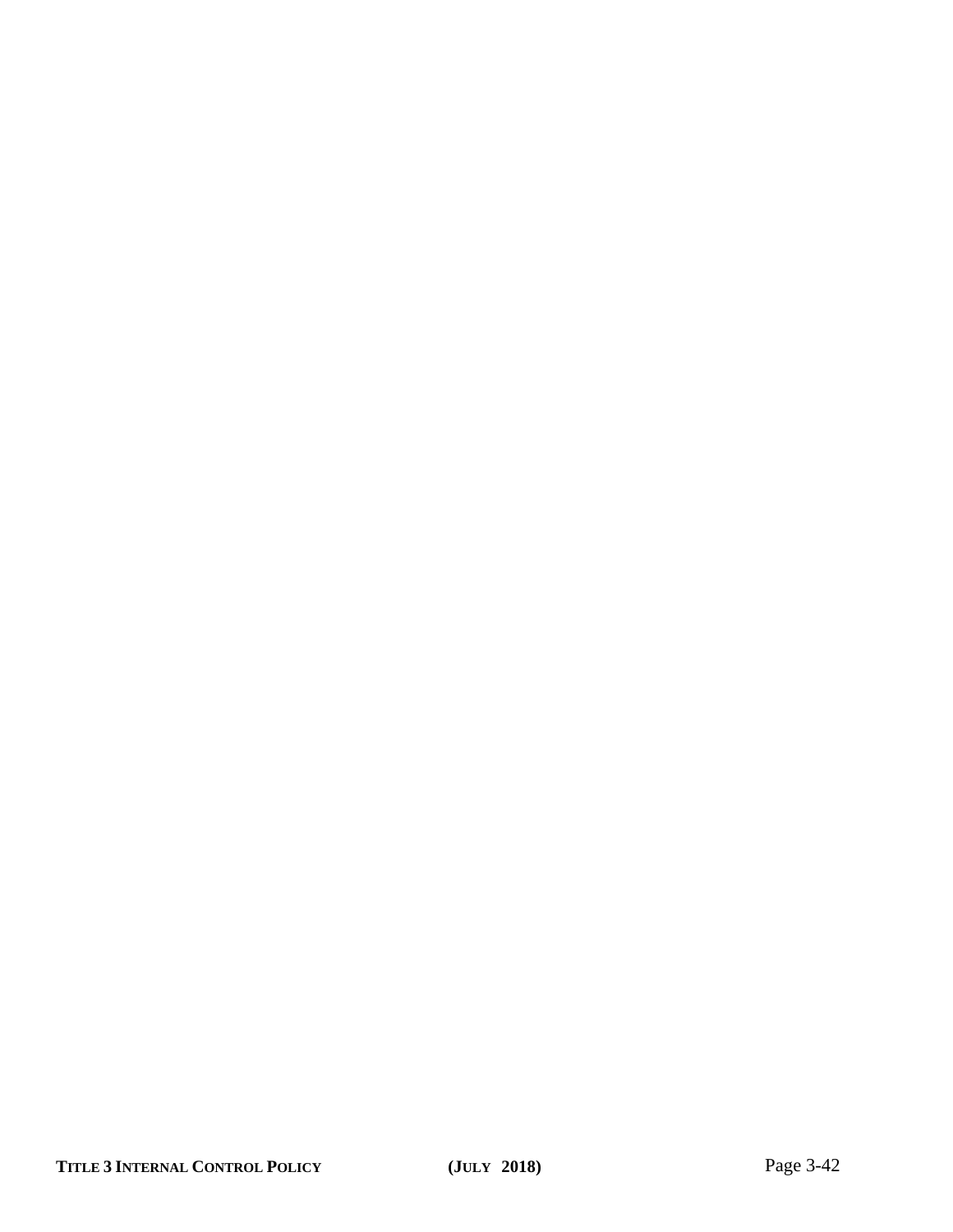| 6.                   | I received defective merchandise.                                                                                                                                                                                              |                                                                                                                                                                                                                                                                                                            |                                                                                                                                                                                                                                                                                                                                                                                                                                       |                                             |  |  |
|----------------------|--------------------------------------------------------------------------------------------------------------------------------------------------------------------------------------------------------------------------------|------------------------------------------------------------------------------------------------------------------------------------------------------------------------------------------------------------------------------------------------------------------------------------------------------------|---------------------------------------------------------------------------------------------------------------------------------------------------------------------------------------------------------------------------------------------------------------------------------------------------------------------------------------------------------------------------------------------------------------------------------------|---------------------------------------------|--|--|
|                      | ** Visa requires that you attempt to resolve the matter directly with the merchant prior to initiating a dispute**<br>S.                                                                                                       |                                                                                                                                                                                                                                                                                                            |                                                                                                                                                                                                                                                                                                                                                                                                                                       |                                             |  |  |
|                      | Amount                                                                                                                                                                                                                         | Date                                                                                                                                                                                                                                                                                                       | Merchant's Name                                                                                                                                                                                                                                                                                                                                                                                                                       |                                             |  |  |
|                      | Return Date                                                                                                                                                                                                                    | the company of the company of the state                                                                                                                                                                                                                                                                    | $\Box$ Shipped                                                                                                                                                                                                                                                                                                                                                                                                                        | <b>Method of Return</b><br>$\Box$ In-person |  |  |
|                      | Shipping company name                                                                                                                                                                                                          |                                                                                                                                                                                                                                                                                                            | <b>Tracking Number</b>                                                                                                                                                                                                                                                                                                                                                                                                                |                                             |  |  |
|                      | Describe how it was defective and your attempt(s) to resolve the matter directly with the Merchant to include the<br>date merchant was contacted, who you spoke with and what was their response:                              |                                                                                                                                                                                                                                                                                                            |                                                                                                                                                                                                                                                                                                                                                                                                                                       |                                             |  |  |
|                      |                                                                                                                                                                                                                                |                                                                                                                                                                                                                                                                                                            |                                                                                                                                                                                                                                                                                                                                                                                                                                       |                                             |  |  |
| Initials<br>7.       | The product or service I received was not the same as the merchant's description.<br>** Visa requires that you attempt to resolve the matter directly with the merchant prior to initiating a dispute**                        |                                                                                                                                                                                                                                                                                                            |                                                                                                                                                                                                                                                                                                                                                                                                                                       |                                             |  |  |
|                      | \$<br>Amount                                                                                                                                                                                                                   | Date                                                                                                                                                                                                                                                                                                       | Merchant's Name                                                                                                                                                                                                                                                                                                                                                                                                                       |                                             |  |  |
|                      |                                                                                                                                                                                                                                |                                                                                                                                                                                                                                                                                                            | <b>Method of Return</b>                                                                                                                                                                                                                                                                                                                                                                                                               |                                             |  |  |
|                      | <b>Return Date</b><br>Shipping company name                                                                                                                                                                                    |                                                                                                                                                                                                                                                                                                            | $\Box$ Shipped<br><b>Tracking Number</b>                                                                                                                                                                                                                                                                                                                                                                                              | $\Box$ In-person                            |  |  |
|                      |                                                                                                                                                                                                                                | Describe the difference between what was ordered and what was received or why the purchase is not suitable for<br>the purpose intended and your attempt(s) to resolve the matter directly with the merchant to include the date<br>merchant was contacted, who you spoke with and what was their response: |                                                                                                                                                                                                                                                                                                                                                                                                                                       |                                             |  |  |
|                      |                                                                                                                                                                                                                                |                                                                                                                                                                                                                                                                                                            |                                                                                                                                                                                                                                                                                                                                                                                                                                       |                                             |  |  |
|                      |                                                                                                                                                                                                                                |                                                                                                                                                                                                                                                                                                            |                                                                                                                                                                                                                                                                                                                                                                                                                                       |                                             |  |  |
| Initials<br>8.       | a Lost/Stolen Report.                                                                                                                                                                                                          |                                                                                                                                                                                                                                                                                                            | I hereby declare I have carefully examined my account statement and the following described<br>transaction(s) were not made or authorized by me. Furthermore, I did not authorize anyone to make the<br>transaction(s), nor did I receive any of the proceeds, nor any benefit, either directly or indirectly from the<br>transactions. If customer is claiming activity is unauthorized, the card (credit/debit) must be closed with |                                             |  |  |
|                      | complete and sign Page 3.                                                                                                                                                                                                      |                                                                                                                                                                                                                                                                                                            | You must list each unauthorized transaction separately in the below table, if more space is required, also                                                                                                                                                                                                                                                                                                                            |                                             |  |  |
|                      | <b>Transaction Date</b>                                                                                                                                                                                                        | Amount                                                                                                                                                                                                                                                                                                     |                                                                                                                                                                                                                                                                                                                                                                                                                                       | Merchant's Name or Transaction Location     |  |  |
|                      |                                                                                                                                                                                                                                |                                                                                                                                                                                                                                                                                                            |                                                                                                                                                                                                                                                                                                                                                                                                                                       |                                             |  |  |
|                      |                                                                                                                                                                                                                                |                                                                                                                                                                                                                                                                                                            |                                                                                                                                                                                                                                                                                                                                                                                                                                       |                                             |  |  |
|                      |                                                                                                                                                                                                                                |                                                                                                                                                                                                                                                                                                            |                                                                                                                                                                                                                                                                                                                                                                                                                                       |                                             |  |  |
| Initials<br>9.       | follows:                                                                                                                                                                                                                       |                                                                                                                                                                                                                                                                                                            | None of the preceding statements are applicable, my detailed description of the problem or error is as                                                                                                                                                                                                                                                                                                                                |                                             |  |  |
|                      |                                                                                                                                                                                                                                |                                                                                                                                                                                                                                                                                                            |                                                                                                                                                                                                                                                                                                                                                                                                                                       |                                             |  |  |
|                      |                                                                                                                                                                                                                                |                                                                                                                                                                                                                                                                                                            |                                                                                                                                                                                                                                                                                                                                                                                                                                       |                                             |  |  |
|                      |                                                                                                                                                                                                                                |                                                                                                                                                                                                                                                                                                            |                                                                                                                                                                                                                                                                                                                                                                                                                                       |                                             |  |  |
|                      | I declare under penalty of perjury that the forgoing is true and correct. I agree to cooperate fully in the banks investigation                                                                                                |                                                                                                                                                                                                                                                                                                            |                                                                                                                                                                                                                                                                                                                                                                                                                                       |                                             |  |  |
|                      | and prosecute to the fullest extent of the law any person(s) found responsible for using my card without my authorization.                                                                                                     |                                                                                                                                                                                                                                                                                                            |                                                                                                                                                                                                                                                                                                                                                                                                                                       |                                             |  |  |
|                      |                                                                                                                                                                                                                                |                                                                                                                                                                                                                                                                                                            |                                                                                                                                                                                                                                                                                                                                                                                                                                       |                                             |  |  |
| Cardholder Signature |                                                                                                                                                                                                                                |                                                                                                                                                                                                                                                                                                            | Date Completed                                                                                                                                                                                                                                                                                                                                                                                                                        |                                             |  |  |
|                      | Notice to customer: If we determine no error occurred or that an error occurred in a different manner or amount from<br>what you reported, you have the right to request copies of all documents used in resolving the matter. |                                                                                                                                                                                                                                                                                                            |                                                                                                                                                                                                                                                                                                                                                                                                                                       |                                             |  |  |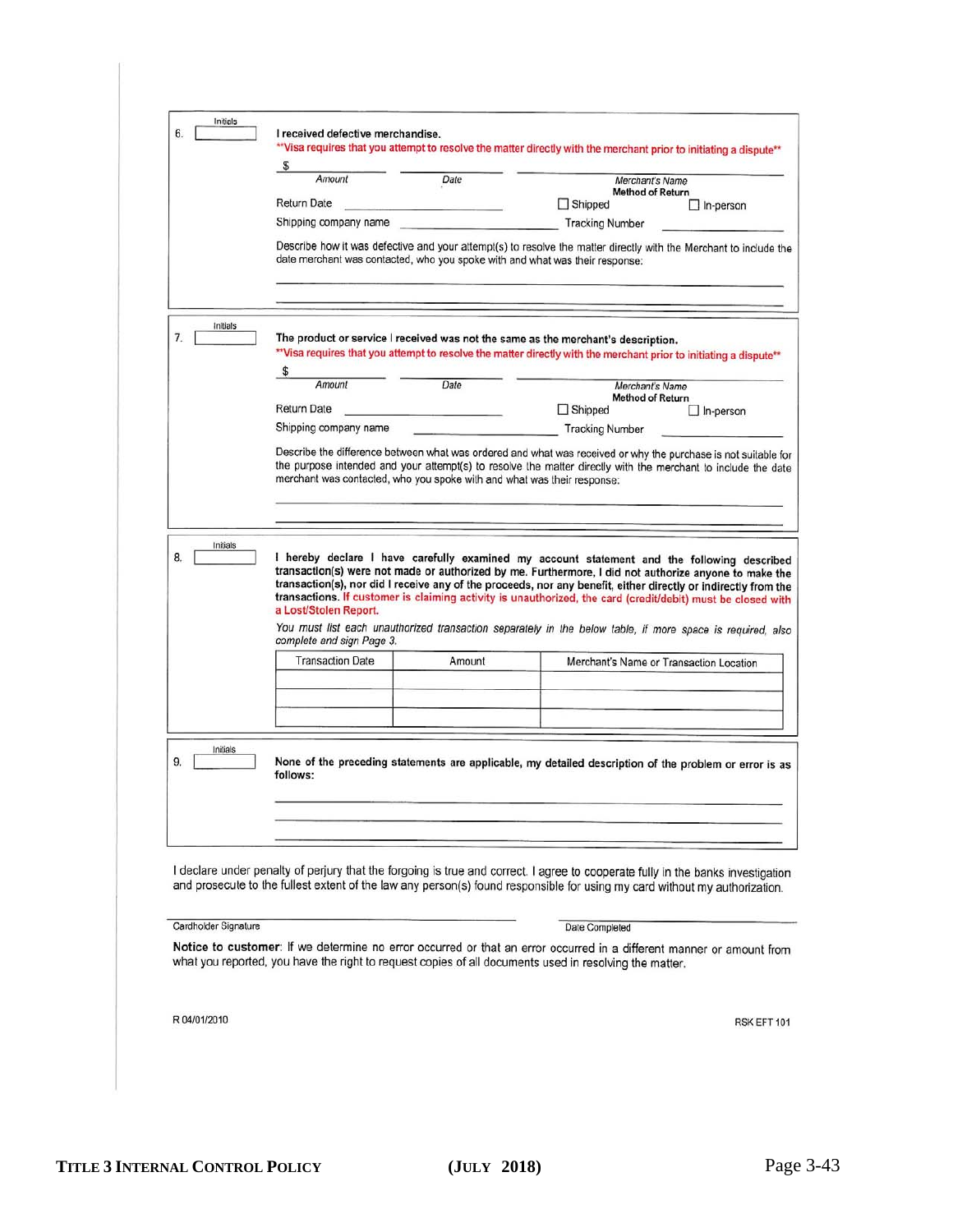I hereby declare I have carefully examined my account statement and the following described transaction(s) were not made or authorized by me. Furthermore, I did not authorize anyone to make the transaction(s), nor did I receive any of the proceeds, nor any benefit, either directly or indirectly from the transactions.

| <b>Transaction Date</b> | Amount | Merchant's Name or Transaction Location |
|-------------------------|--------|-----------------------------------------|
|                         |        |                                         |
|                         |        |                                         |
|                         |        |                                         |
|                         |        |                                         |
|                         |        |                                         |
|                         |        |                                         |
|                         |        |                                         |
|                         |        |                                         |
|                         |        |                                         |
|                         |        |                                         |
|                         |        |                                         |
|                         |        |                                         |
|                         |        |                                         |
|                         |        |                                         |
|                         |        |                                         |
|                         |        |                                         |
|                         |        |                                         |
|                         |        |                                         |
|                         |        |                                         |
|                         |        |                                         |
|                         |        |                                         |
|                         |        |                                         |
|                         |        |                                         |
|                         |        |                                         |
|                         |        |                                         |
|                         |        |                                         |
|                         |        |                                         |
|                         |        |                                         |
|                         |        |                                         |
|                         |        |                                         |
|                         |        |                                         |
|                         |        |                                         |
|                         |        |                                         |

I declare under penalty of perjury that the forgoing is true and correct. I agree to cooperate fully in the banks investigation and prosecute to the fullest extent of the law any person(s) found responsible for using my card without my authorization.

Cardholder Signature

Date Completed

R 04/01/2010

RSK EFT 101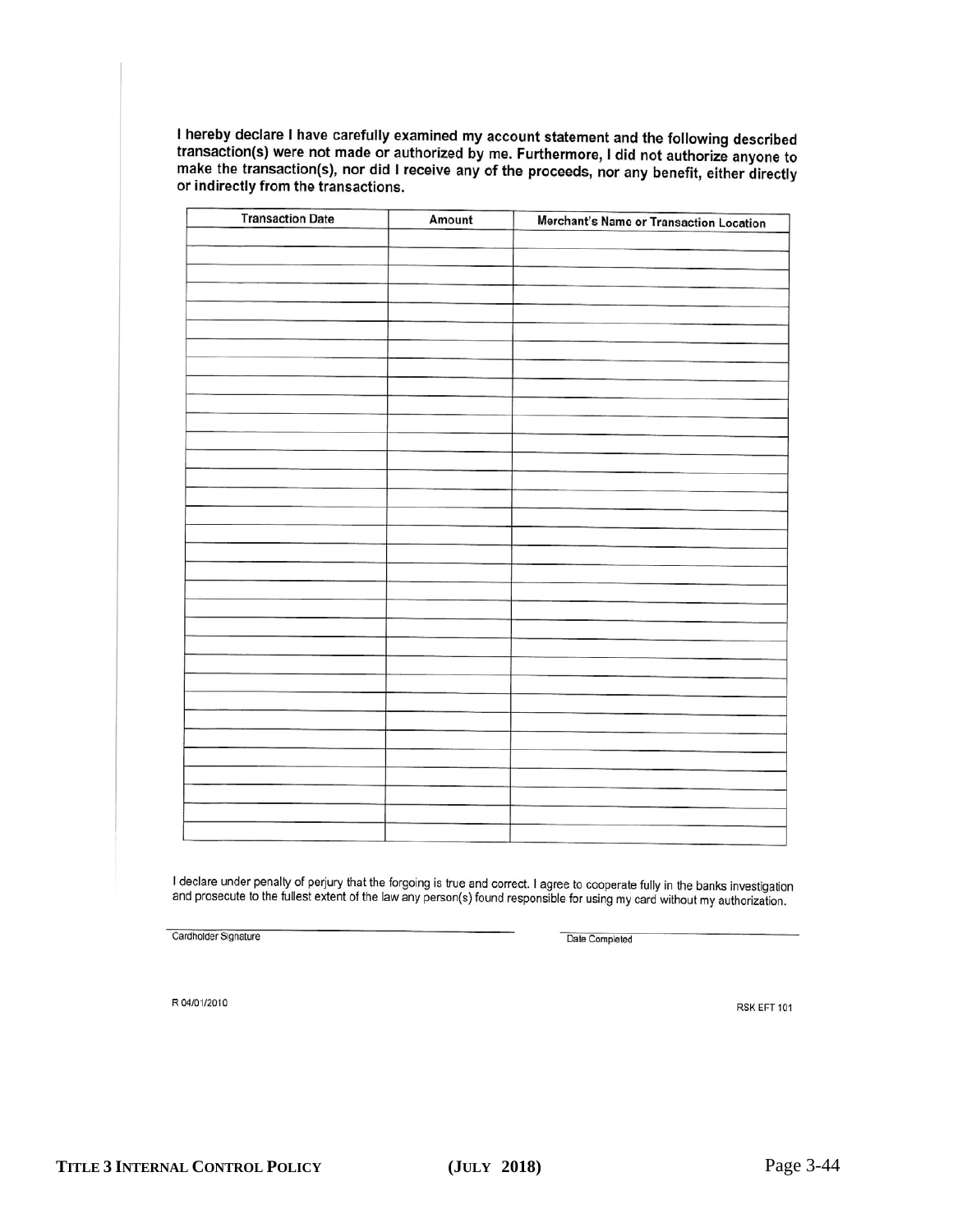## .100 Cardholder agreement

Eureka County is pleased to present you with the Purchasing Card. It represents the County's confidence in you as a responsible employee of the County entrusted to safeguard and protect the County's assets.

As a cardholder, I agree to comply with the terms and conditions of this agreement and the County's provisions of the Purchasing Card User Manual provided to me. I acknowledge receipt of the user manual and confirm that I have read and understand its provisions. I understand that Eureka County is liable to the issuing bank for all charges made by me.

As the holder of this Purchasing Card, I agree to accept responsibility for the protection and proper use of this card as outlined in the agreement and the user manual. I understand that Eureka County **will** audit my use of this Purchasing Card. I understand that I **cannot** use the Purchasing Card for the purchase of goods not authorized by my agency and that purchase of such goods shall be deemed an improper use of the Purchasing Card.

I further understand that improper or fraudulent use of this Purchasing Card may result in disciplinary action, up to and including termination of employment, and/or personal liability. Should I fail to use this Purchasing Card properly, I authorize Eureka County to deduct from my salary or from any other amounts payable to me, an amount equal to the total of the improper purchases. I also agree to allow Eureka County to collect any amounts owed by me, even if I am no longer employed by the County. If Eureka County initiates legal proceedings to recover amounts owed by me under this agreement, I agree to pay legal fees or collection costs incurred by the County in such proceedings.

I understand that Eureka County may terminate my right to use the Purchasing Card at any time for any reason or without cause. I agree to return the card to the County immediately upon request or upon termination of employment.

APPLICANT:

|                                                             | Date:                                                                                                      |
|-------------------------------------------------------------|------------------------------------------------------------------------------------------------------------|
|                                                             |                                                                                                            |
| Department:                                                 |                                                                                                            |
| Name of Departmental Liaison: Name of Departmental Liaison: |                                                                                                            |
| card.                                                       | I approve the issuance of a Purchasing Card to this staff member and assume overall responsibility for the |
|                                                             |                                                                                                            |
| Approved By: North Purchasing Card Administrator            |                                                                                                            |
|                                                             | I hereby acknowledge receipt of the training session and Purchasing Card #                                 |
|                                                             |                                                                                                            |
| Signature                                                   | Date:                                                                                                      |
|                                                             |                                                                                                            |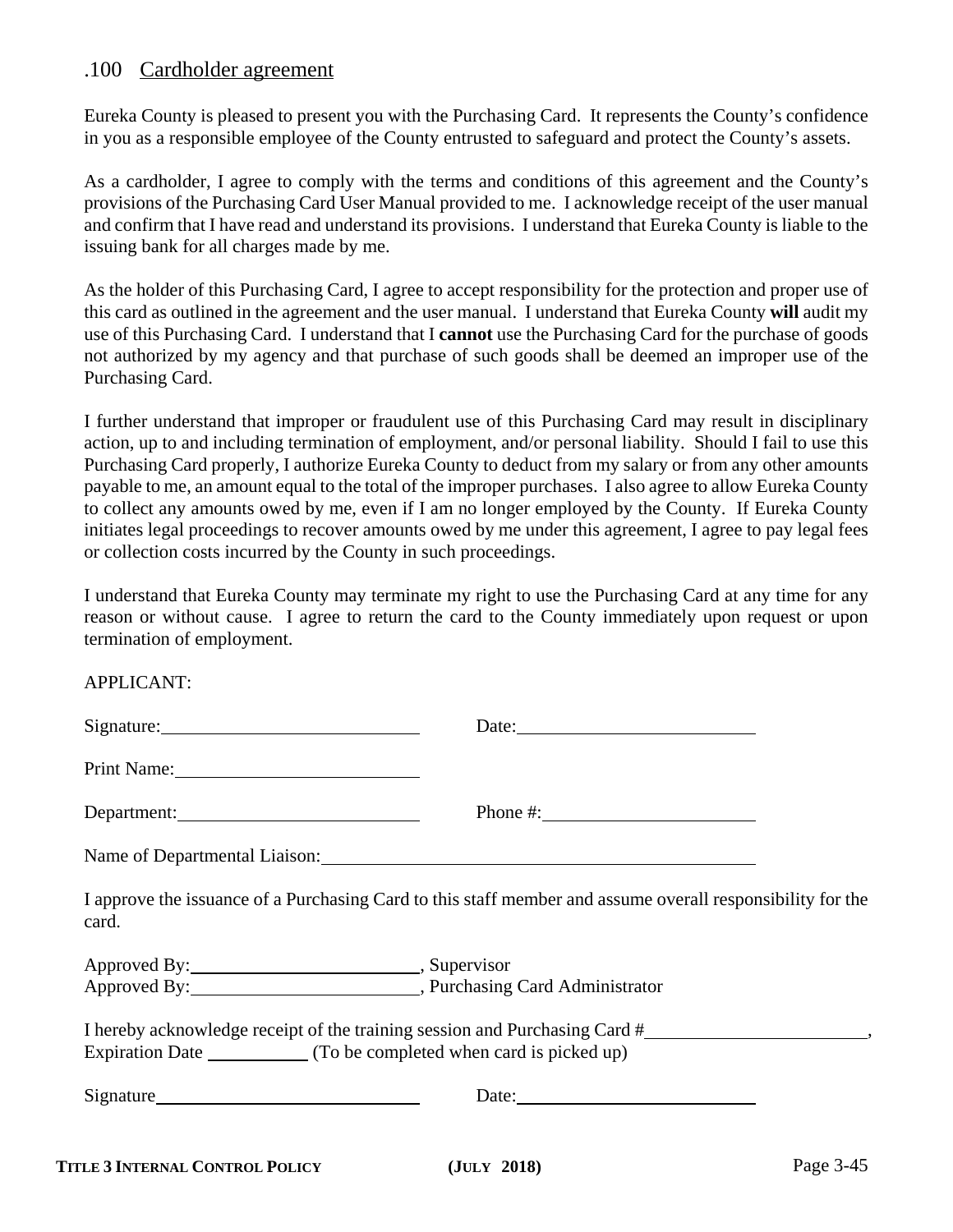# Chapter 40 - PROCESSING OF COUNTY VOUCHERS AND VENDOR PAYMENTS

# .010 Purpose

To establish uniform policies and procedures to be used by Eureka County employees in the processing of County vouchers.

To provide proper accountability in the expenditure of public funds.

To provide assistance to Eureka County employees in matters relating to processing vouchers.

To ensure that all County employees know and conduct all vouchering and payment activities strictly in accordance with all applicable laws, best accounting practices, and ethical standards.

# .020 Policy

The Eureka County vouchering system is designed to allow each department to finalize the purchase of the goods and services needed to accomplish their mission. Therefore, each department and County employee who performs any part of the purchasing function is expected to complete County vouchers in a timely and efficient manner and submit them to the Comptroller.

# .030 Department responsibilities

- 1. A County department will order supplies or services in accordance with the public entity purchasing requirements of this ordinance and the Nevada Revised Statutes. Each department has a budget to follow for services and supplies.
- 2. After the delivery of goods or the services are complete, the department submits a completed voucher to the Comptroller's Office. The following items must be attached to all vouchers:
	- a. The original invoice.
	- b. The corresponding purchase order if a purchase order was required pursuant to this ordinance.
	- c. All bid and/or quote information.
	- d. If purchase is a capital purchase over five hundred (\$3,000.00) dollars, an approval form signed by the Commissioners or a copy of the corresponding Commissioners meeting.
- 3. A completed voucher has the proper address, date, invoice numbers, Public Budgeting Accounting System (PBA) account numbers, and totals on it. An incomplete voucher will be returned to the issuing department and any resulting late charges will be the responsibility of the issuing department. In some instances, such as power and phone bills, the billings come directly to the Comptroller's Office. In this case, the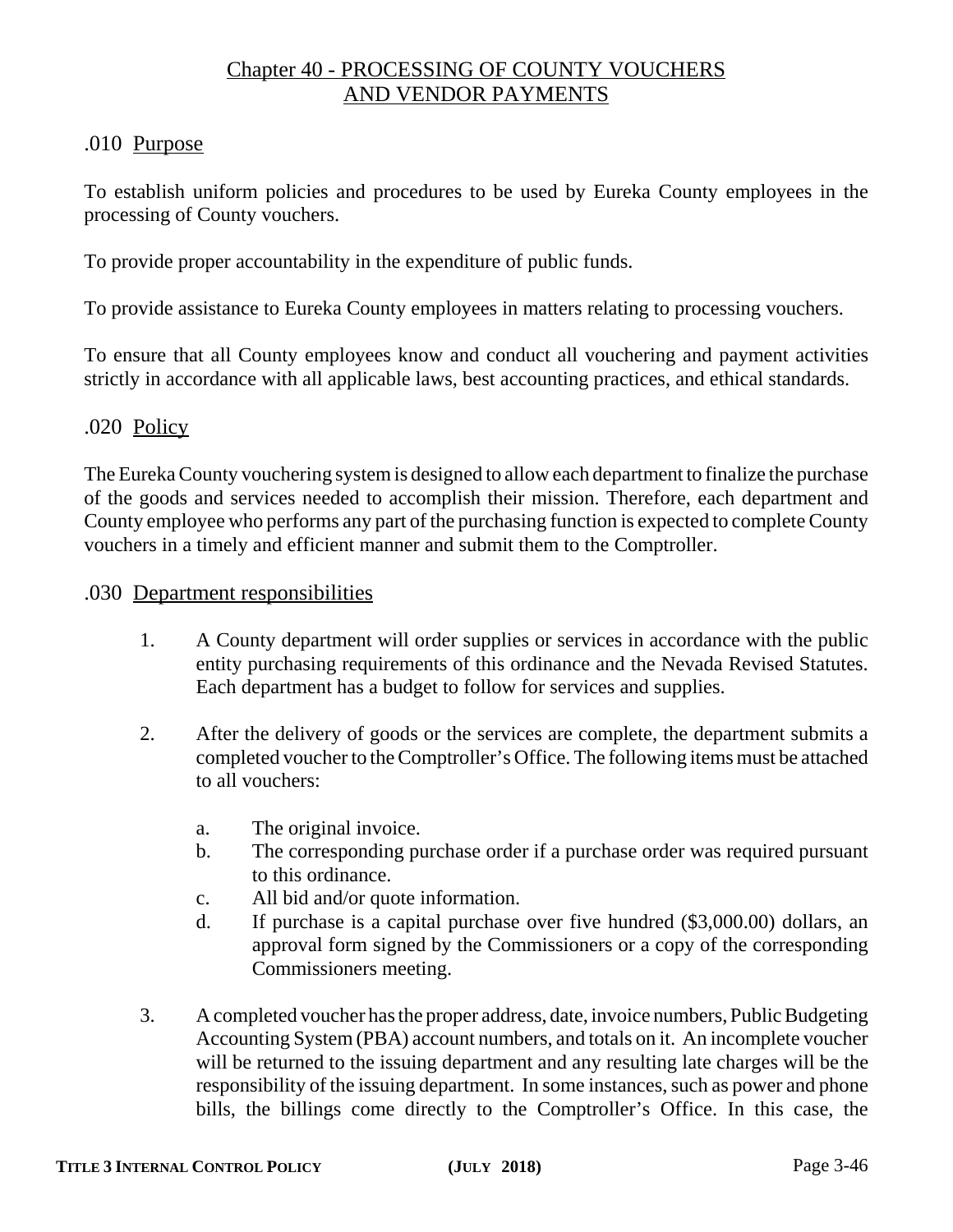Comptroller's Office verifies the amounts of billing and processes the voucher.

- 4. Each department is responsible for delivering completed vouchers to the Comptroller's Office two (2) working days before County Commissioner meetings.
- 5. Each department will review any PBA account changes.

# .040 Comptroller responsibilities

- 1. After the vouchers are submitted to the Comptroller's Office, the information on the voucher is then checked to ensure proper coding on the voucher and to correct all errors. No sales tax is paid by County government but often vendors will charge for the tax. This is one example of what has to be checked. Previous payment on the voucher is also checked and a returned receipt is attached.
- 2. The Comptroller's Office will correct any PBA account code errors and notify the issuing department of these changes. This will be done after entire batch of vouchers have been gathered before each County Commissioners meeting.
- 3. The Commissioners meet on a semi-monthly basis. On the computer program, duplicate amounts for voucher invoice numbers are checked again. After all the information is entered on the computer, a proof list of all transactions is printed so all the voucher information can be checked. This checking process is continued until the information is correct. The information is then posted against the proper department accounting numbers and cash accounts on the PBA system.
- 4. After the posting, County warrants (checks) are processed and held in the Comptroller's Office. Facsimile signatures for Comptroller and Treasurer may be imprinted on the checks at this time. Checks are scanned and the image saved. On the day of the County Commissioners' meeting, all vouchers are submitted to the Commission for their approval. This procedure is described in N.R.S. 244.210. After their approval the original check is sent or delivered with a copy of their bill or statement receipt to the voucher.
- 5. In the event the Commission refuses to pay a claim, the check is either held in the Comptroller's Office until they approve the payment or the check is voided and the amounts are reversed off the PBA system.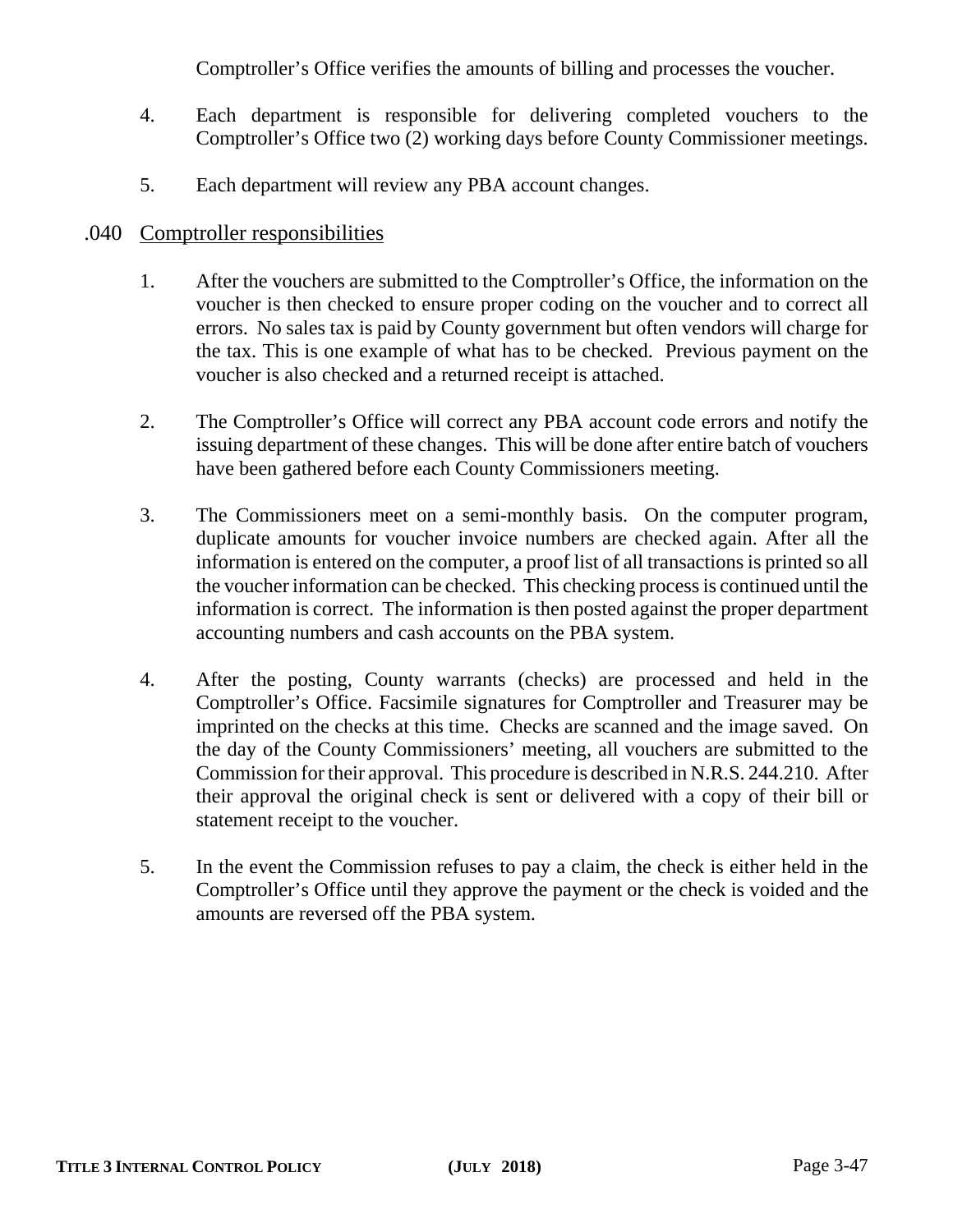# .010 Purpose

To establish uniform policies and procedures to be used by Eureka County employees in the processing of County payroll.

To provide proper accountability in the expenditure of public funds.

To provide assistance to Eureka County employees in matters relating to processing payroll.

To ensure that all County employees know and conduct all payroll activities in accordance with all applicable laws, best accounting practices, and ethical standards.

# .020 Policy

Beginning with the first two week pay period of the July 2017, employees of Eureka County are paid every two weeks. The Eureka County payroll system is designed to allow each department to finalize the payment to their employees for the service they provide to the County. Therefore, each department and County employee is required to complete County time sheets, employee evaluations, payroll status change forms, and any other County payroll related activities in a timely and efficient manner to be submitted to the Comptroller.

# .030 Department responsibilities

- 1. Every fiscal year budgets are set by the Board of County Commissioners which dictate the number of employees and total working hours each department is allowed. It is the responsibility of each department head to follow the assigned budget.
- 2. Each County department will track the time worked and annual or sick leave taken for all employees and submit a properly completed time sheet to the Comptroller's Office. Beginning July 1, 2017, payroll will be issued every two weeks. Time sheets are due by 10 a.m. every other Monday, with paychecks issued that subsequent Friday.
- 3. Each time sheet shall be signed by the employee and the designated department head.
- 4. All employee evaluations and any other payroll related forms shall be submitted to the Comptroller in accordance with the Eureka County Personnel Policy.

# .040 Comptroller responsibilities

1. After time sheets are submitted to the Comptroller's Office, the information on the time sheet is then audited to ensure proper entries were made, all signatures are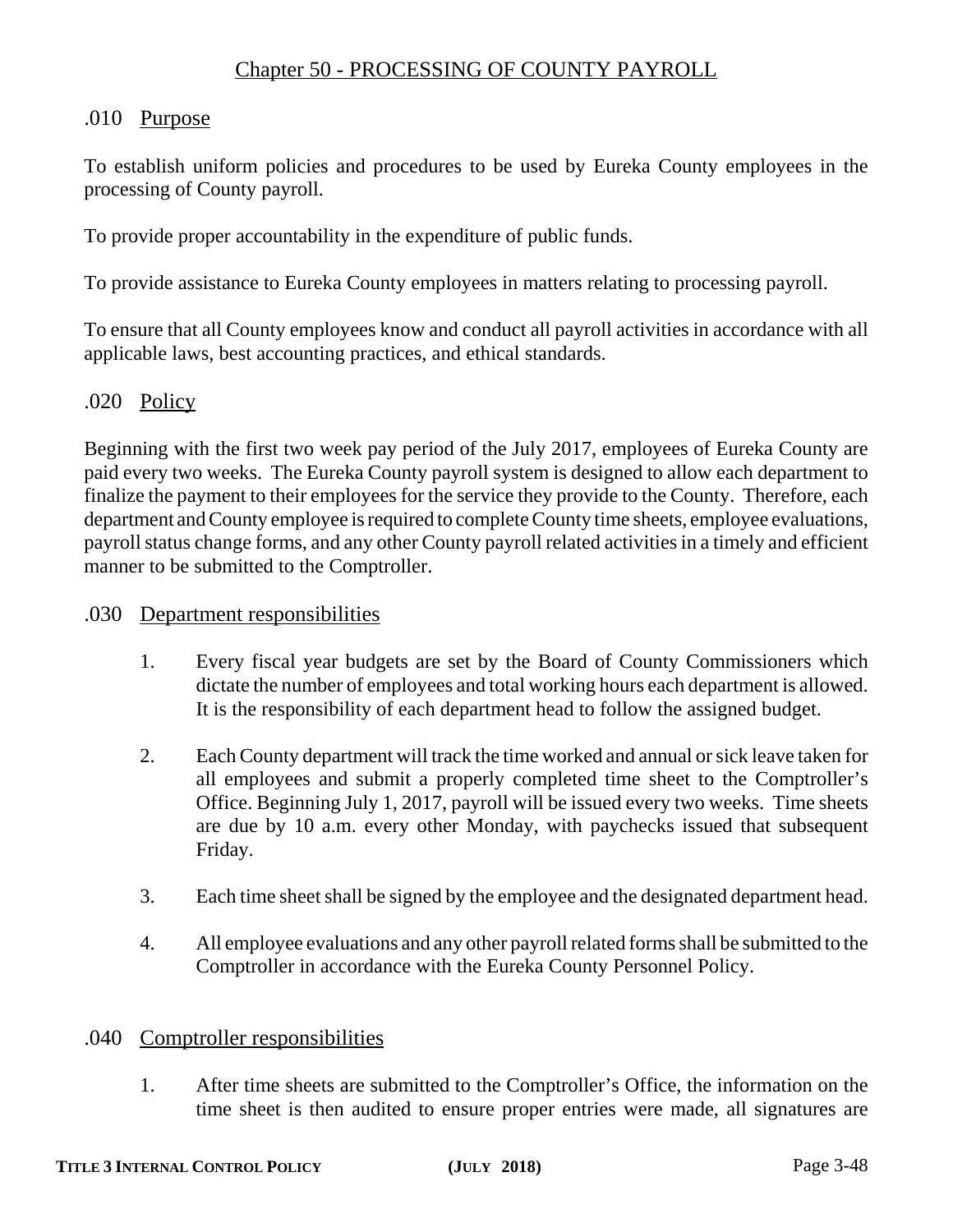completed and to correct any errors.

- 2. In the Comptroller's Office, the information from the time sheet is then entered into the Eureka County payroll system.
- 3. After the payroll data is completed on the consolidated payroll time sheet form, the information is then entered into the County payroll computer program. The data entered into the payroll program and the data entered onto the payroll time sheet form is then balanced. Any differences are then corrected before further processing is started.
- 4. Once all balances are correct, then the information is posted to the payroll program. All payroll checks, direct deposits, payroll taxes, and payroll reports are produced.
- 5. After the payroll program postings are completed, payroll expenses are then transferred to the County Public Budget Accounting program so salary and wage and employee benefit expenses are then posted against the appropriate department's budget.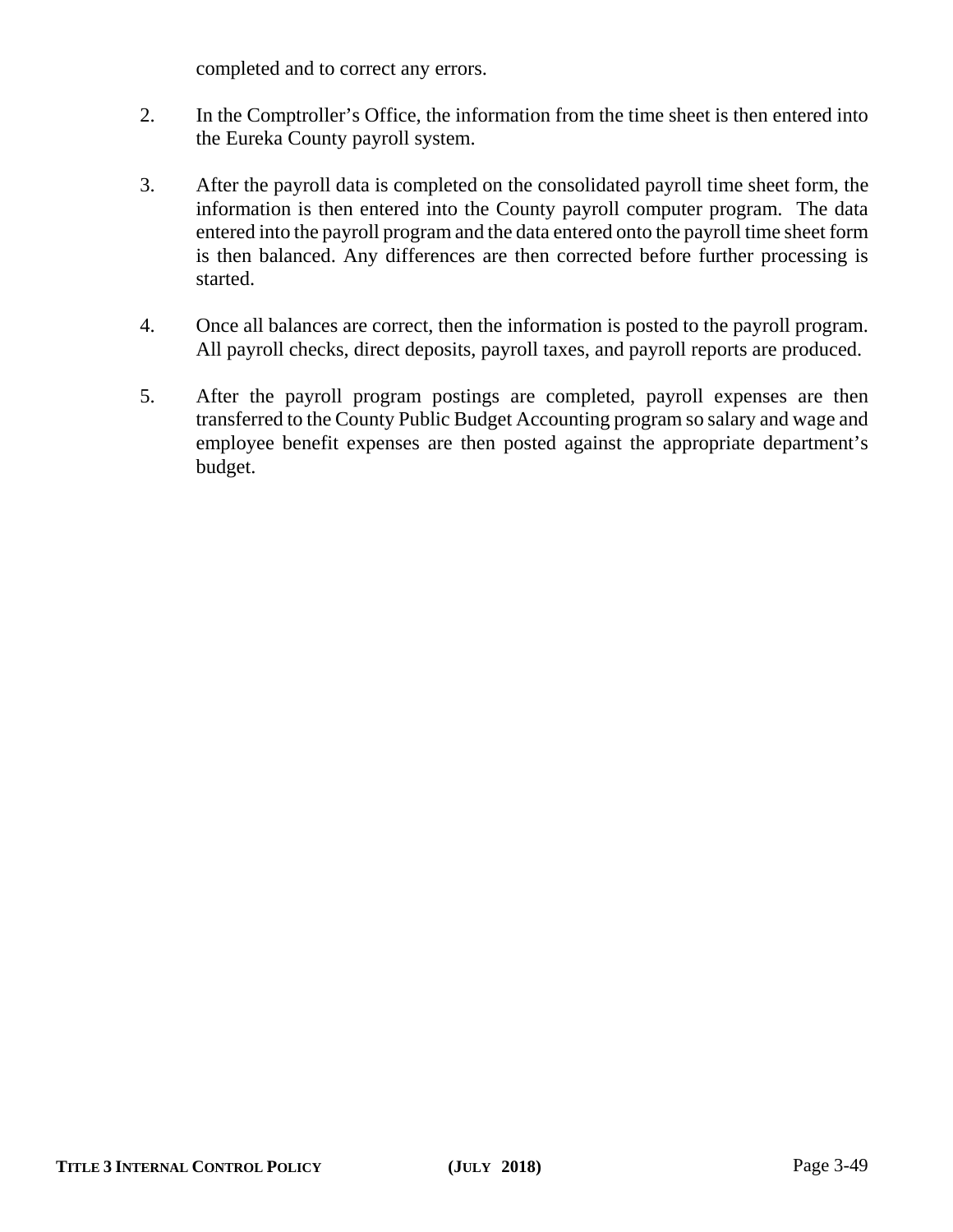# Chapter 60 - CASH MANAGEMENT

# .010 Purpose

To establish uniform policies and procedures to be used by Eureka County employees in the receiving of income.

To establish uniform policies and procedures for taxpayers and other customers who wish to do business with Eureka County.

To provide additional controls in receiving public funds.

To provide assistance to Eureka County employees in matters relating to handling cash.

To ensure that all County employees know and conduct all income related activities in accordance with all applicable laws, best account receivable practices, and ethical standards in the handling of Eureka County income.

Assure the citizens of Eureka County that monies received by Eureka County employees are properly processed.

# .020 Policy

The inflow of resources to Eureka County must be thoroughly documented. Therefore, each department and County employee who performs any part of receiving cash or checks on behalf of Eureka County will follow the internal control procedures established by this policy, all applicable laws, and ethical standards. This is to ensure a reliable and efficient process for both Eureka County employees and its citizens.

#### .030 Department responsibilities

All departments are responsible for:

- 1. Assuring that all inflows of resources are receipted, deposited, and reported properly. It is an inappropriate practice to receive County funds without proper documentation.
- 2. Providing availability of all deposit slips for public inspection.
- 3. Maintaining a numbered receipting system for all inflowing resources, especially cash.
- 4. Preparing monthly reports and balancing collected funds with services provided.
- 5. Deliver County funds in the designated locked bags before 12 p.m. on a daily basis to the County Treasurer for all funds received from the prior working day. If funds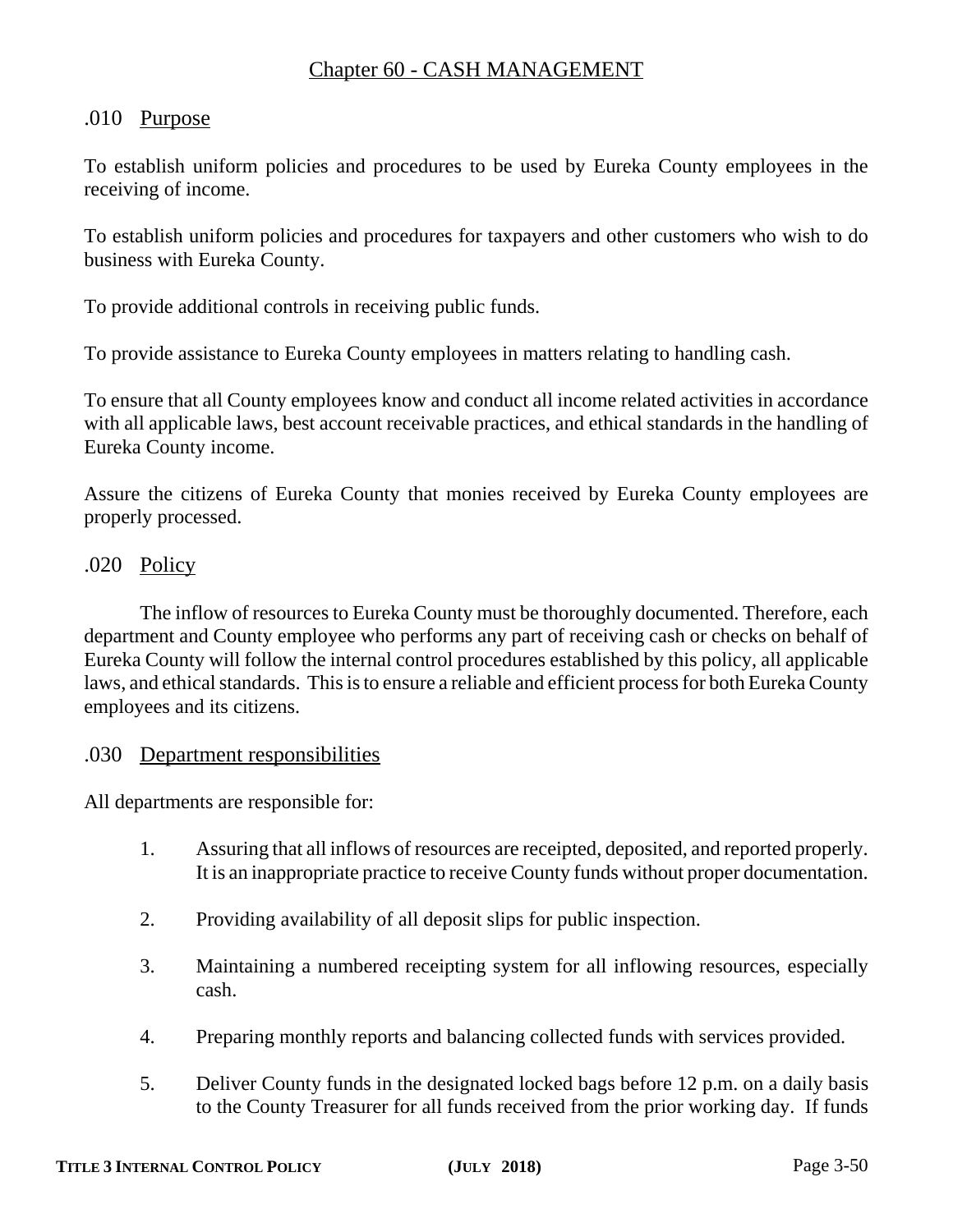received are less than one hundred dollars (\$100.00), funds may be held, but must be delivered to the County Treasurer no less than once per week, regardless of the amount. The Treasurer will transport locked bags to the bank at least once a week or when the accumulated amount received from departments exceeds one thousand dollars (\$1,000.00).

- 6. For Departments who use "Remote Deposits", the depositing department will deliver the original checks to the Treasurer's office on the day of deposit. The "Remote Deposits" summary and a copy of the deposit slip will be attached to the department's monthly report delivered to the Treasurer.
- 7. For County offices located in Crescent Valley, deposits no less than one (1) time per week are required.
- 8. The individual receiving the inflow of resources must not be the individual posting the payments or preparing deposit or depositing the funds. If sufficient staff is not available, one individual could perform multiple functions.
- 9. It is strictly prohibited for any County employee to cash any personal checks. It is a requirement to deposit all funds intact.
- 10. For the occasional discrepancy in cash boxes, individual employees may be required to pay the differences.

# .040 Treasurer responsibilities

The Treasurer is responsible for:

- 1. Advising and assisting as requested in the collection, depositing, and reporting of County funds.
- 2. Reviewing, modifying, and standardizing cash procedures as appropriate. Specifications and scopes of work are the responsibility of each department, provided they do not conflict with these policies and procedures.
- 3. Providing ongoing assistance to using departments regarding applicable State law, account receivables practices, good cash management, and proper documentation.
- 4. Advising Eureka County concerning unlawful and unethical handling of County funds.
- 5. The Treasurer must report all opening and closing of Eureka County bank accounts to the County Commission and Comptroller.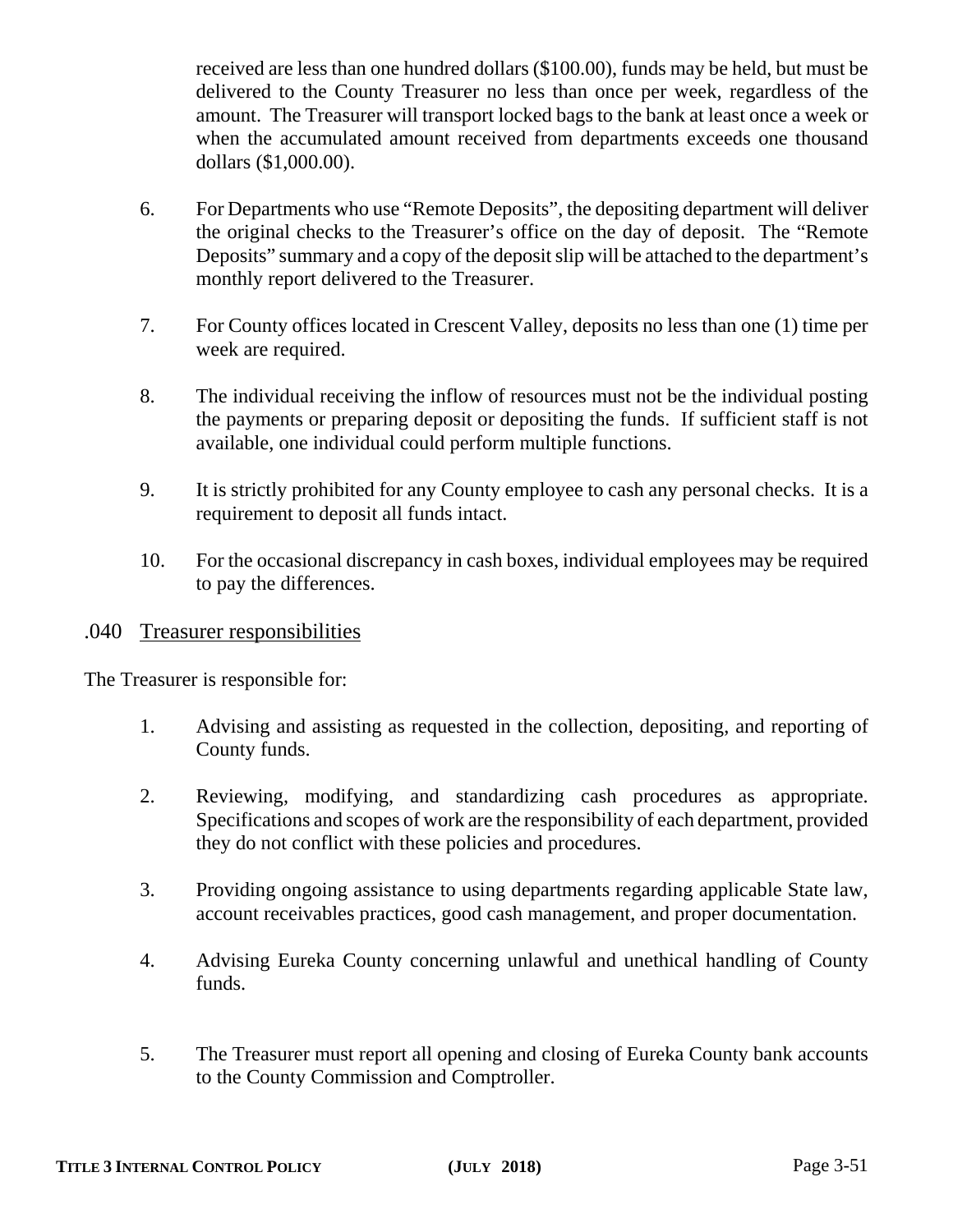# .050 Penalties

Violations of these policies and procedures or the Nevada Revised Statutes may result in disciplinary action up to and including personal liability for costs and termination and conviction of a criminal offense.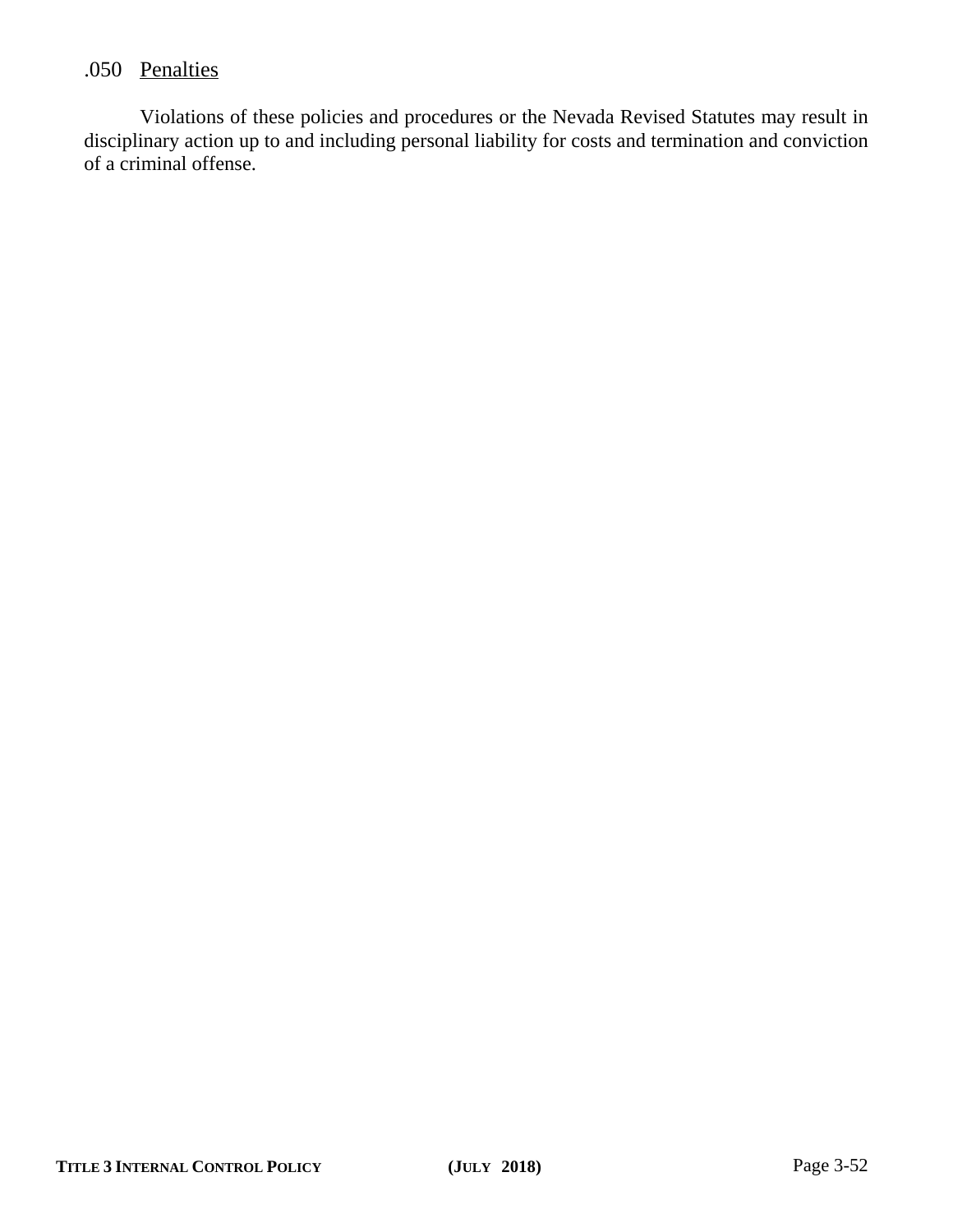# Chapter 70 - BANK ACCOUNT MANAGEMENT

# .010 Purpose

- To establish uniform policies and procedures to be used by Eureka County in the management of all County Bank accounts.
- To provide additional controls in receiving public funds.
- To provide assistance to Eureka County Treasurer in the management of these accounts.
- To ensure that the public knows all income related management activities are in accordance with all applicable laws, best account receivable practices and ethical standards in the handling of Eureka County bank accounts.
- To ensure that all Eureka County bank records are public records.

# .020 Policy

The management of all Eureka County bank accounts must be thoroughly documented. It is the policy of Eureka County that check signers will be separate from those who reconcile the accounts and who prepare checks for disbursement. The opening, closing, and maintenance of all bank accounts will follow the internal control procedures established by this policy, all applicable laws, and ethical standards. This is to ensure a reliable and efficient process for both Eureka County employees and its citizens. Eureka County retains the right to protect its taxpayers from identity theft.

#### .030 County Commission responsibilities

The County Commission is responsible for:

- 1. Assuring that all bank accounts are in proper order and properly funded.
- 2. Each Commissioner must have a sufficient knowledge of the working structure of all Eureka County bank accounts.
- 3. Reviewing the monthly reports presented to them by the Treasurer and Comptroller.

#### .040 Treasurer responsibilities

The Treasurer is responsible for:

1. Advising the Board of Commissioners and the Comptroller of the opening or closing of any Eureka County bank account.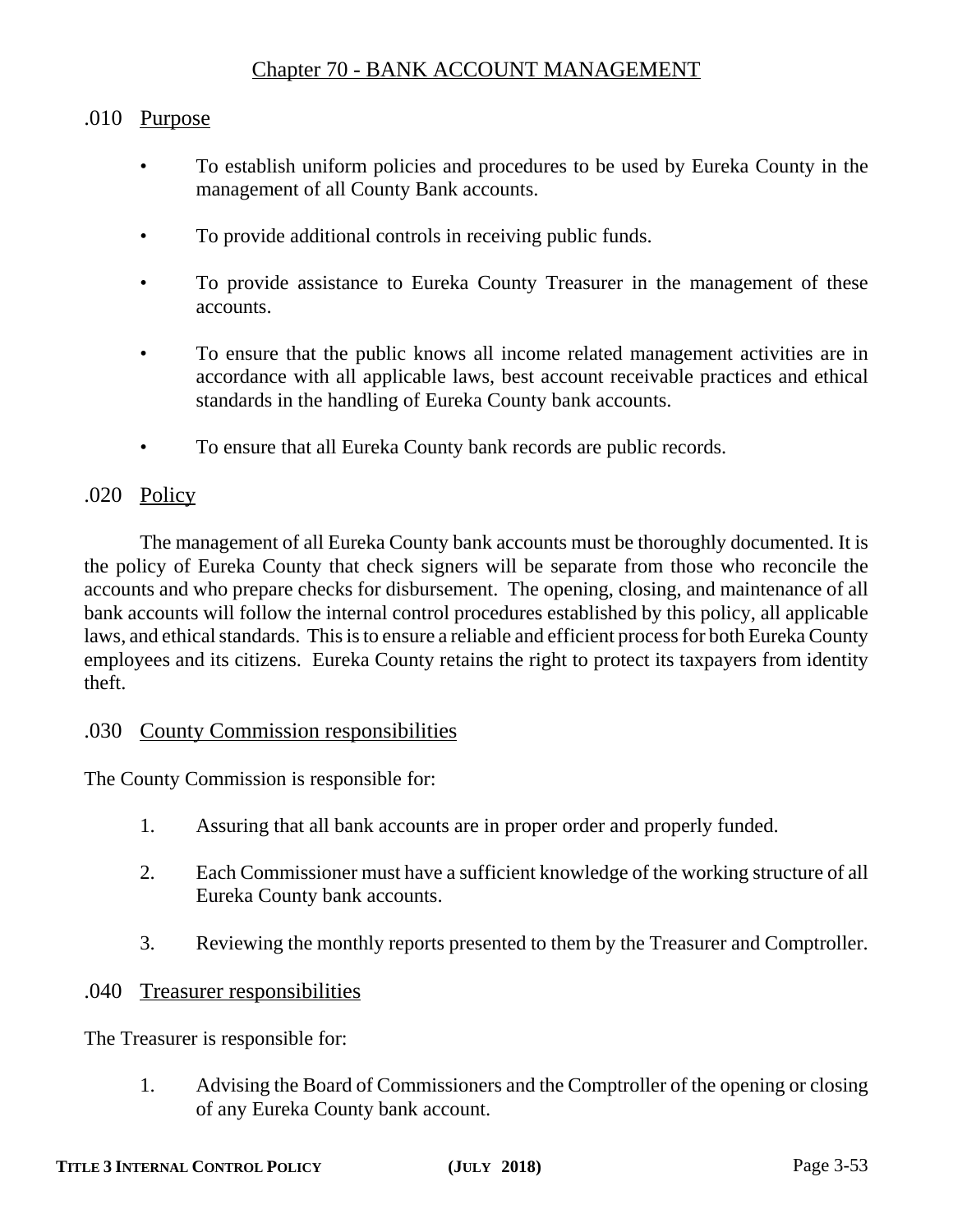- 2. Advising Eureka County Commissioners to restructure bank accounts as necessary to improve the flow of County funds.
- 3. Maintaining a bank account archive for statements and related correspondence for a seven (7) year period.
- 4. Ensuring that the Treasurer has his or her signature on all bank accounts.
- 5. Maintain full auditing access to all bank accounts to the Independent Auditor, Comptroller, and District Attorney.

# .050 Comptroller responsibilities

The Comptroller is responsible for:

- 1. Monitoring the balances of Eureka County bank accounts and auditing the monthly Treasurer reports presented to the County Commissioners.
- 2. Ensure that all bank balances reconcile with the Comptroller's Public Budget Accounting balances on a monthly basis.
- 3. Ensure that the Comptroller's signature is on all County bank accounts.

# .060 Check signing procedures

- 1. County checks require dual signatures. The County Comptroller and Treasurer are the authorized signors of County checks.
- 2. The Comptroller and Treasurer are authorized to use a facsimile signature produced through a mechanical device in place of his or her handwritten signature. The use of the facsimile signatures shall be made only under the direction and supervision of the Comptroller and Treasurer whose signatures are represented. The facsimile images or impressions must be severable from the device or other method of facsimile reproduction, and any registered key, password or other securing device or procedure must also be severable from the method of facsimile reproduction and locked in a vault. Neither the Comptroller's Office or the Treasurer's Office may have access to the other Office's registered key, password or other securing device.
- 3. A signature stamp may be used under the direction of the Comptroller and Treasurer on those rare occasions when one or both officials are not available to personally sign one or more checks.

#### .070 Penalties

Violations of these policies and procedures or the Nevada Revised Statutes may result in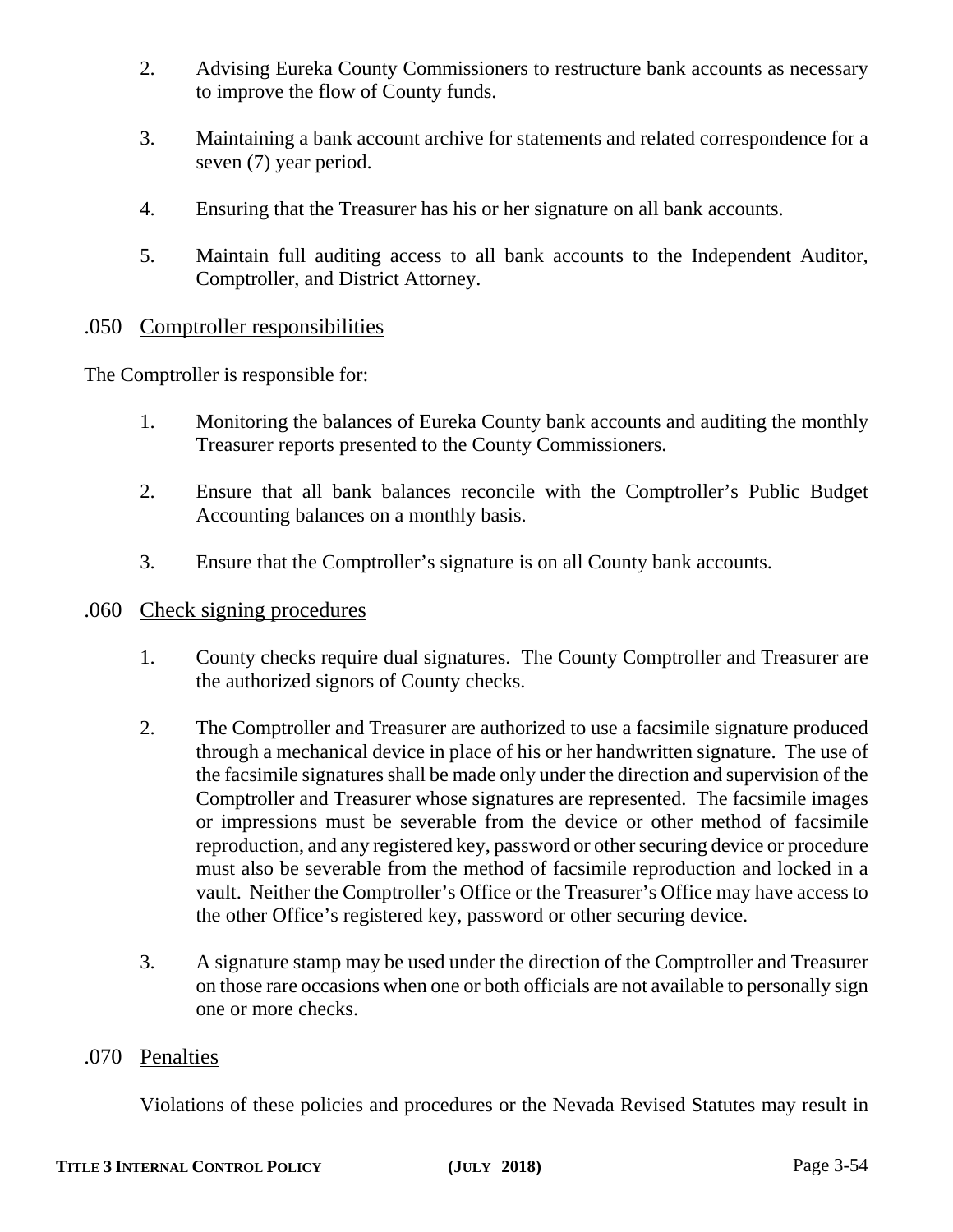disciplinary action up to and including personal liability for costs and termination and conviction of a criminal offense.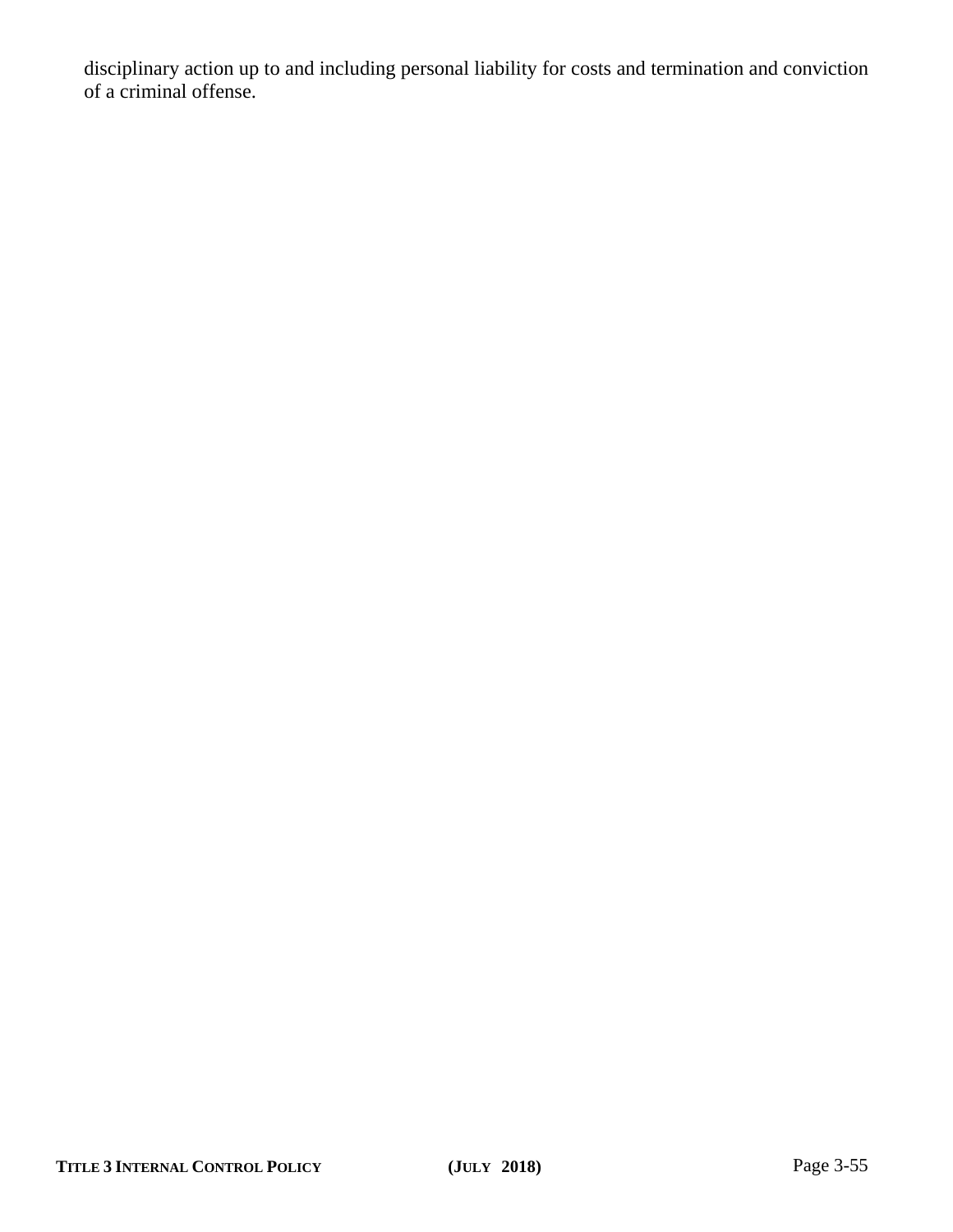# Chapter 80 - APPENDIX "A" PURCHASE ORDER ENTRY INSTRUCTIONS

## .010 Purchase order number

To create a new purchase order, press F6 "Use Next Available Number". This will automatically assign the next purchase order number to be used. To call up a purchase order that is already created, enter the PO number.

# .020 Ready to print  $(X)$

If all of the lines for this vendor have been entered and you are ready to generate your order, put an "X" in this box. Otherwise, the purchase will stay in the system until you are ready.

#### .030 Department or site

This field defaults to "S", as the site will approve their own purchase orders.

# .040 Freight manual entry  $(X)$

If left blank, the freight charges at the bottom of the screen will be prorated among the account numbers of the items to be purchased. If an "X" is marked for manual freight entry, the freight amount should be entered next to the specific account number(s) that you choose.

# .050 Next year budget  $(X)$

If left blank, the purchase order will be charged to the current budget year. If an "X" is entered, the amount will be charged to next year's budget.

#### .060 Vendor number

You can enter a known vendor number, or select F1 "Search for Vendor". At the "Vendor File Update" screen, tab to "Search for PO Name". Type in the letters for an alpha search of the vendor name ("ABC" for "ABC School Supply", etc.), and press enter. Page down if the vendor you need is not on the first screen, Type "X" to select the appropriate vendor, and press enter. The vendor's name, address, and appropriate information will show on the screen. If the information is correct, press the F3 to post the vendor to the Purchase Order. You may also wish to print a vendor list, and use it to enter the correct vendor number for your purchase order (Option 30 on the menu).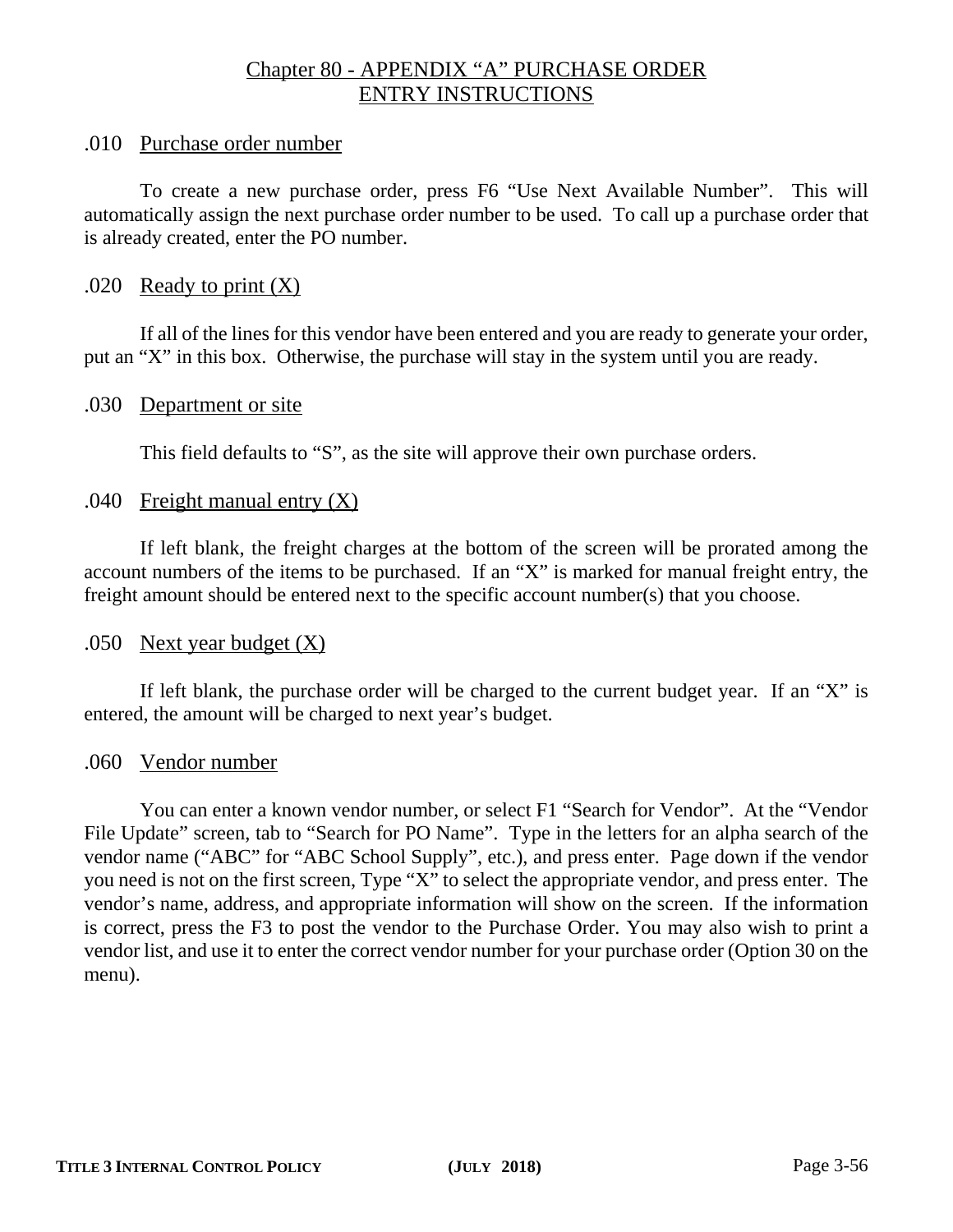#### .070 Ship to name and address

This will automatically fill in the information for your site/department. If you wish, you can modify the information, or add an attention line for this order.

#### .080 Issue date

This will automatically fill with today's date.

### .090 Date required

Enter the numeric date that you want the vendor to deliver the order.

#### .100 Phone number

This will fill in automatically. You may change it for this purchase order, if necessary.

#### $.110$  Ship via

Enter the shipper for this purchase order (UPS, Federal Express, etc.)

#### .120 Ordered by

Enter the area or person's name.

# .130 Department

Enter the department or office name.

#### .140 Remarks

Enter any special comments here (rush delivery, partial shipment, etc).

#### .150 Budget account number

Enter the account number(s) that will be used for this purchase order. By using the 'page down' key, a total of twelve (12) account numbers may be used.

#### .160 Items to be ordered

Using the Field Exit key or the Tab key after each field, start with the quantity of the item. Next, enter the unit of measure (each, package, box, etc.). Enter the description of the item in the description field immediately below this line. Enter the unit amount for this item. Tab to the account number to be charged for this order. Enter the appropriate sequence number from the account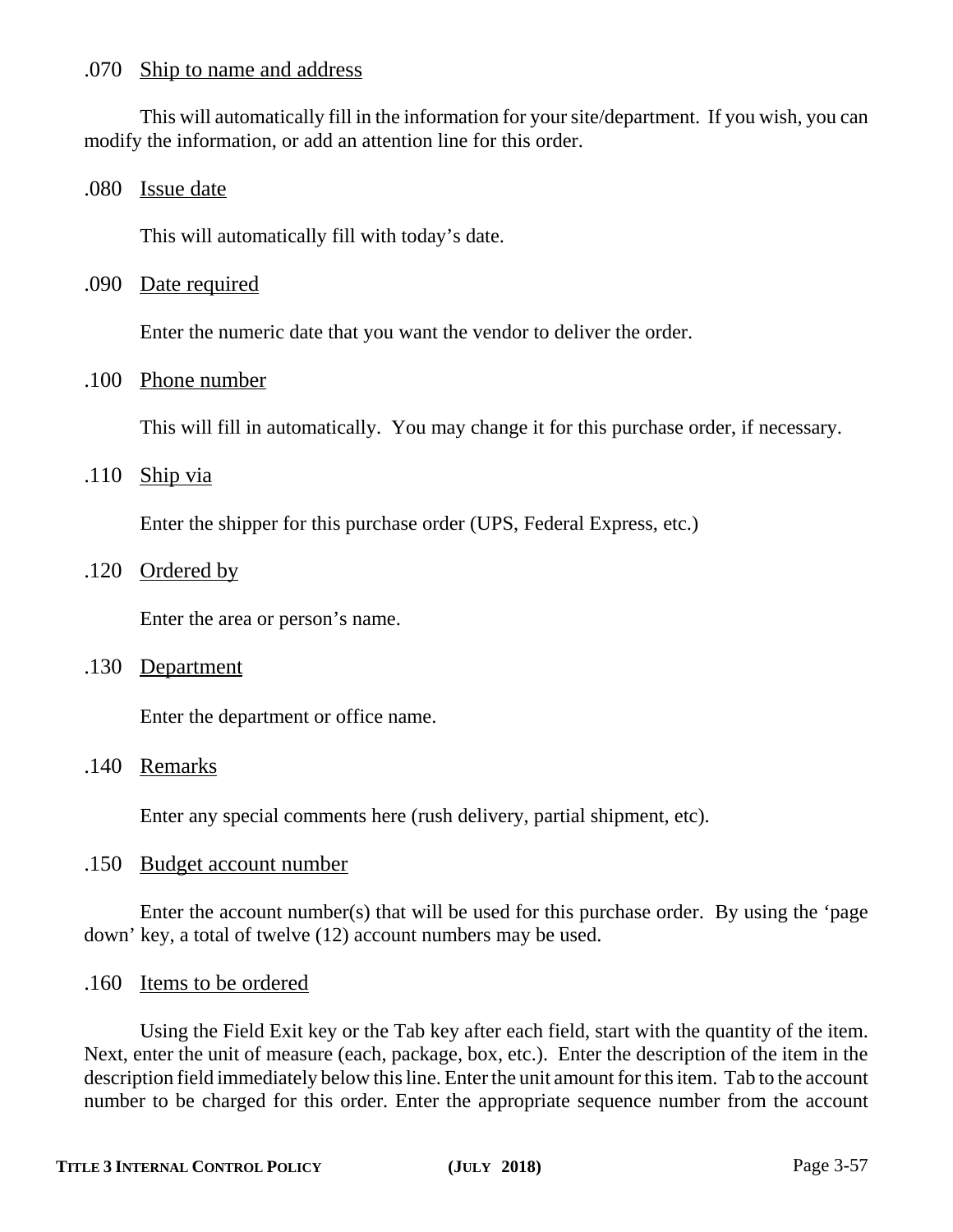numbers entered above (01, 02, 03, etc.). By using the 'page down' key, a total of 48 lines can be used to enter items for each purchase order.

# .170 Freight charges

Enter the total amount of freight charges for this order. If "Freight Manual Entry" has not been selected, this amount will be prorated among all of the items and account numbers of the total order. If you entered "Freight Manual Entry  $(X)$ " at the top, you must also manually enter the amounts to be charged to each account number. (Example: Total Freight Amount: *15 dollars.* Account number one: *freight amount 10 dollars*. Account number two: *freight amount 5 dollars*.)

# .180 Split items

If desired, an item can be ordered and the cost split between different accounts. To do this, enter "99" in the account field at the end of the line of the item being ordered. On the next line, enter an *asterisk* (\*) in the first character of the description field. In the unit amount field for this *asterisk* line, enter the dollar amount that you want to be charged. In the account field for this *asterisk* line, enter the account number that you want to be charged. Enter an *asterisk* (\*) for all of the following lines that are part of the item to be split.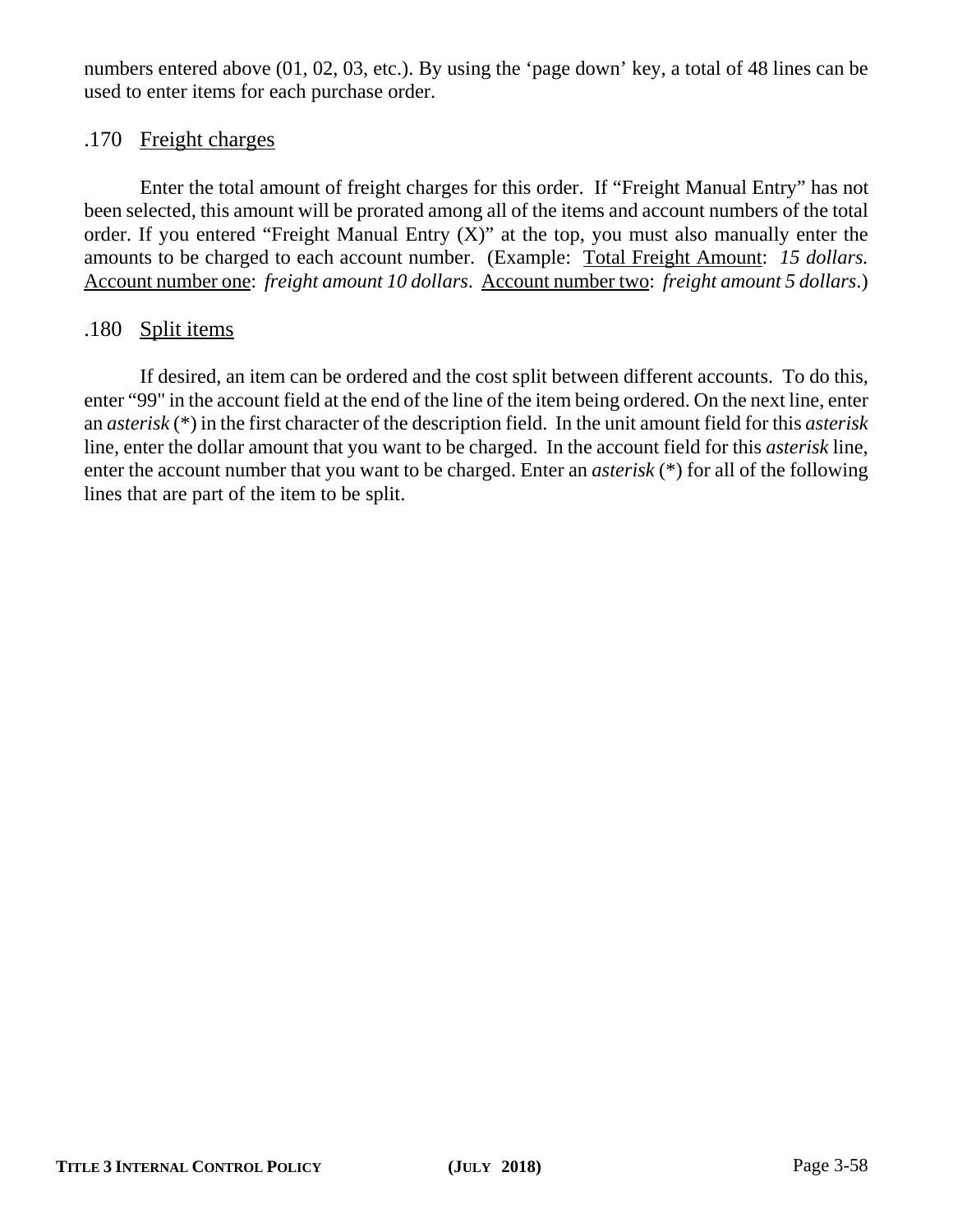# Chapter 90 - DEBIT/CREDIT CARD FOR PAYMENT MANAGEMENT

# .010 Purpose

- To establish uniform policies and procedures to be used by Eureka County employees in the receiving of payments by debit/credit card.
- To establish uniform policies and procedures for taxpayers and other customers who wish to do business with Eureka County, by using a debit/credit card.
- To provide proper controls in securing and disposing of confidential debit/credit card information.
- To provide assistance to Eureka County employees in matters relating to handling debit/credit card transactions.
- To ensure all County employees know and conduct all debit/credit card related activities in accordance with all applicable laws and ethical standards in the handling of debit/credit card transactions.

# .020 Policy

The use of debit/credit cards in Eureka County must be thoroughly documented. Therefore, each department and County employee, who performs any part of a debit/credit card transaction on behalf of Eureka County, shall follow the internal control procedures established by this policy, all applicable laws, and ethical standards. This is to ensure a reliable and efficient process for both Eureka County employees and its customers.

# .030 Department Responsibilities

All departments are responsible for:

# COUNTER PAYMENTS – CREDIT CARD, DEBIT CARD

1. Customers may make payments by credit card or debit card. County staff will process all credit card and debit card payments through Point & Pay either by swiping a card or entering the required information on the Point & Pay site. Identification will be requested from customers not personally known by the staff member to verify ownership of the card being presented. Credit Card, Debit Card and Electronic Check payments will be made through Point & Pay - an electronic payment processing company. All payments made through Point & Pay will include a processing fee of 2.5% or a minimum \$2 per card transaction or electronic check fee of \$2.50. The processing fee is paid by the customer. A receipt is generated from the Point  $\&$  Pay site upon successful completion of the payment and given to the customer for a signature. The original receipt is kept in the office and a copy of the receipt is given to the customer.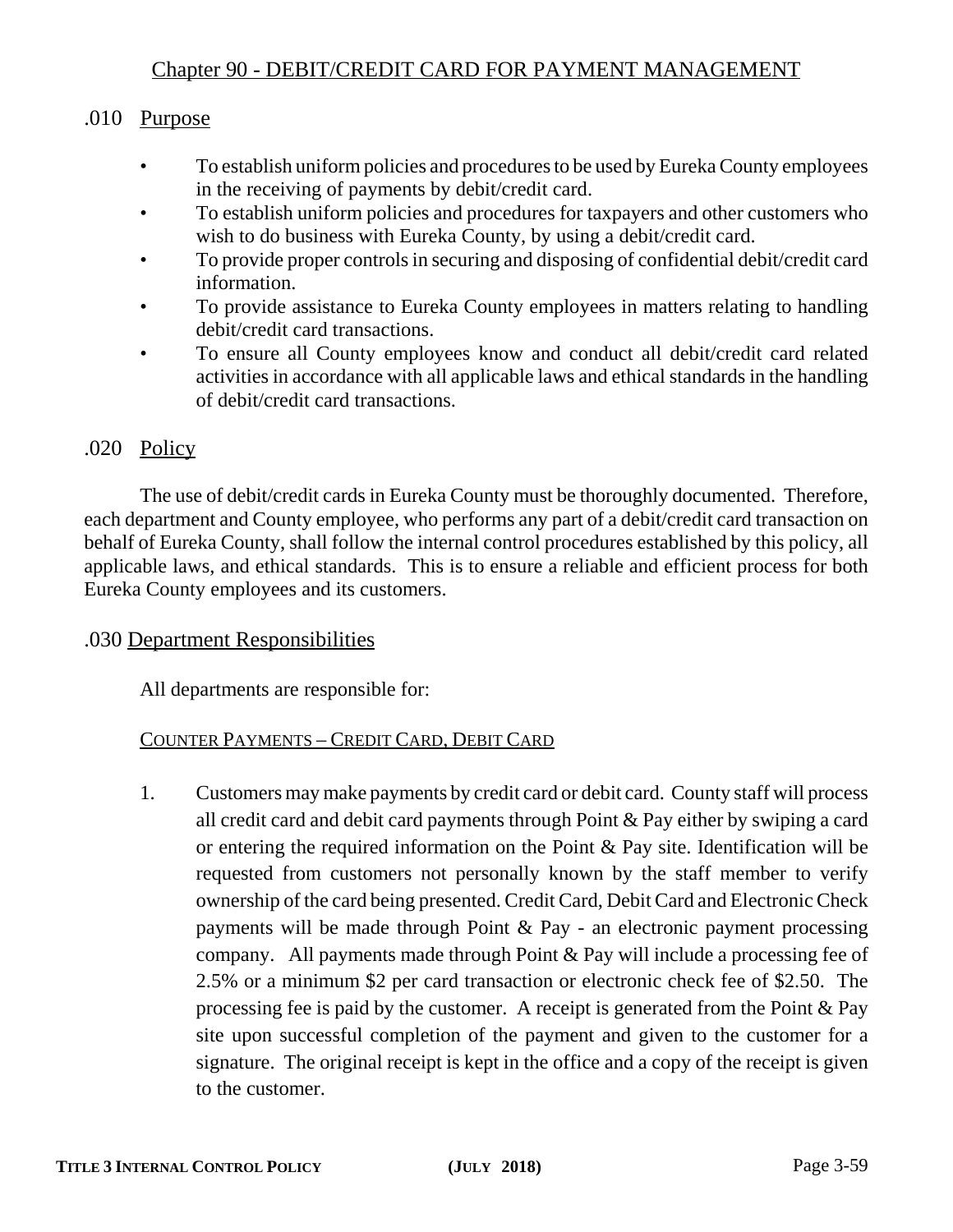- 2. Credit/debit card acceptance information and fees are posted in a visible location in the office.
- 3. Payment may also be made by calling in credit or debit card information. Staff will generate a receipt for telephone payments as well as noting on the receipt that payment was received via telephone. A copy of the receipt may be mailed or emailed to the customer upon request.
- 4. Credit card payments will be processed the same day received.
- 5. Access to the Point & Pay site is limited to staff members only and is not accessible to the public or non-authorized personnel. Point & Pay access passwords for staff must be changed every three months.
- 6. Credit/debit card information will not be retained after completion of the transaction.
- 7. There is no cash back on credit/debit card transactions.
- 8. Credit/debit card transactions sent via end-user technologies: i.e. E-mail, instant messaging or chat will not be accepted.

#### WEB PAYMENTS – CREDIT CARD, DEBIT CARD AND ELECTRONIC CHECK

- 1. Customers may make payment online at the county website through Point & Pay. After payment is complete, customers are given the option to print a receipt. No receipt will be mailed from the office for web payments.
- 2. Staff will check the Point & Pay site daily for web payments and process new payments immediately.
- *\*\* It is an inappropriate practice to receive County funds without proper documentation.*

#### .040 Treasurer Responsibilities

The Treasurer is responsible for:

- 1. Advising and assisting as requested in the collection, depositing, and reporting of County funds.
- 2. Reviewing, modifying, and standardizing debit/credit card procedures as appropriate.

# **TITLE 3 INTERNAL CONTROL POLICY (JULY 2018)** Page 3-60